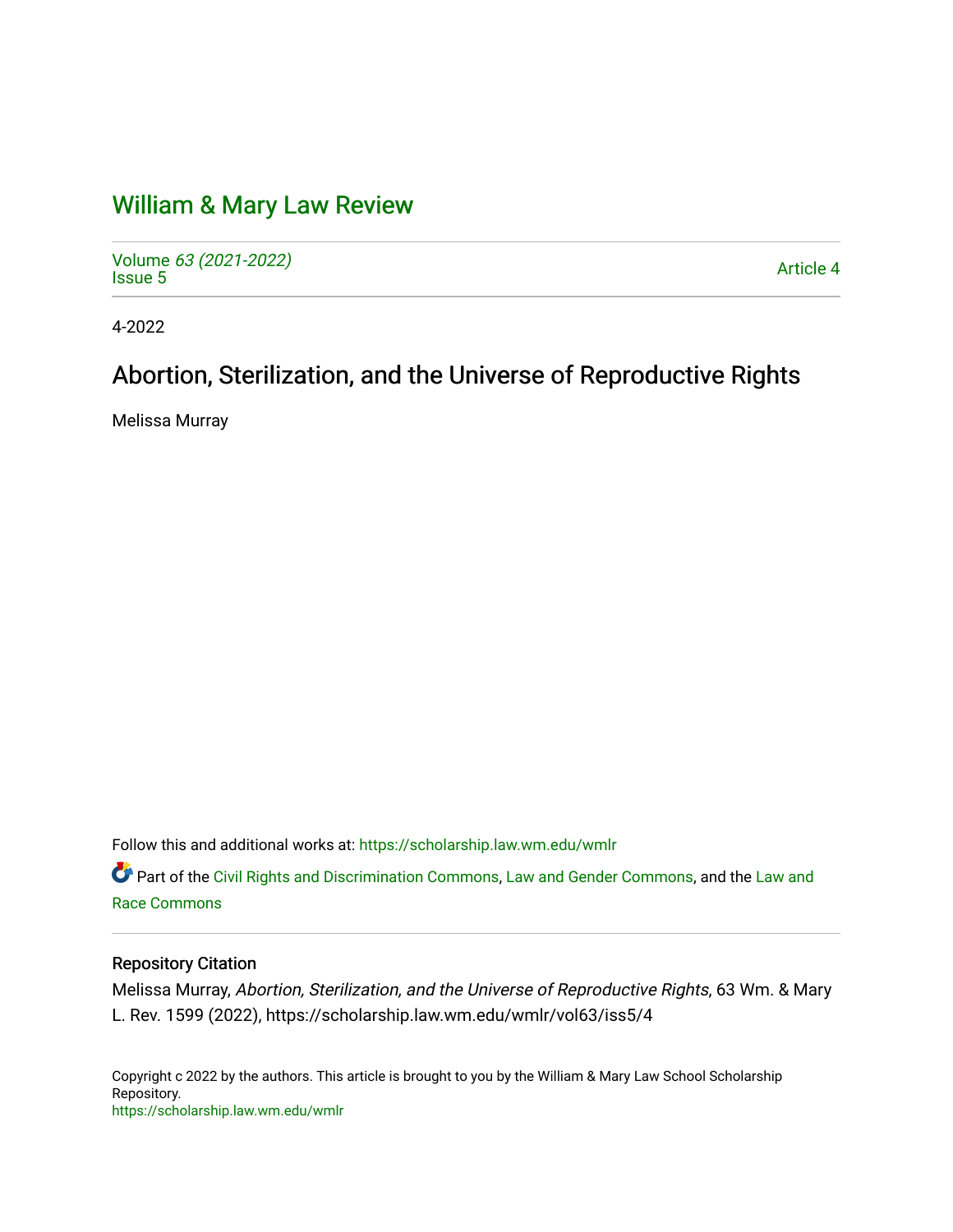# ABORTION, STERILIZATION, AND THE UNIVERSE OF REPRODUCTIVE RIGHTS

# MELISSA MURRAY\*

#### **ABSTRACT**

*In recent years, a new narrative associating reproductive rights with the eugenics movement of the 1920s has taken root. As this narrative maintains, in the 1920s, Margaret Sanger, a pioneer of the modern birth control movement, joined forces with the eugenics movement to market family planning measures to marginalized minority communities.*

*Although the history undergirding this narrative is incomplete and misleading, the narrative itself has flourished as the debate over the continued vitality of reproductive rights has unfolded in the United States. Indeed, in just the last three years, a member of the United States Supreme Court and a number of lower federal court judges have referenced the alleged links between abortion, contraception, and eugenics in their defense of abortion restrictions.*

*The effort to link abortion and contraception to the racialized logic of the eugenics movement is interesting on a number of fronts. As I have written elsewhere, this narrative is at once a potent defense of abortion restrictions and a more calculated effort to recast the social meaning of reproductive rights from a question of gender equality to one of racial inequality. But equally noteworthy is the narrative's utter neglect of the eugenics movement's investment in coercive sterilization—not abortion or contraception—as its preferred vehicle of reproductive control and social engineering.*

<sup>\*</sup> Frederick I. and Grace Stokes Professor of Law, NYU School of Law. In April 2021, I delivered the annual George Wythe Lecture at William & Mary Law School. This Article builds on those remarks. I received helpful feedback from Leah Litman, Doug NeJaime, and participants at the Family Law Teachers and Scholars Conference. Chad Hughes and Nina Haug provided terrific research assistance. All errors are my own.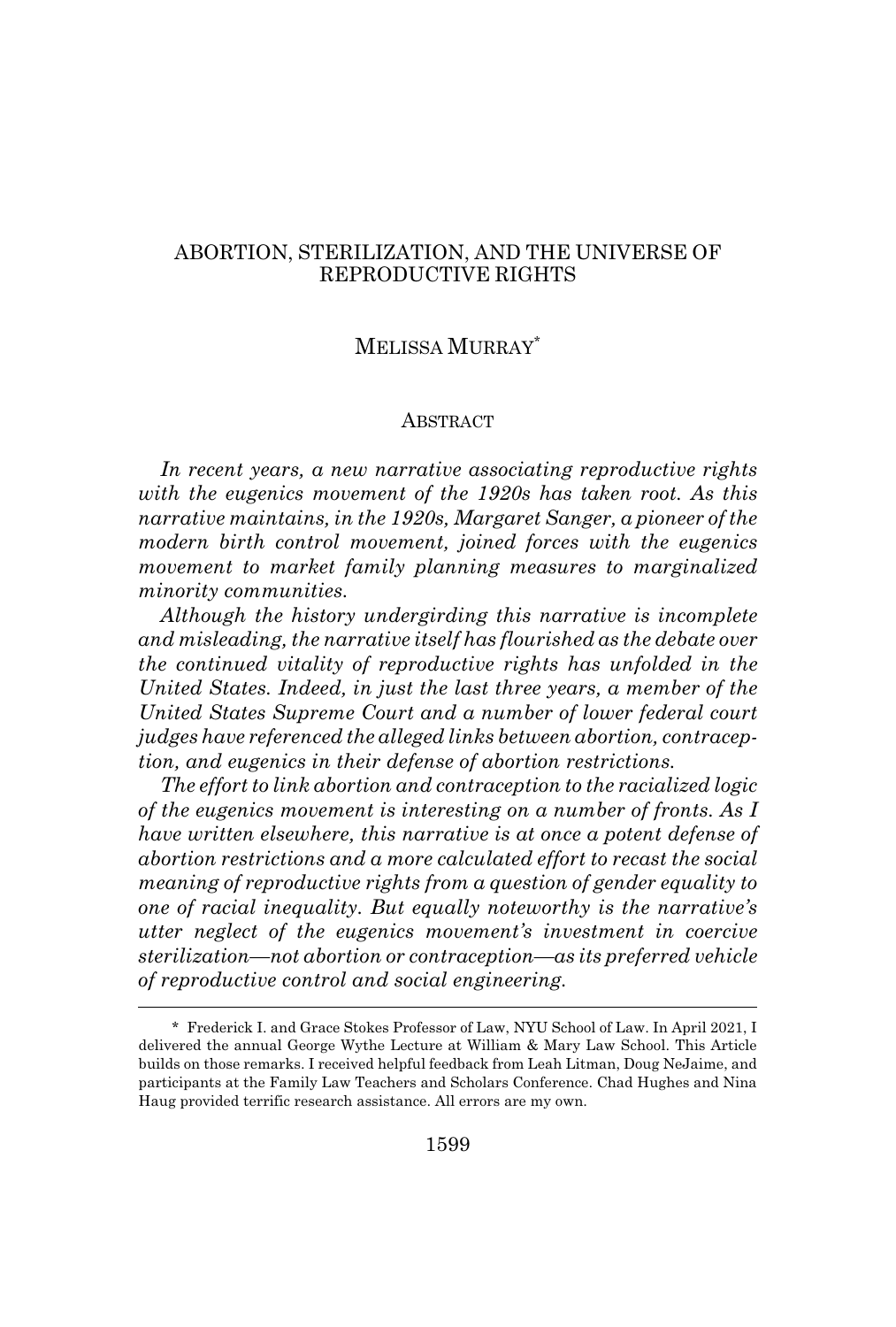*With all of this in mind, this Article seeks to reframe the interest in reproductive rights, racism, and eugenics to include a more robust discussion of sterilization practices. To do so, the Article supplements the historical narrative to clarify that the eugenics movement's interest in racial betterment was primarily directed at improving and purifying the white race. To the extent the eugenics movement focused on abortion and contraception, it was in limiting middle-*

*and upper-class white women's access to these vehicles of reproductive freedom on the ground that the reproduction of these constituencies was vital to the future of the white race. Insofar as eugenicists were interested in limiting reproduction, their interest was directed toward those individuals who possessed traits deemed unsuitable for the propagation of the white race—and meaningfully, their preferred vehicle for limiting reproduction among the "unfit" was not contraception or abortion, but rather, sterilization.*

*And even as popular interest in eugenics waned in the 1940s, the state's interest in sterilization as a means of reproductive control did not abate. Indeed, as the Civil Rights Movement and the welfare rights movement dawned, many states repurposed sterilization to limit the reproductive capacities of those deemed sexually immoral or unduly dependent on the public fisc, usually poor women of color.*

*To underscore the relationship between race, class, dependence, and state-endorsed sterilization, the Article highlights* Cox v. Stanton*, a challenge to North Carolina's sterilization program litigated by Ruth Bader Ginsburg, Brenda Feigen Fasteau, and the ACLU's Women's Rights Project in the 1970s. Although* Cox *did not result in the invalidation of state sterilization programs, it—and other contemporary challenges to sterilization abuse—made clear the centrality of sterilization as a technology of reproductive control, as well as sterilization abuse's racialized impact. In this regard, the nascent effort to associate abortion and contraception with eugenic racism not only equates state-sponsored reproductive abuses with an individual's decision to terminate or avoid pregnancy, but also overlooks—and indeed, further obscures—the significant history of racialized sterilization abuse in the United States.*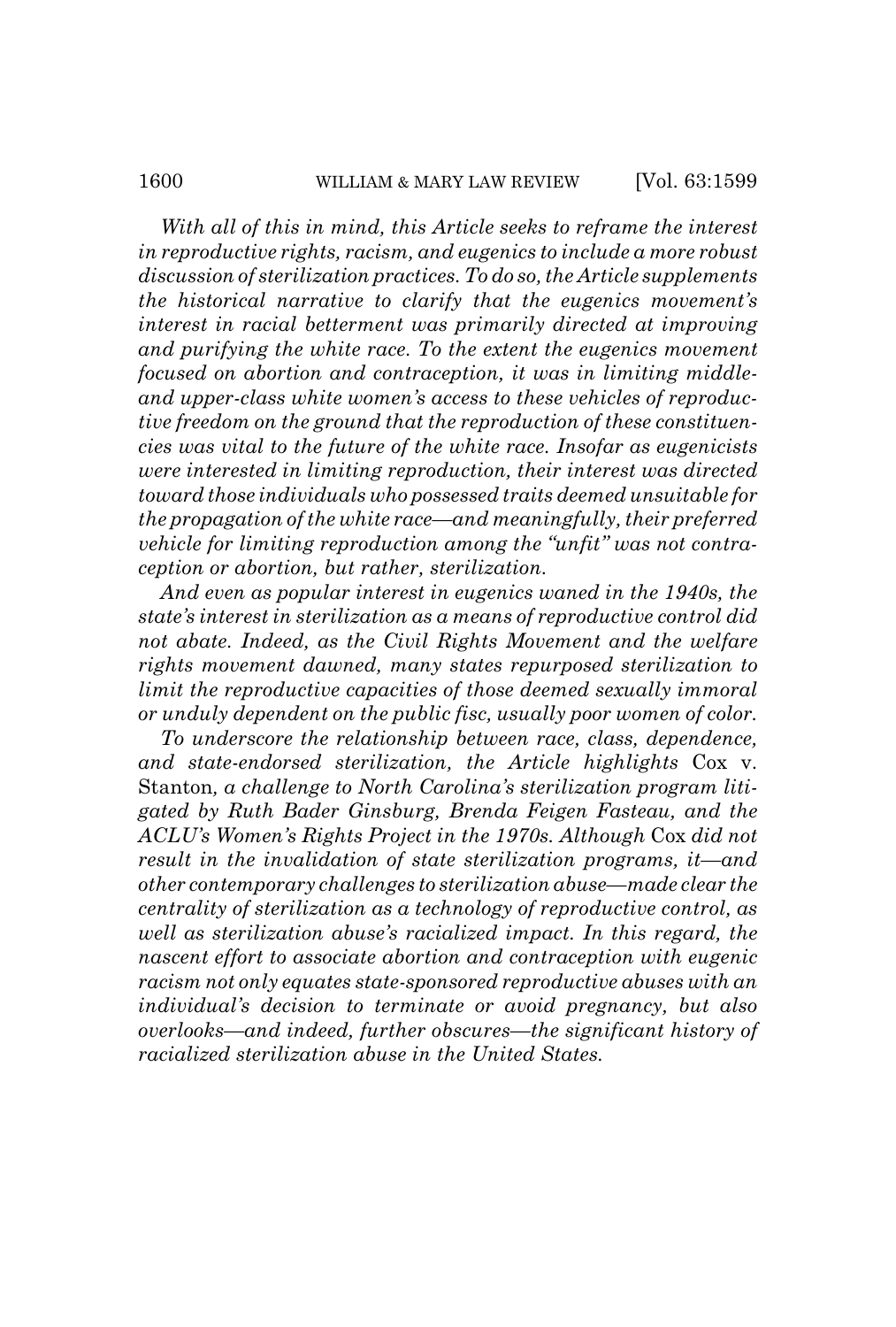# TABLE OF CONTENTS

| INTRODUCTION $\ldots \ldots \ldots \ldots \ldots \ldots \ldots \ldots \ldots \ldots \ldots \ldots 1602$ |  |
|---------------------------------------------------------------------------------------------------------|--|
| I. RACE, STERILIZATION, AND THE EUGENICS MOVEMENT 1610                                                  |  |
| A. Buck v. Bell and the Racial Politics of the Eugenics                                                 |  |
|                                                                                                         |  |
| B. Race, Dependence, and the Changing Character of                                                      |  |
| State-Sponsored Sterilization  1618                                                                     |  |
|                                                                                                         |  |
| III. STERILIZATION AND THE UNIVERSE OF REPRODUCTIVE                                                     |  |
|                                                                                                         |  |
|                                                                                                         |  |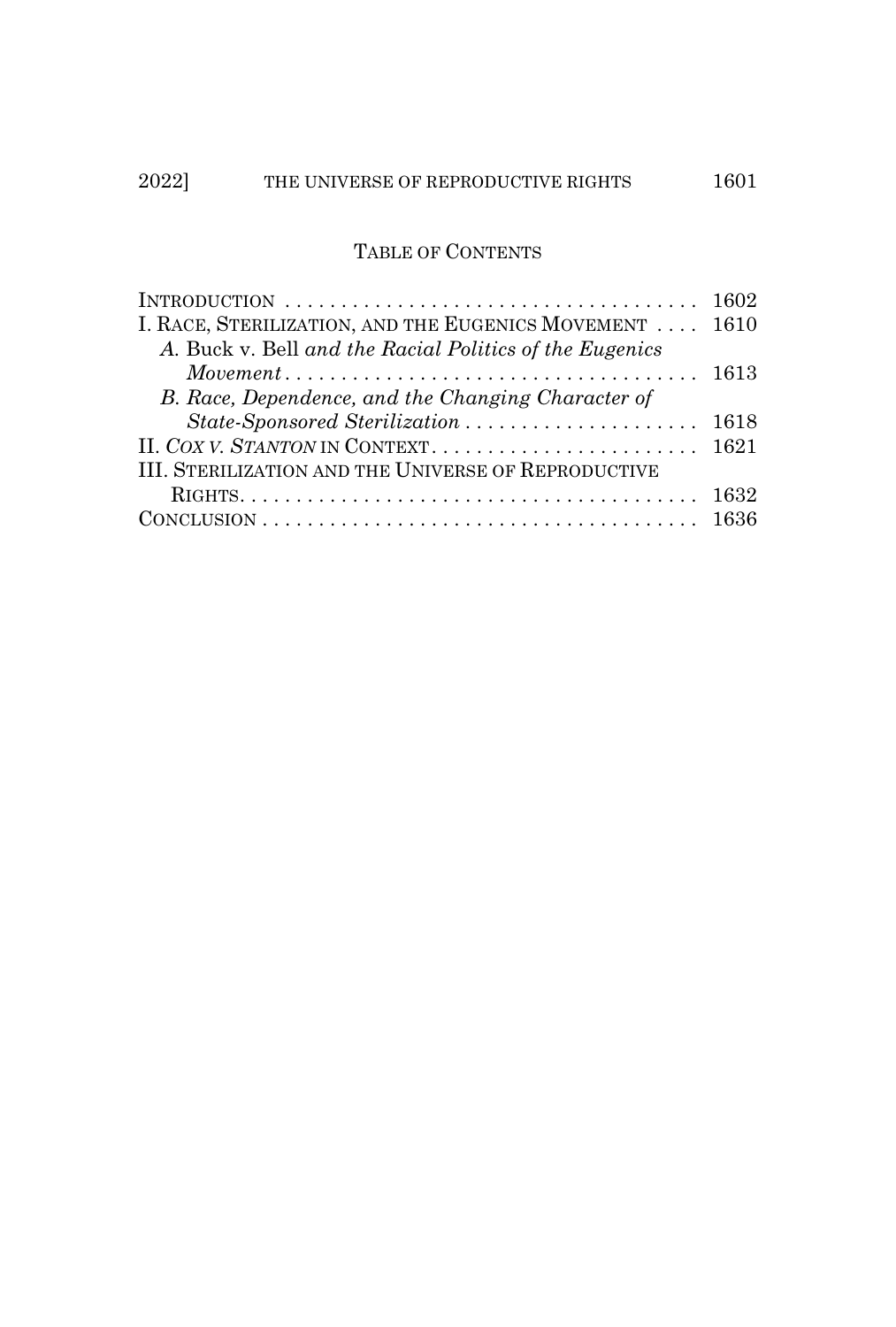#### **INTRODUCTION**

On April 13, 2021, an en banc panel of the United States Court of Appeals for the Sixth Circuit issued a ruling allowing an Ohio abortion restriction to take effect.<sup>1</sup> The challenged restriction bars doctors from performing abortions on women who choose to end their pregnancies because the fetus has Down syndrome.<sup>2</sup> Similar trait-selection laws, colloquially known as "reason bans," have been enacted around the country, including at the federal level<sup>3</sup>—and have been successfully challenged and invalidated under the Supreme Court's long-standing abortion precedents, *Roe v. Wade* and *Planned Parenthood of Southeastern Pennsylvania v. Casey*. 4 But the Sixth Circuit's 9-7 ruling departed from the logic of these other cases, concluding that "there is no absolute or *per se* right to an abortion based on the stage of the pregnancy."5 The conflict between the Sixth Circuit's ruling and the other federal courts of appeals presents a circuit split that could bring the constitutional status of reason bans—and the abortion right more generally—to the Supreme Court's doorstep once again.<sup>6</sup>

4. *See* Planned Parenthood of Ind. & Ky., Inc. v. Comm'r of the Ind. State Dep't of Health, 888 F.3d 300, 302 (7th Cir. 2018), *rev'd in part on other grounds sub nom.* Box v. Planned Parenthood of Ind. & Ky., Inc., 139 S. Ct. 1780 (2019) (per curiam) (invalidating challenged reason ban on grounds that it "clearly violate[d]" *Casey*, a "well-established Supreme Court precedent"); Little Rock Fam. Plan. Servs. v. Rutledge, 984 F.3d 682, 690 (8th Cir. 2021) ("[I]t is undisputed that [the challenged reason ban] is a substantial obstacle; indeed, it is a complete prohibition of abortions based on the pregnant woman's reason for exercising the right to terminate her pregnancy before viability.").

6. Melissa Murray, *A New, Racialized Assault on Abortion Rights Is Headed to the Supreme Court*, WASH. POST (Apr. 18, 2021, 8:00 AM), https://www.washingtonpost.com/ opinions/2021/04/18/new-racialized-assault-abortion-rights-is-headed-supreme-court/ [https://perma.cc/3YHA-Z5KD]. In October Term 2021, the Court will decide *Dobbs v. Jackson*

<sup>1.</sup> Preterm-Cleveland v. McCloud, 994 F.3d 512 (6th Cir. 2021).

<sup>2.</sup> OHIO REV. CODE ANN. § 2919.10(B) (LexisNexis 2018).

<sup>3.</sup> *See, e.g.*, Prenatal Nondiscrimination Act (PRENDA) of 2016, H.R. 4924, 114th Cong. (2d Sess. 2016); Jill C. Morrison, *Resuscitating the Black Body: Reproductive Justice as Resistance to the State's Property Interest in Black Women's Reproductive Capacity*, 31 YALE J.L. & FEMINISM 35, 46 n.69 (2019) (describing legislative efforts to ban abortion based on race); *Abortion Bans in Cases of Sex or Race Selection or Genetic Anomaly*, GUTTMACHER INST. (Sept. 1, 2021), https://www.guttmacher.org/state-policy/explore/abortion-bans-cases-sex-orraceselection-or-genetic-anomaly [https://perma.cc/3P6X-CGC9] (outlining state and federal trait-selection abortion legislation in various cases).

<sup>5.</sup> *Preterm-Cleveland*, 994 F.3d at 521.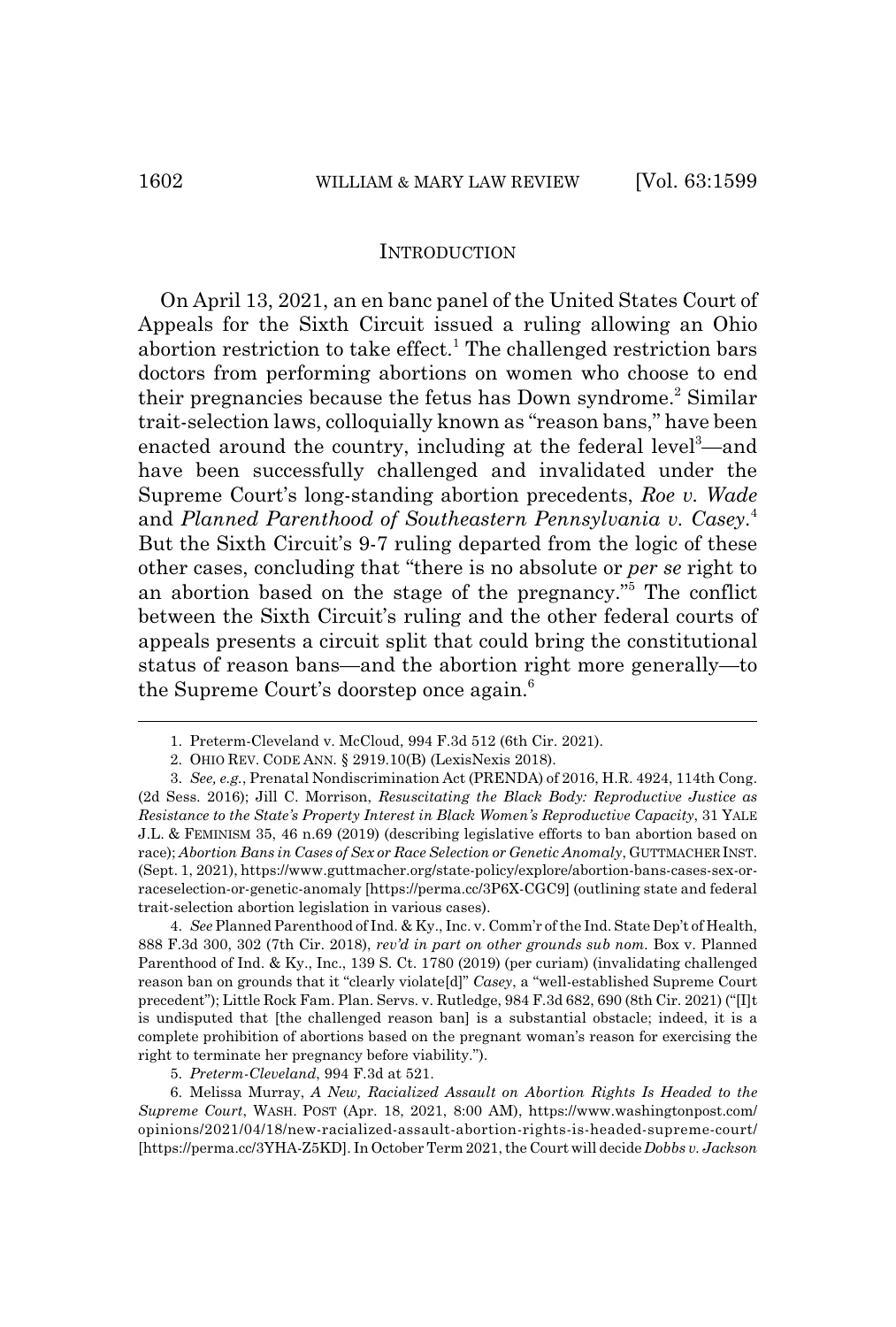#### 2022] THE UNIVERSE OF REPRODUCTIVE RIGHTS 1603

Although it would not be the first time the high court has confronted the charged question of abortion,<sup>7</sup> in this iteration, the terms of the debate would be starkly different from earlier abortion challenges. Whereas the conflict over abortion rights has long been framed in terms of women's autonomy and equality, the Sixth

7. In the half-century since *Roe v. Wade* recognized a constitutional right to choose an abortion, 410 U.S. 113, 153 (1973), the Supreme Court has faced a series of abortion-related legal challenges. *E.g.*, Nat'l Inst. of Fam. & Life Advocs. v. Becerra, 138 S. Ct. 2361, 2370 (2018) (invalidating a California law requiring certain disclosures regarding abortion at crisis pregnancy centers); Whole Woman's Health v. Hellerstedt, 136 S. Ct. 2292, 2300 (2016) (invalidating two Texas abortion restrictions); McCullen v. Coakley, 134 S. Ct. 2518, 2526, 2541 (2014) (invalidating a Massachusetts law prescribing "buffer zones" at abortion clinic entrances); Gonzales v. Carhart, 550 U.S. 124, 132-33 (upholding a federal law proscribing a particular abortion procedure); Ayotte v. Planned Parenthood of N. New Eng., 546 U.S. 320, 323-24 (2006) (considering a facial challenge to New Hampshire's parental notification requirement); Stenberg v. Carhart, 530 U.S. 914, 921-22 (2000) (invalidating a Nebraska law proscribing a particular abortion procedure); Hill v. Colorado, 530 U.S. 703, 735 (2000) (upholding a Colorado law prohibiting sidewalk counseling within one hundred feet of any healthcare facility, including abortion clinics); Planned Parenthood of Se. Pa. v. Casey, 505 U.S. 833, 844-46 (1992) (reaffirming *Roe*'s essential holding and upholding several provisions of the Pennsylvania Abortion Control Act); Rust v. Sullivan, 500 U.S. 173, 177-78 (1991) (upholding federal regulations prohibiting family planning clinics receiving Title X funding from providing counseling regarding abortion or referring clients for abortions); Webster v. Reprod. Health Servs., 492 U.S. 490, 499-501 (1989) (upholding a Missouri law denying state funding for and prohibiting state employee participation in performing or providing counseling regarding abortions); Thornburgh v. Am. Coll. of Obstetricians & Gynecologists, 476 U.S. 747, 772 (1986) (invalidating a Pennsylvania law requiring informed consent on fetal development, abortion alternatives, and the medical risks of abortion; reporting of abortions; and that the physician use the abortion method most likely to preserve the life of a viable child); City of Akron v. Akron Ctr. for Reprod. Health, Inc., 462 U.S. 416, 452 (1983) (invalidating a range of abortion restrictions); H.L. v. Matheson, 450 U.S. 398, 413 (1981) (upholding a Utah parental notification requirement); Harris v. McRae, 448 U.S. 297, 326 (1980) (upholding the Hyde Amendment, which strictly limits the use of federal funds for abortions); Bellotti v. Baird, 443 U.S. 622, 651 (1979) (plurality opinion) (invalidating a Massachusetts parental consent requirement); Colautti v. Franklin, 439 U.S. 379, 401 (1979) (invalidating a Pennsylvania law requiring doctors to protect the life of a fetus that "may be viable" both during and after an abortion); Maher v. Roe, 432 U.S. 464, 474 (1977) (holding that a state has "authority ... to make a value judgment favoring childbirth over abortion, and to implement that judgment by the allocation of public funds"); Planned Parenthood of Cent. Mo. v. Danforth, 428 U.S. 52, 84 (1976) (invalidating a range of abortion restrictions); *see also* Melissa Murray, *The Symbiosis of Abortion and Precedent*, 134 HARV. L. REV. 308, 313-14 (2020) (discussing the history of abortion challenges at the high court).

*Women's Health Organization*, a challenge to Mississippi's HB 1510, which prohibits abortion at 15 weeks of pregnancy. Jackson Women's Health Org. v. Dobbs, 945 F.3d 265 (5th Cir. 2019), *cert. granted in part* 141 S. Ct. 2619 (May 17, 2021). That challenge also raises questions about the continued vitality of the Court's abortion jurisprudence. *See* Brief for Petitioners at 14, Dobbs v. Jackson Women's Health Org., 2021 WL 3145936 (No. 18-60868) (July 22, 2021) ("This Court should overrule *Roe* and *Casey*.").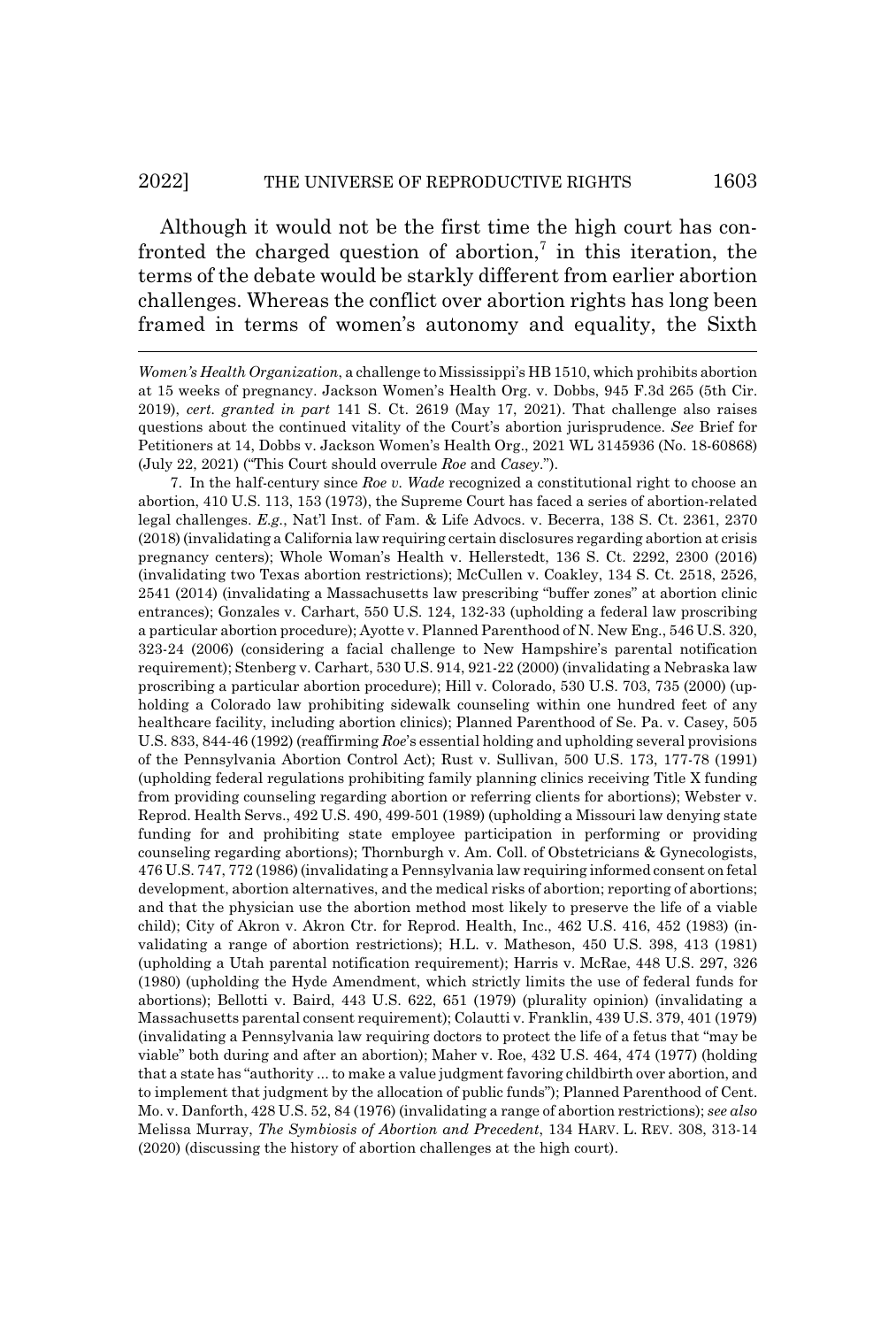Circuit's decision upholding the challenged reason ban frames abortion in terms of eugenics and discrimination. In its decision allowing the Ohio reason ban to take effect, a majority of the full Sixth Circuit credited the State's interest in "protect[ing] the Down syndrome community—both born and unborn—from ... discriminatory abortions."8 A flurry of concurring opinions went even further, characterizing the challenged abortion law as "an anti-eugenics statute"9 aimed at preventing "physicians from knowingly engaging in the practice of eugenics,"10 and noting the associations between eugenics and the Holocaust. $11$ 

To be sure, in characterizing reason bans as "antidiscrimination"12 measures, the judges of the Sixth Circuit were not writing on a blank slate.13 Both the majority and the concurrences cited Justice Thomas's concurring opinion in *Box v. Planned Parenthood of Indiana and Kentucky*. 14 In *Box*, the high court, in a per curiam opinion, declined to take up a challenge to a similar Indiana reason ban.15 Although Justice Thomas agreed that the Court's decision to defer review of the challenged law would allow "further percolation" of the issue, he nonetheless observed that the time was coming when the Court would be forced "to confront the constitutionality of laws like Indiana's."16 And then, in a surprising turn, Justice Thomas continued, crafting a concurring opinion in which he associated abortion with eugenics and credited reason bans with "promot[ing] a State's compelling interest in preventing abortion from becoming a tool of modern-day eugenics."17

<sup>8.</sup> *Preterm-Cleveland*, 994 F.3d at 517.

<sup>9.</sup> *Id.* at 536 (Sutton, J., concurring).

<sup>10.</sup> *Id.* at 538 (Griffin, J., concurring).

<sup>11.</sup> *Id.* ("Many think that eugenics ended with the horrors of the Holocaust. Unfortunately, it did not. The philosophy and the pure evil that motivated Hitler and Nazi Germany to murder millions of innocent lives continues today. Eugenics was the root of the Holocaust and is a motivation for many of the selective abortions that occur today.").

<sup>12.</sup> *See id.* at 541 (Bush, J., concurring) (noting that the challenged reason ban was aimed at "preventing discrimination").

<sup>13.</sup> *Id.* at 538 (Griffin, J., concurring) (quoting Box v. Planned Parenthood of Ind. & Ky., Inc., 139 S. Ct. 1780, 1783 (2019) (Thomas, J., concurring)).

<sup>14.</sup> *Id.* at 517 (majority opinion); *id.* at 538 (Griffin, J., concurring).

<sup>15.</sup> *Box*, 139 S. Ct. at 1781 (denying certiorari in part).

<sup>16.</sup> *Id.* at 1784 (Thomas, J., concurring).

<sup>17.</sup> *Id.* at 1783.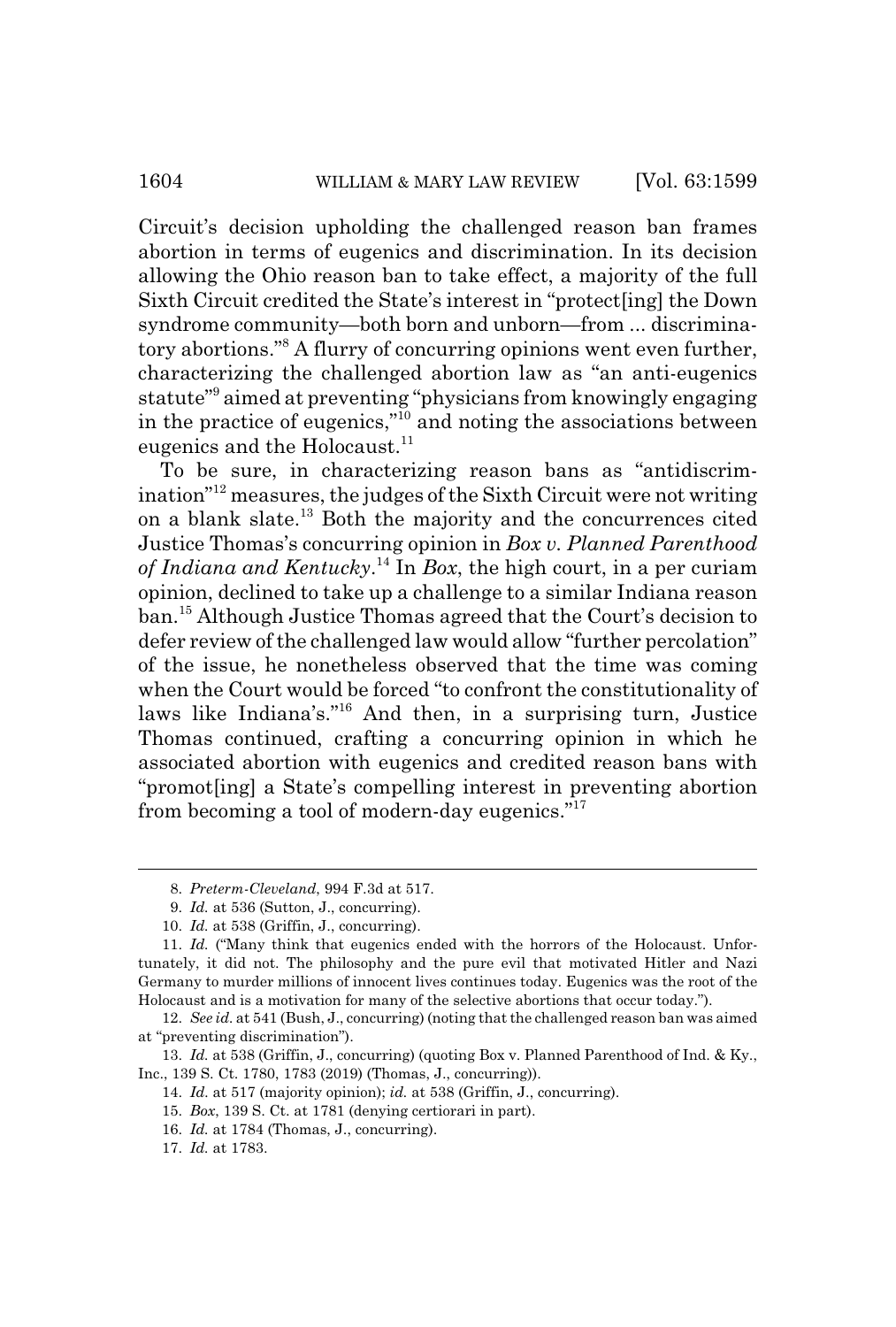#### 2022] THE UNIVERSE OF REPRODUCTIVE RIGHTS 1605

To underscore abortion's "eugenic" possibilities, Justice Thomas looked to history—and specifically, the association between Margaret Sanger, the founder of the modern birth control movement, and the eugenics movement.18 As he explained, in the 1920s and 1930s, Sanger and the birth control movement she spearheaded joined forces with the eugenics movement to champion contraception as a means of limiting reproduction among "the unfit."19 More importantly, because "the distinction between the fit and the unfit could be drawn along racial lines,"20 Justice Thomas intimated that Sanger and the eugenicists were operating strategically, targeting the Black community for family planning measures, siting birth control clinics in Black neighborhoods, and enlisting Black clergy in their efforts to market birth control to Black women.<sup>21</sup>

Some scholars have objected to the characterization of Sanger and her work as racist, noting that Sanger's interest in "voluntary motherhood" and contraceptive access for all women was at odds with the eugenicists' interest in encouraging reproduction among the most "fit"—generally assumed to be middle- and upper-class whites.<sup>22</sup> Still, as Justice Thomas notes, the eugenics movement *was* undergirded by a racialized logic, and that logic had legs, informing federal immigration policy and state-level laws, including laws prohibiting miscegenation and interracial marriage.<sup>23</sup> Indeed, in *Buck v. Bell*, the Supreme Court "threw its prestige behind the eugenics movement ... upholding the constitutionality of Virginia's

23. *Box*, 139 S. Ct. at 1785-86 ("Eugenic arguments like these helped precipitate the Immigration Act of 1924, which significantly reduced immigration from outside of Western and Northern Europe. The perceived superiority of the white race also led to calls for race consciousness in marital and reproductive decisions, including through antimiscegenation laws." (citations omitted)).

<sup>18.</sup> *Id.* at 1787-90.

<sup>19.</sup> *Id.* at 1787.

<sup>20.</sup> *Id.* at 1785.

<sup>21.</sup> *See id.* at 1788.

<sup>22.</sup> Charles Valenza, *Was Margaret Sanger a Racist?*, 17 FAM. PLAN. PERSPS. 44, 44-45 (1985). To the extent that Sanger's involvement in "The Negro Project" reflected an interest in targeting birth control to the Black community, some scholars have noted that Sanger's pronouncements on the subject merely echo the advocacy of prominent Black intellectuals, like W.E.B. DeBois, who championed family planning measures as a means of stabilizing and uplifting the economic fortunes of the Black community. *Id.* at 45-46.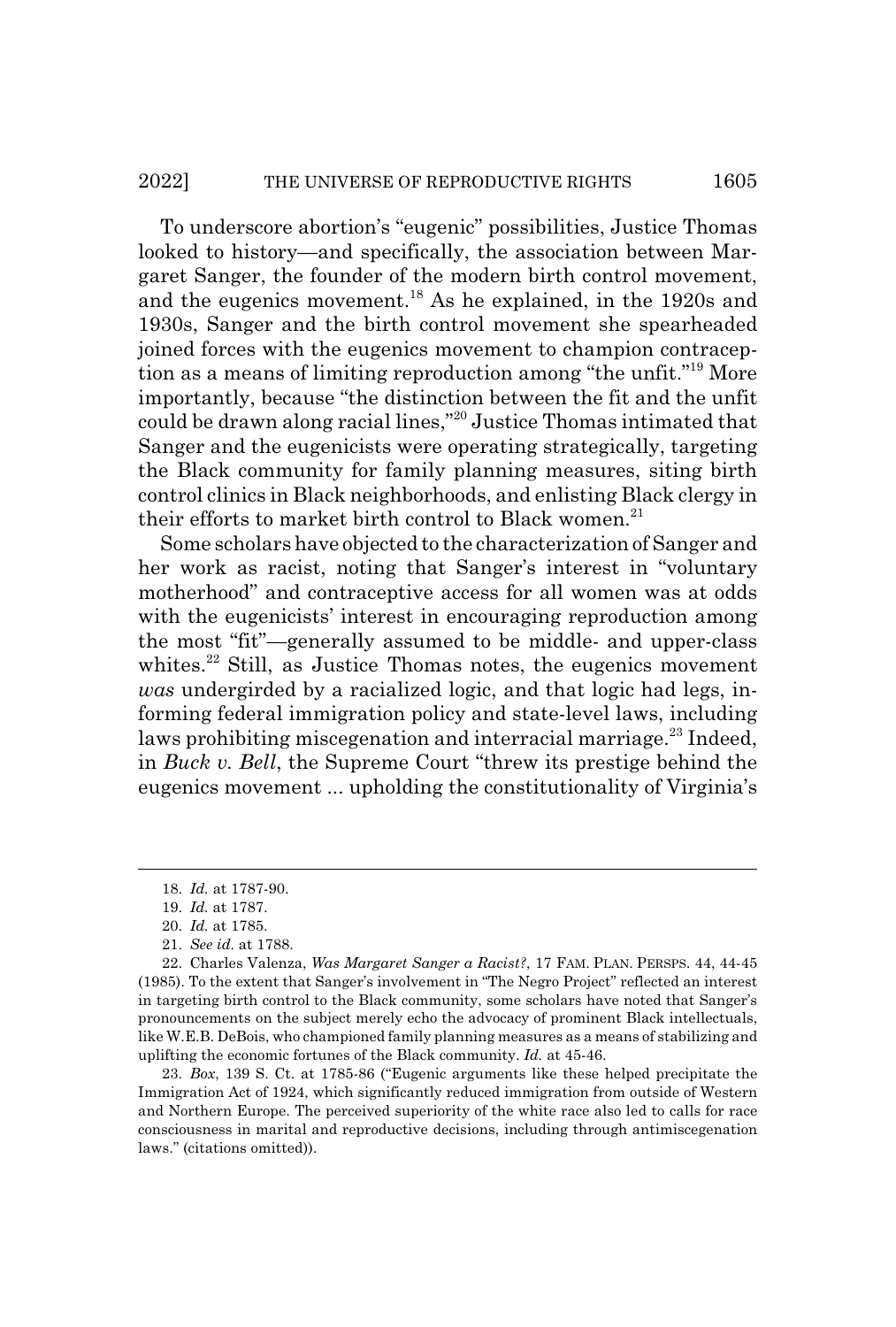forced-sterilization law" and "g[iving] the eugenics movement added legitimacy and considerable momentum."24

It is not altogether surprising that in considering the contemporary prospect of eugenics, Justice Thomas would invoke the specter of *Buck v. Bell*. The 1927 decision, and its callous observation that "[t] three generations of imbeciles are enough," $^{25}$  stands as an unfortunate monument to the pervasive pull of eugenics in early twentieth century policy making.

What is perhaps more surprising is that, even as he cited *Buck v. Bell*, Justice Thomas's concern about the contemporary manifestation of eugenics—and its racial dynamics—remained stubbornly focused on abortion and contraception, the twin pillars of reproductive rights.26 In his telling, abortion and contraception have the eugenic potential to deracinate minority communities—a potential genocide facilitated by the state's misguided recognition of constitutional rights to choose an abortion and to use contraception.<sup>27</sup>

Critically, state-endorsed sterilization programs, of the sort upheld in *Buck v. Bell*, are mentioned only in passing in Justice Thomas's narrative—a vestige of an unfortunate past when the Court and the country were in the thrall of eugenicists.<sup>28</sup> The reader is left to assume that state-sponsored sterilization programs, like public support for eugenics, "waned considerably by the 1940s as Americans became familiar with the eugenics of the Nazis and scientific literature undermined the assumptions on which the eugenics movement was built."29

But is this narrative correct? As this Article argues, Justice Thomas's effort to graft the history of the eugenics movement to the history of abortion and the history of racial injustice is problematic along multiple dimensions. As an initial matter, Justice Thomas's account is only a partial rendering of the history of eugenics in the United States. It overlooks the fact that neither the eugenics movement nor Margaret Sanger was preoccupied with endorsing abortion as a means of reproductive control. Nor was the eugenics movement

<sup>24.</sup> *Id.* at 1786 (citing Buck v. Bell, 274 U.S. 200 (1927)).

<sup>25.</sup> *Buck*, 274 U.S. at 207.

<sup>26.</sup> *Box*, 139 S. Ct. at 1782-93 (Thomas, J., concurring).

<sup>27.</sup> *Id.*

<sup>28.</sup> *Id.* at 1786 (briefly discussing sterilization in the context of *Buck v. Bell*).

<sup>29.</sup> *Id.*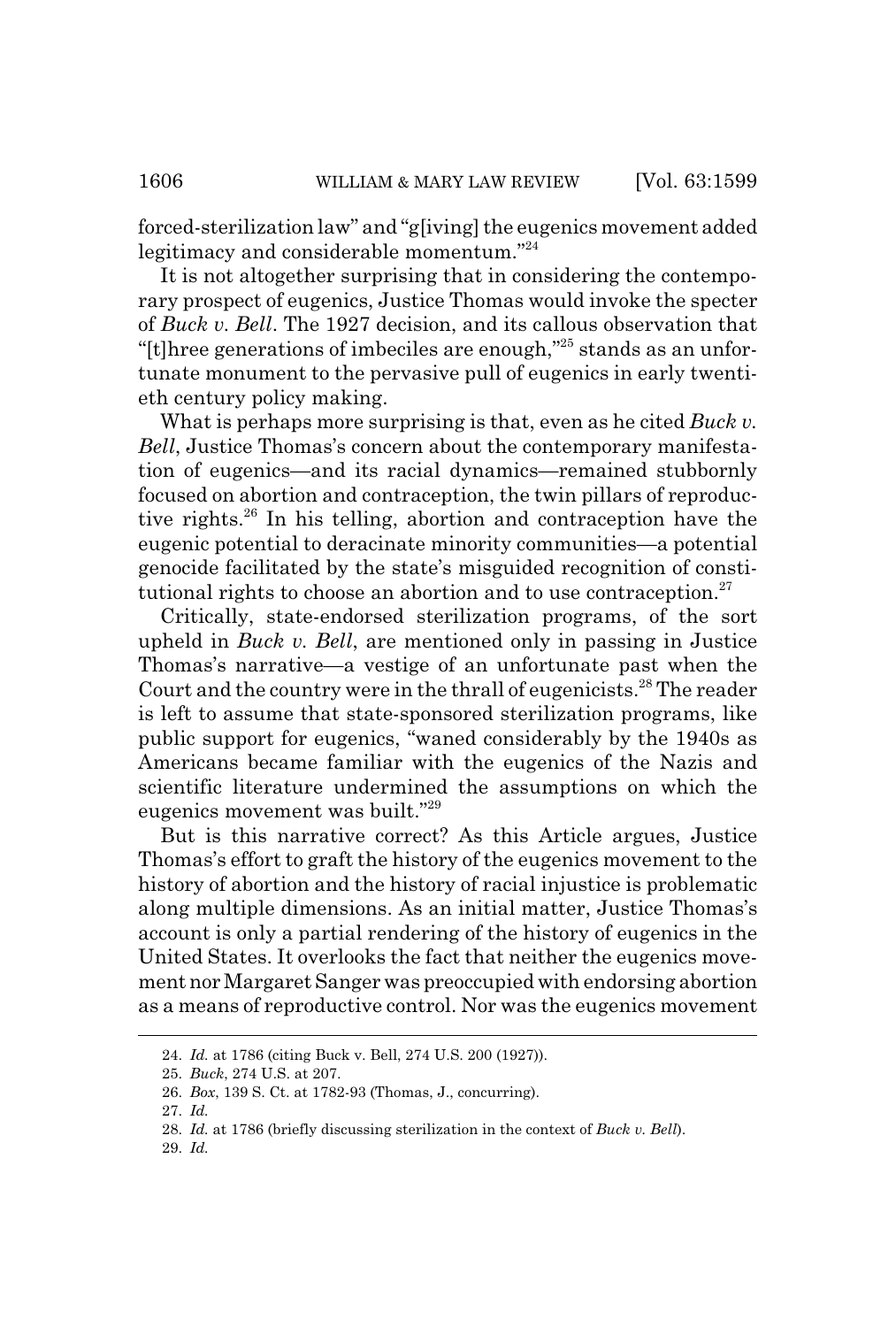unduly focused on the reproductive capacities of racial minorities. Instead, the eugenics movement was focused on improving and purifying the white race. Indeed, the eugenics movement's interest in abortion and contraception was principally focused on *limiting* middle and upper class white women's access to these vehicles of reproductive freedom on the ground that the reproduction of these constituencies was necessary for the future of the white race. To the extent that eugenicists were interested in limiting reproduction, their interest was directed toward those individuals who possessed traits deemed unsuitable for the propagation of the white race. And meaningfully, the principal vehicle of their efforts to regulate reproduction among the "unfit" was not contraception or abortion, but rather, sterilization.

This is all to say that in attempting to root abortion and contraception in a history of racial injustice, Justice Thomas neglects the eugenics movement's preoccupation with purifying the white race and its profound appetite for sterilization as the preferred vehicle of reproductive control. Moreover, his conclusion that abortion and contraception are rife with the "eugenic potential"30 to deracinate marginalized minority groups neglects a more recent history—one that emerged in the wake of the Civil Rights Movement and the expansion of the welfare state—in which sterilization was deployed explicitly for the purpose of limiting the reproductive capacities of those deemed sexually immoral or unduly dependent on the state, usually poor women of color. In this regard, Justice Thomas's narrative not only equates state-sponsored reproductive abuses with an individual's decision to terminate or avoid pregnancy, but also overlooks—and indeed, further obscures—the significant history of racialized sterilization abuse in the United States.

This Article proceeds in four parts. Part I supplements the history undergirding Justice Thomas's *Box* concurrence. Building on Justice Thomas's invocation of *Buck v. Bell*, the 1927 case in which the United States Supreme Court upheld Virginia's eugenics-informed sterilization statute, this Part sheds light on the principal aims of the eugenics movement: improving and purifying the white race. As this Part explains, state-sponsored sterilization programs were

<sup>30.</sup> *Id.* at 1783.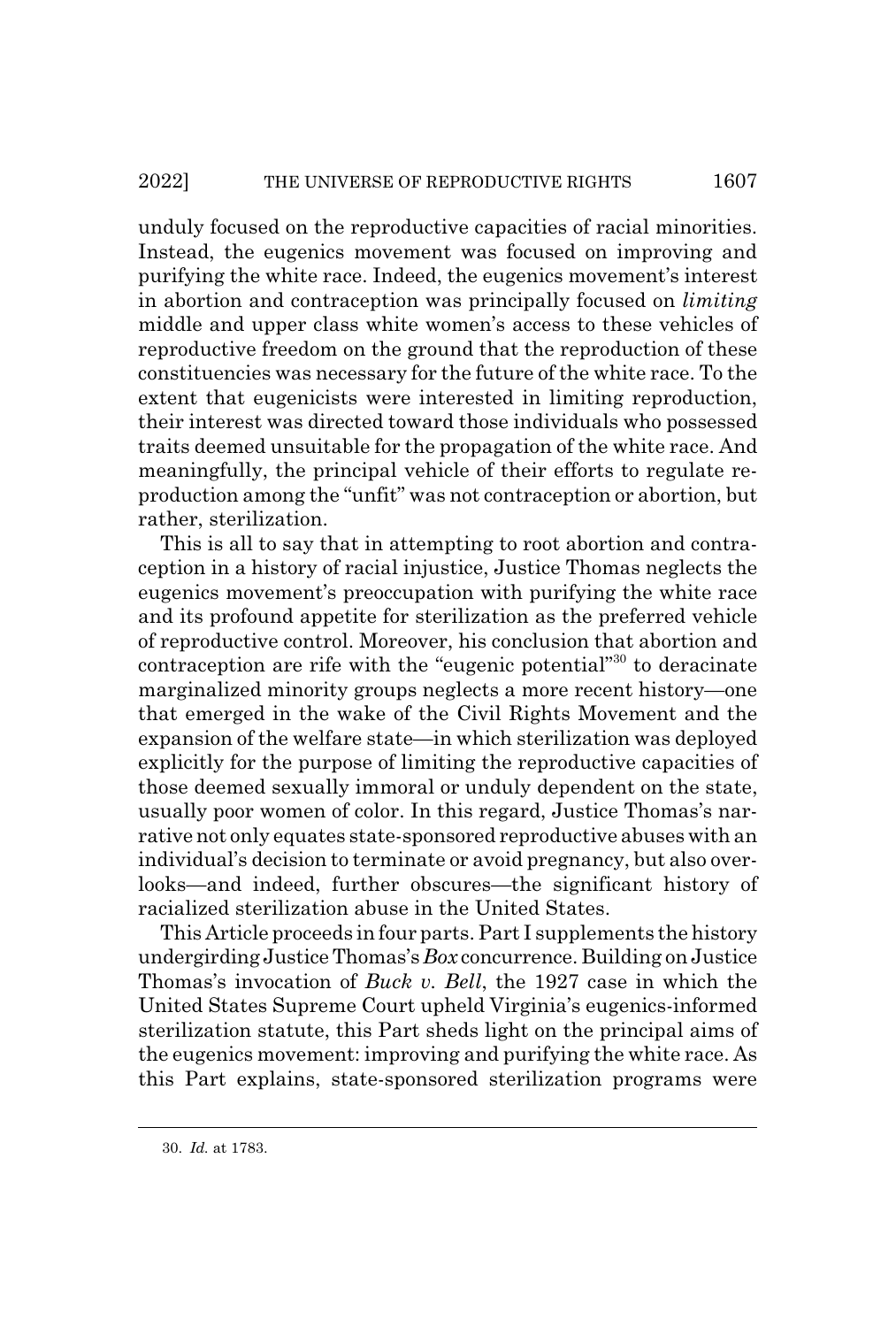rooted in the eugenics movement's interest in limiting reproduction to the "fittest" in society. Critically, during this period, the targets of eugenics-inflected reproductive policies were not non-whites, but more often poor whites, like Carrie Buck, the petitioner in *Buck v. Bell*, who were viewed as degrading and debasing the white race with their undesirable genes.

As Part II observes, the eugenics movement's allure waned in the 1940s and 1950s, as its scientific credentials were challenged and it became increasingly associated with the genocidal acts of the Third Reich. Still, as that Part explains, despite waning interest in eugenics, the state interest in sterilization did not abate. Instead, the impulse toward sterilization proceeded under a new rationale—the desire to prevent the morally lax and sexually incontinent from accessing public assistance benefits and overwhelming the state's limited resources. And critically, those targeted for sterilization were no longer the genetically unfit, but rather those whose sexual immorality and dependence on the state threatened to overwhelm the public fisc. In this regard, at the same time the Civil Rights Movement was dismantling de jure segregation and Jim Crow, and the welfare state was expanding to include minorities, southern states were quietly repurposing their state sterilization programs to limit reproduction among those who were unduly dependent—or were assumed to become dependent—on the public fisc. Unsurprisingly, these efforts assumed a decidedly racialized cast as Black women and women of color were disproportionately represented among those targeted for sterilization.

To illustrate the impact of state sterilization abuse during this period and to provide a counterpoint to *Buck v. Bell* and the eugenicist focus on racial purity, Part III considers *Cox v. Stanton*, a 1970s sterilization challenge brought by Ruth Bader Ginsburg and the ACLU's Women's Rights Project. Specifically, that Part recounts the tragic story of Nial Cox, who was involuntarily sterilized by the state of North Carolina when she was a teenager. In challenging North Carolina's sterilization program, Ginsburg and the ACLU acknowledged the program's origins in the eugenics movement, but critically, underscored the degree to which this iteration of statesponsored sterilization had evolved to target minority women because of race, class, and welfare dependence. As Part III argues,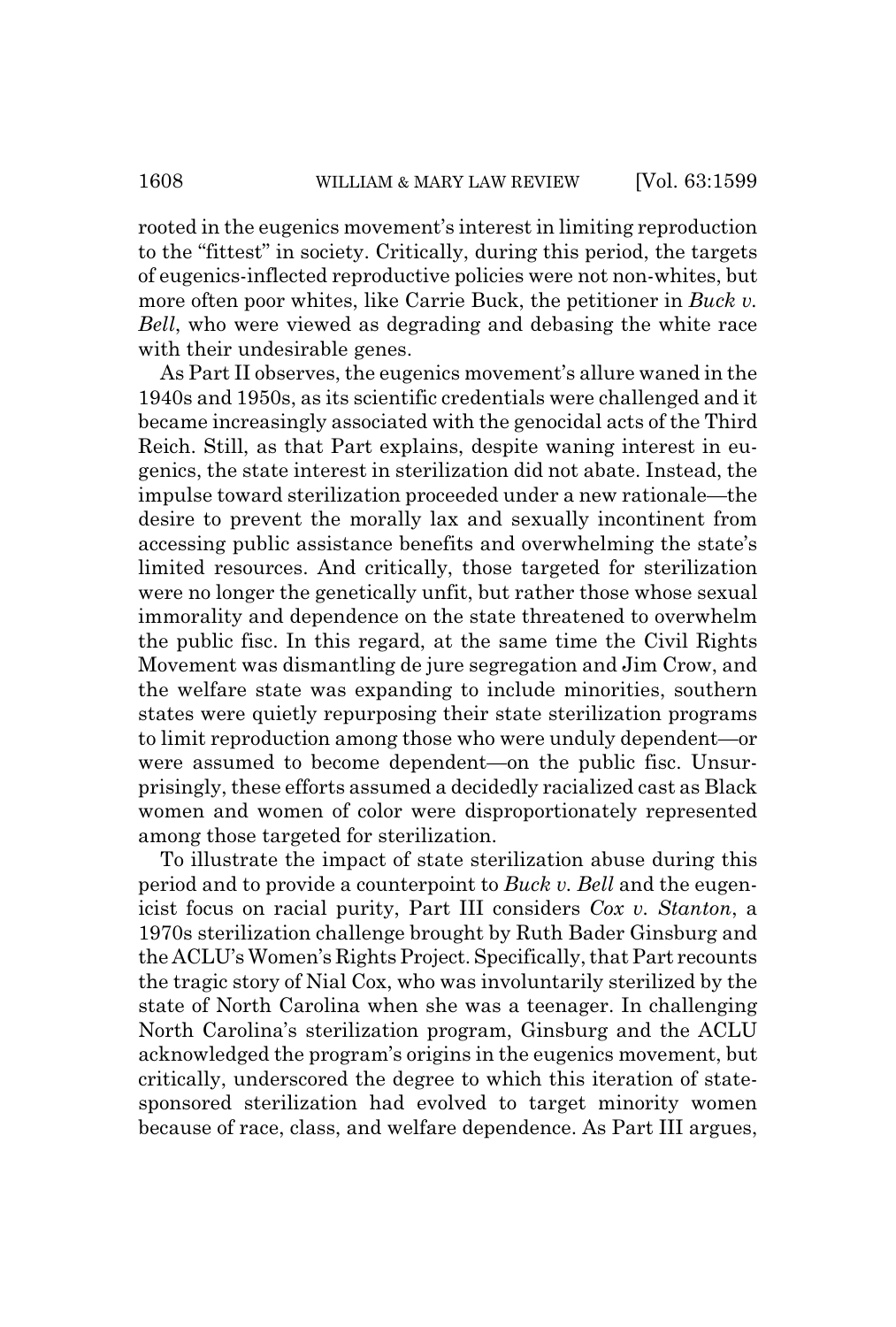the tragedy of Nial Cox was no anomaly. During the 1960s and 1970s, there were numerous episodes of state-sponsored sterilization abuse.

With Part IV, the Article comes full circle, returning to Justice Thomas's concurrence in *Box v. Planned Parenthood of Indiana and Kentucky*. As that Part explains, Thomas's association of abortion with eugenics seeks to locate abortion within the landscape of racial injustices that targets communities of color, and the Black community, in particular. But to the extent this narrative undergirds the view that reproductive rights are rooted in racial injustice, the argument falls wide of the mark. As an initial matter, this narrative overlooks a broad history in which the eugenic interest in reproduction was largely directed at promoting white purity and white supremacy. And, in associating contemporary state support for reproductive rights with the racialized harms of eugenics, this narrative conveniently overlooks the more recent history of targeted sterilization abuse of minority communities.

As Part IV maintains, these oversights have significant consequences. Not only does this neglected history suggest a more complicated relationship between reproductive rights and racial injustice than Justice Thomas's narrative allows, but it also makes clear that the conventional understanding of "reproductive rights" is unduly limited to the narrow constitutional protections that exist for abortion and contraception. The broader history of statesponsored sterilization abuse—from the eugenics movement to the present day—makes clear that access to abortion and contraception does not exhaust the full range of reproductive rights concerns. We should understand sterilization abuse—and indeed, any method of reproductive control that seeks to strip individuals of the choice to procreate—as an imposition on reproductive freedom.

Critically, centering sterilization abuse alongside abortion and contraception as part of the landscape of reproductive rights concerns highlights the strong correlation between race and socioeconomic status and vulnerability to reproductive control. In this regard, reorienting the landscape of reproductive rights to include sterilization abuse emphasizes the degree to which the extant discourse of reproductive rights may focus unduly on the rights of those who enjoy race and class privilege while overlooking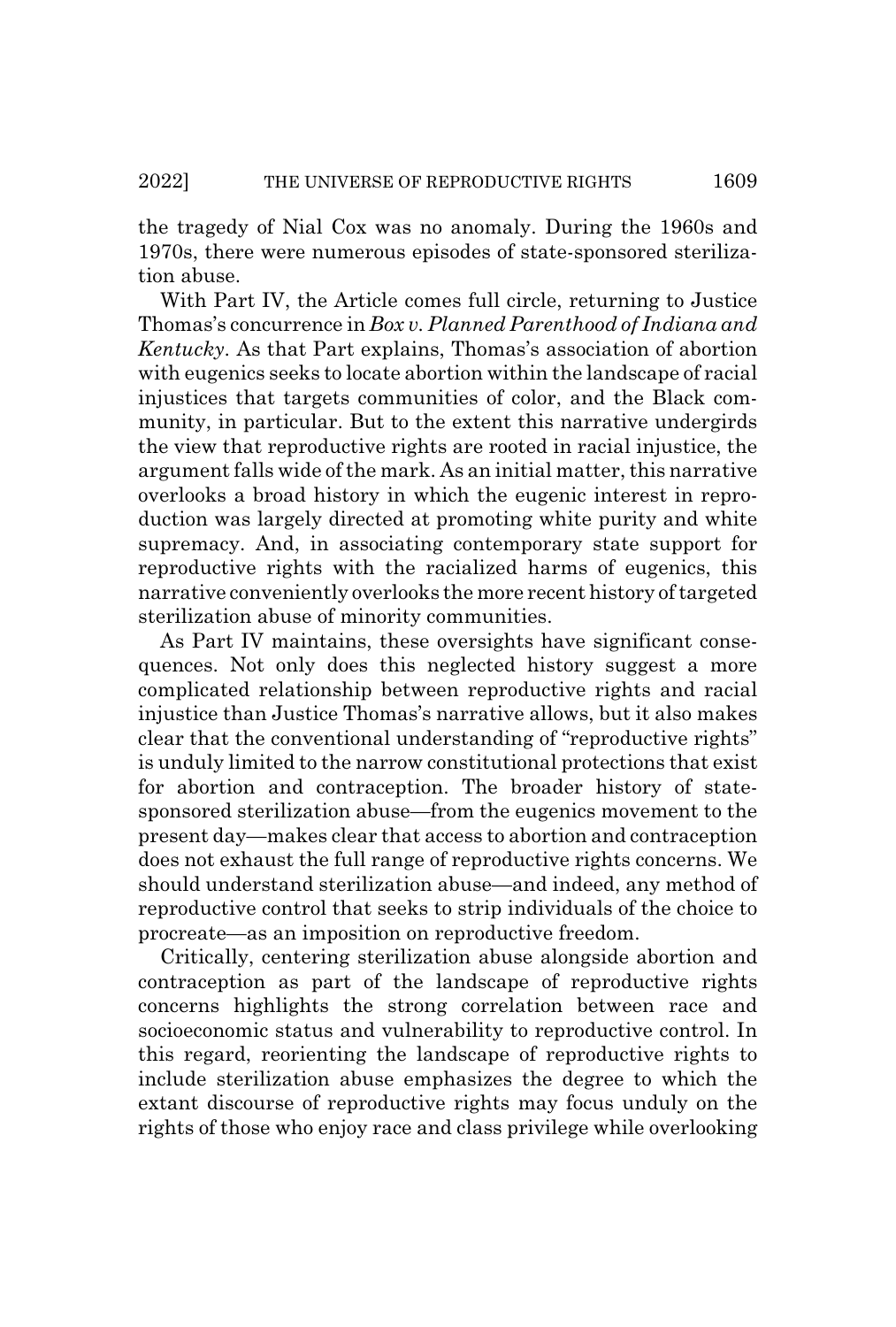persistent impositions on the reproductive rights of marginalized communities. A brief conclusion follows.

## I. RACE, STERILIZATION, AND THE EUGENICS MOVEMENT

The origins of the eugenics movement have been traced to Sir Francis Galton, an English scientist whose interest in the science of heredity was piqued by Charles Darwin's theory of natural selection, which posited that over time, the weakest species become extinct.<sup>31</sup> Convinced that "[w]hat Nature does blindly, slowly, and ruthlessly, man may do providently, quickly, and kindly," Galton sought to replace the natural evolution of the species with "affirmative state intervention" aimed at promoting the very best of humankind.<sup>32</sup> "Eugenics"—taken from the Greek root meaning "good in birth"—was "'the science of improving stock' by allowing 'the more suitable races or strains of blood a better chance of prevailing speedily over the less suitable than they otherwise would have had."<sup>33</sup> Because character and intelligence were presumed to be heritable qualities, eugenicists argued that society should encourage the procreation of those of superior lineage, while discouraging procreation among—and public support for—those of inferior lineage. $34$ 

Unsurprisingly, Galton's eugenic theories were underwritten by a deep-seated belief in "genetic distinctions between [the] races."35 Eugenic theory posited that the human species was divided into different races, each with its own distinctive features and characteristics.36 According to Galton: "The Mongolians, Jews, Negroes, Gipsies, and American Indians severally propagate their kinds; and each kind differs in character and intellect, as well as in colour and

<sup>31.</sup> DOROTHY ROBERTS, KILLING THE BLACK BODY: RACE, REPRODUCTION, AND THE MEAN-ING OF LIBERTY 59 (1997).

<sup>32.</sup> *Id.*

<sup>33.</sup> *Id.* (quoting FRANCIS GALTON, INQUIRIES INTO HUMAN FACULTY AND ITS DEVELOP-MENT 24-25 (1883)).

<sup>34.</sup> *Id.* at 59-60.

<sup>35.</sup> *Id.* at 60.

<sup>36.</sup> *Id.*; *see also* Sonia M. Suter, *A Brave New World of Designer Babies?*, 22 BERKELEY TECH. L.J. 897, 904 (2007) (noting that eugenicists of the 1920s "conflated national and racial identity and believed that race determined behavior").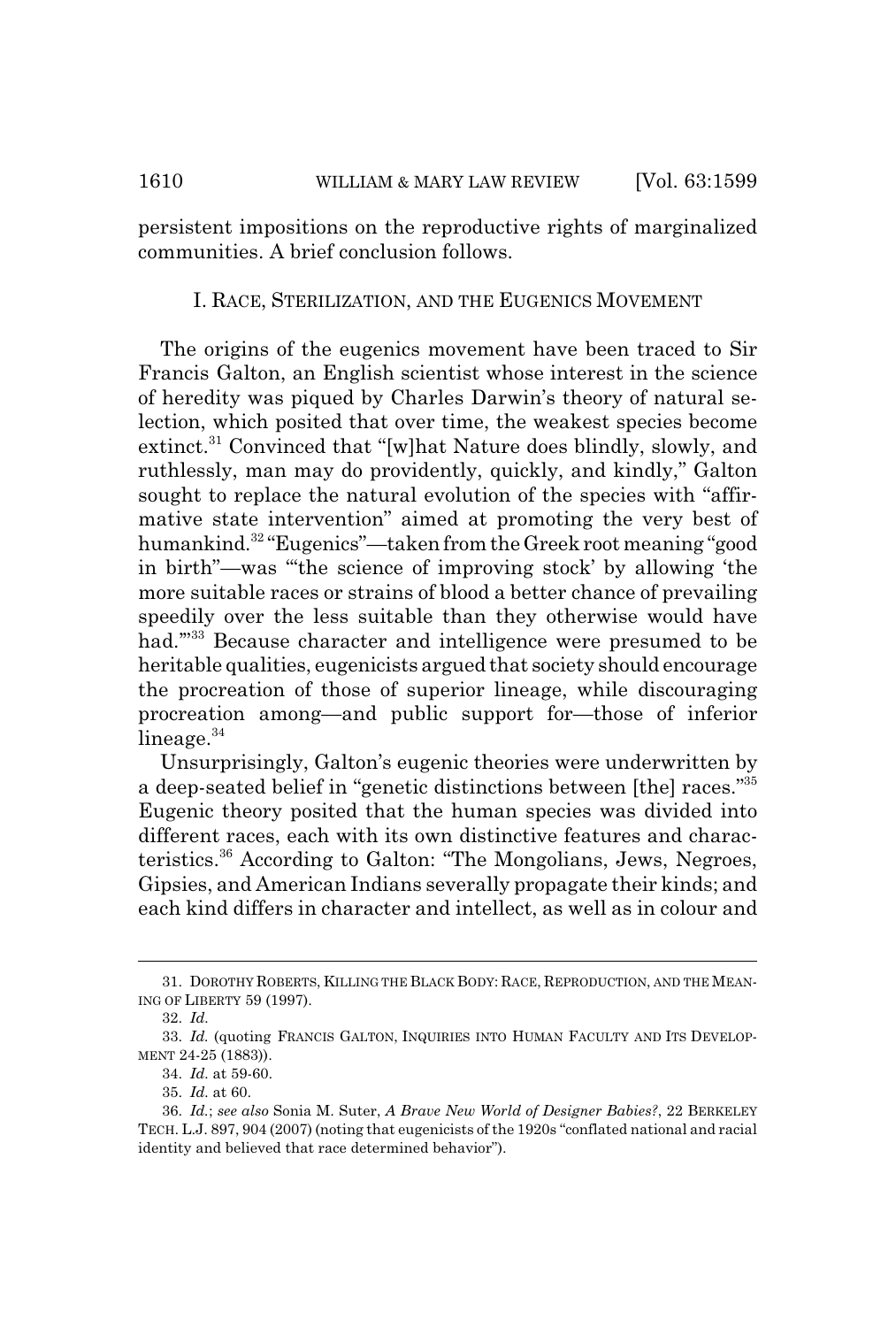shape, from the other four."37 Notably, Blacks were distinctive from other racial groups in their "strong impulsive passions," their "remarkabl[e] domestic[ity]," and were "endowed with such constitutional vigour, and [were] so prolific, that [their] race [was] irrepressible."38 At a time when white Americans openly worried that their ranks would be overwhelmed by the fecundity of immigrants and newly freed Blacks,<sup>39</sup> it is unsurprising that "eugenic theories ... took root and flourished in the United States."40

By the early twentieth century, the American legal landscape was dotted with laws that reflected both anxiety about demographic change *and* an interest in regulating white reproduction in the name of eugenics. For example, the concern that the birth rate among immigrants and non-whites was outpacing the birth rate among native-born white women animated the campaigns to criminalize abortion and contraceptive use in the postbellum era.<sup>41</sup> On this account, eugenics ideology valorized white, middle-class reproduction as necessary to advance American nation building, while simultaneously "derid<sup>[ing]</sup> working class, immigrant, and other women as both hyper-fecund and unfit" for both motherhood and nation building. $42$ 

But "positive" eugenics's interest in controlling (and encouraging) white women's reproduction was only part of the equation. The eugenics movement was also deeply focused on ensuring that only the *fittest* of the white race reproduced.43 To this end, the eugenics movement spearheaded the expansion of laws criminalizing miscegenation and interracial marriage in an effort to prevent the

<sup>37.</sup> ROBERTS, *supra* note 31, at 60.

<sup>38.</sup> *Id.*

<sup>39.</sup> *See* Nicola Beisel & Tamara Kay, *Abortion, Race, and Gender in Nineteenth-Century America*, 69 AM. SOCIO. REV. 498, 509 (2004); MADISON GRANT, THE PASSING OF THE GREAT RACE OR THE RACIAL BASIS OF EUROPEAN HISTORY 66 (1916) (lamenting the demographic catastrophe of World War I and the possibility of racial degradation).

<sup>40.</sup> Melissa Murray, *Race-ing* Roe*: Reproductive Justice, Racial Justice, and the Battle for* Roe v. Wade, 134 HARV. L. REV. 2025, 2037 (2021).

<sup>41.</sup> *See* Reva Siegel, *Reasoning from the Body: A Historical Perspective on Abortion Regulation and Questions of Equal Protection*, 44 STAN.L.REV. 261, 285 n.87, 297-300 (1992).

<sup>42.</sup> Lisa C. Ikemoto, *Infertile by Force and Federal Complicity: The Story of* Relf v. Weinberger, *in* WOMEN AND THE LAW STORIES 179, 185 (Elizabeth M. Schneider & Stephanie M. Wildman eds., 2011).

<sup>43.</sup> Khiara M. Bridges, *White Privilege and White Disadvantage*, 105 VA.L.REV. 449, 465- 67 (2019).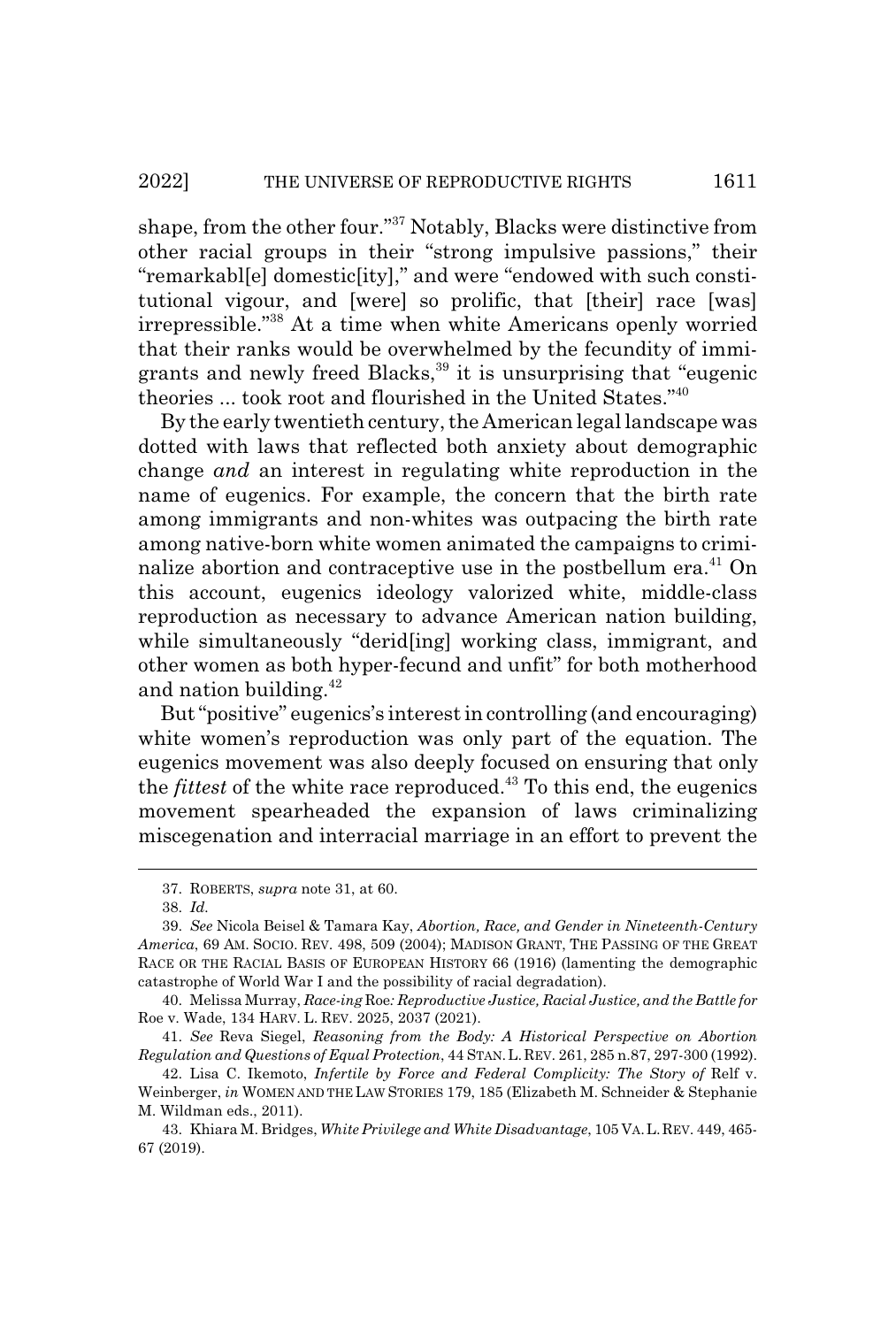"mongrelization" of the white race. $44$  Federal level immigration policy also became a proving ground for eugenicist logic. In the name of improving the country's gene pool, the eugenics movement championed immigration laws and policies that encouraged immigration from Northern Europe, while discouraging immigration from Southern Europe, Asia, and Africa.<sup>45</sup>

But closer to home, the eugenics movement also sought to safeguard the country's genetic destiny by preventing those with undesirable genetic traits from reproducing.<sup>46</sup> In the early twentieth century, a number of states enacted eugenics-informed laws permitting the sterilization of the "feebleminded"<sup>47</sup> and "habitual criminals."48 The eugenicist interest in sterilization spoke to both the concern with limiting reproduction among those deemed "undesirable" and the broader interest in cultivating "the fittest" of the race.49 Sterilization of the "unfit" prevented the proliferation of undesirable traits, like mental illness, disability, and criminality, that were presumed to be heritable.<sup>50</sup> Moreover, sterilization assisted with population control, curbing excess reproduction and fostering an environment that was believed to be more conducive to sustainable human development and growth.<sup>51</sup>

And critically, sterilization was a crucial means of maintaining the purity of the white race. *Buck v. Bell* is instructive on this point. For most scholars of constitutional law, *Buck* has long been associated with the triumph of eugenics at the United States Supreme Court. But, perhaps less obviously, the decision also speaks to the

<sup>44.</sup> ROBERTS, *supra* note 31, at 268; *see also* Matthew J. Lindsay, *Reproducing a Fit Citizenry: Dependency, Eugenics, and the Law of Marriage in the United States, 1860-1920*, 23 LAW & SOC. INQUIRY 541, 546 & n.7 (1998).

<sup>45.</sup> *See* Suter, *supra* note 36, at 907 (noting that eugenic principles were "central to the passage of the Immigration Restriction Act of 1924, which set quotas limiting the immigration of 'biologically inferior' ethnic groups into the United States and favored the entrance of Northern Europeans"); Robert J. Cynkar, Buck v. Bell*: "Felt Necessities" v. Fundamental Values?*, 81 COLUM. L. REV. 1418, 1432 (1981).

<sup>46.</sup> Khiara M. Bridges, *Race, Pregnancy, and the Opioid Epidemic: White Privilege and the Criminalization of Opioid Use During Pregnancy*, 133 HARV. L. REV. 770, 830-31 (2020) (discussing the eugenics movement's interest in racial purity and improvement).

<sup>47.</sup> ROBERTS, *supra* note 31, at 69; Suter, *supra* note 36, at 906.

<sup>48.</sup> ROBERTS, *supra* note 31, at 268; Lindsay, *supra* note 44, at 570.

<sup>49.</sup> Murray, *supra* note 40, at 2038.

<sup>50.</sup> *Id.* at 2056-60.

<sup>51.</sup> *Id.* at 2046.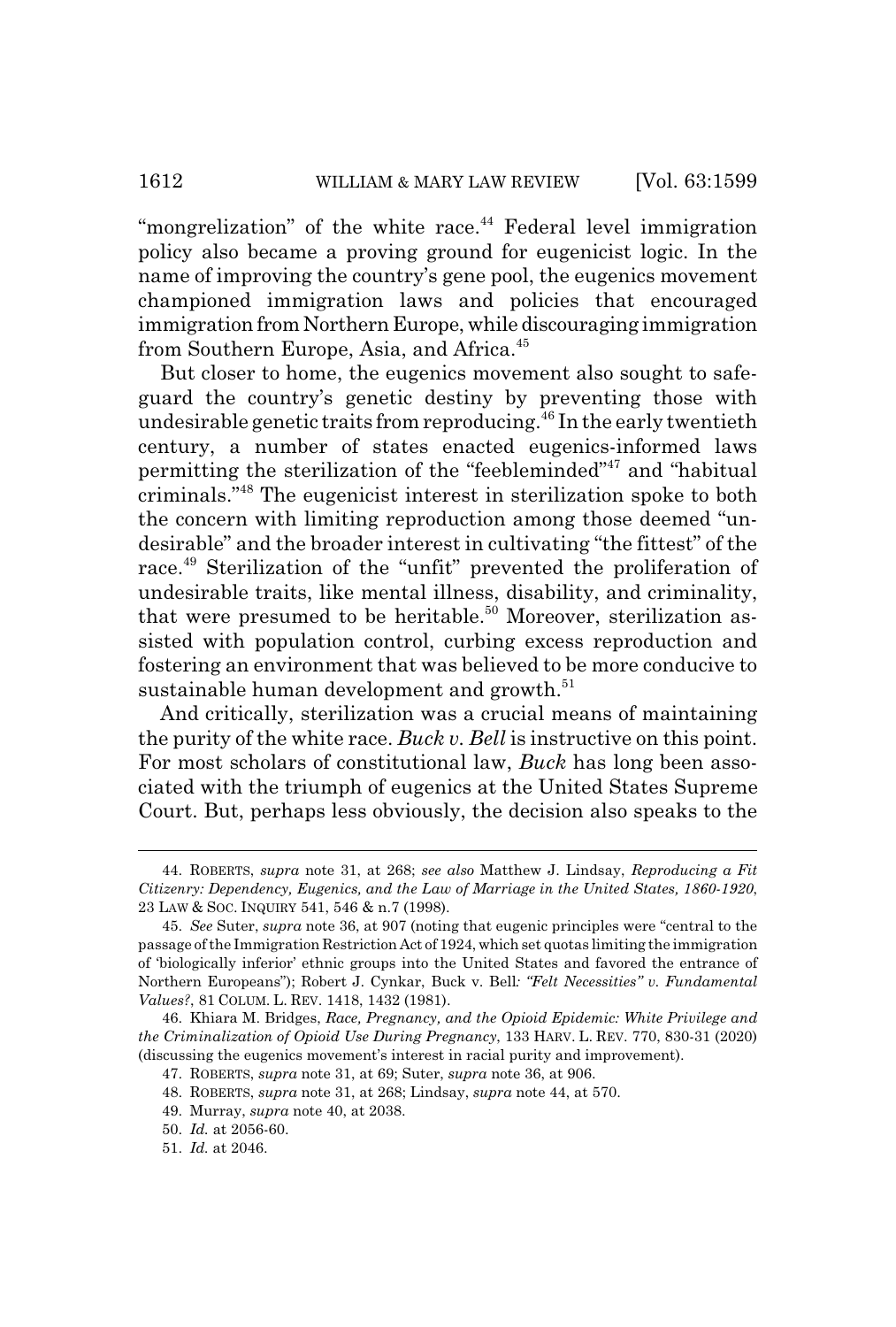underlying racial politics of the eugenics movement. The Section that follows explores this aspect of *Buck v. Bell* and its relationship to the eugenics movement.

# *A.* Buck v. Bell *and the Racial Politics of the Eugenics Movement*

Decided in 1927—the same year that Virginia enacted the eugenics-inflected Racial Integrity Act, which would proscribe miscegenation and interracial marriage52—*Buck* was a challenge to a Virginia state statute that authorized the compulsory sterilization of the intellectually disabled in the name of eugenics.<sup>53</sup>

The question before the Court was whether Virginia's eugenicsinformed sterilization statute, which authorized the sterilization of eighteen-year-old Carrie Buck on the ground that she was "feeble minded," violated the Constitution. $54$  Virginia argued that the statute was a permissible use of the state's police power to legislate for the general welfare of its citizens.<sup>55</sup> Writing for the majority, Justice Holmes echoed the logic of the eugenics movement.<sup>56</sup> As he explained, the legislature's conclusion that sterilization would promote the "welfare ... of society" was not unjustified.<sup>57</sup> After all, upon being diagnosed a "[m]oron," Carrie Buck was institutionalized at Virginia's Colony for Epileptics and Feebleminded,<sup>58</sup> the same institution to which her mother—also judged "feebleminded"—had been committed years earlier.<sup>59</sup> Noting that Buck, her mother, and

56. *Id.* at 205-06 ("[E]xperience has shown that heredity plays an important part in the transmission of insanity, imbecility, [et cetera.]").

59. Whether Emma Buck was actually cognitively impaired is a matter of considerable debate. *See* ADAM COHEN, IMBECILES: THE SUPREME COURT, AMERICAN EUGENICS, AND THE STERILIZATION OF CARRIE BUCK 270 (2017); PAUL A. LOMBARDO, THREE GENERATIONS, NO IMBECILES: EUGENICS, THE SUPREME COURT, AND *BUCK V. BELL* x-xi (2008) (characterizing *Buck v. Bell*—and the underlying diagnoses of Carrie Buck and her relatives—as "a legal sham"). Meaningfully, her diagnosis followed the birth of two children out of wedlock and allegations that the young widow had turned to prostitution in order to support her children, strongly suggesting that the diagnosis and her institutionalization reflected an interest in sexual control, as much as mental health. *See* Paul A. Lombardo, *Three Generations, No*

<sup>52.</sup> *See* Loving v. Virginia, 388 U.S. 1, 6, 11-12 (1967) (striking down the Racial Integrity Act of 1927 as an impermissible expression and endorsement of "White Supremacy").

<sup>53.</sup> Buck v. Bell, 274 U.S. 200 (1927).

<sup>54.</sup> *Id.* at 205.

<sup>55.</sup> *Id.* at 203.

<sup>57.</sup> *Id.* at 207.

<sup>58.</sup> *Id.* at 205.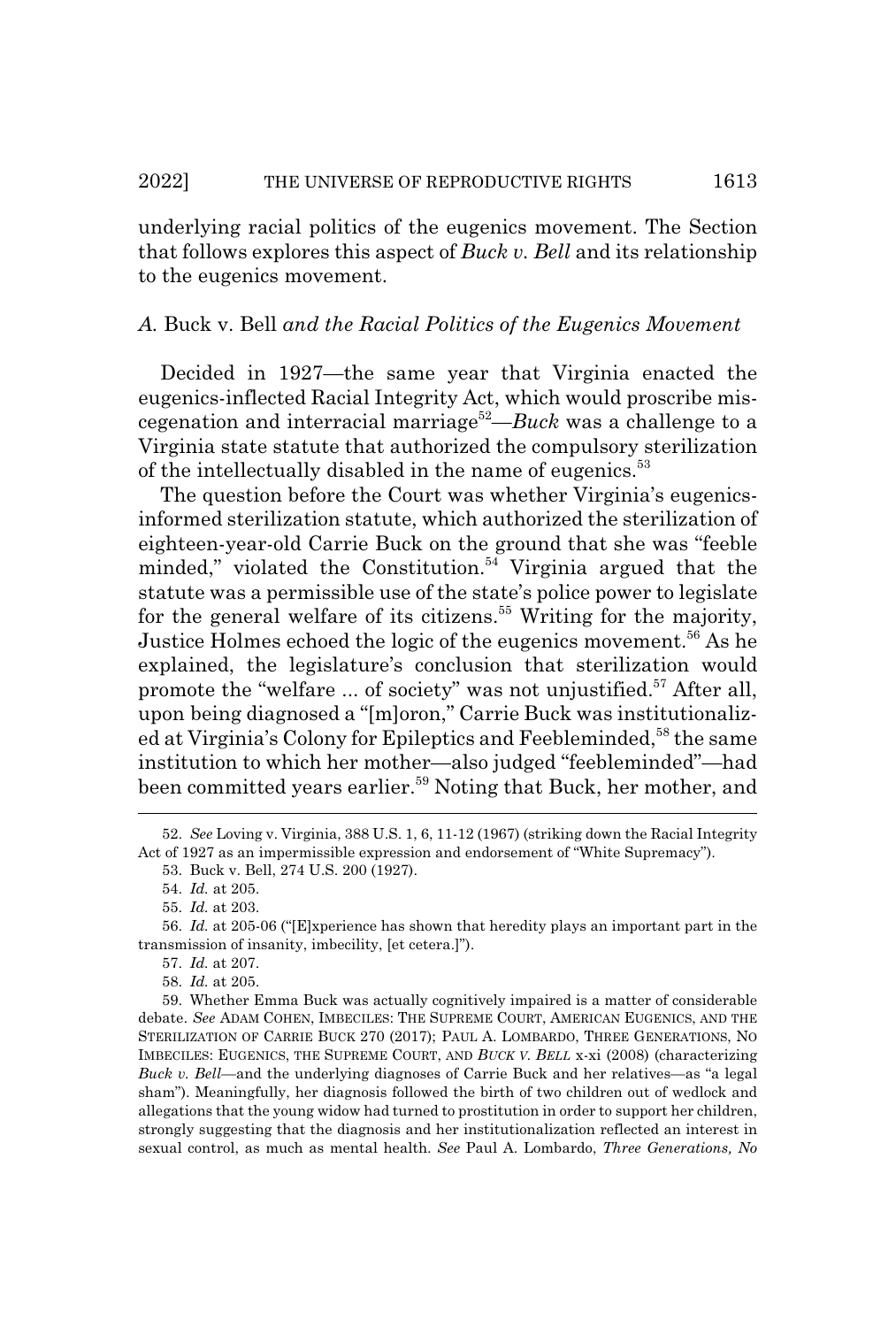her newborn daughter had all been judged intellectually disabled,  $60$ Holmes embraced the sterilization law—and the eugenics logic that undergirded it—as a permissible expression of the state's police power to legislate for the health and welfare of its citizens.<sup>61</sup> As the "potential parent of socially inadequate offspring, likewise afflicted,"62 Buck's (alleged) disabilities could be easily transmitted to her children (and to their children) in an unending lineage of disability and deficiency.

And critically, the prospect of Buck and her progeny as dependents on the public fisc loomed large in the Court's disposition of the case. As Holmes noted, individuals like Carrie Buck "already sap[ped] the strength of the State" with their indigence and dependence.63 Limiting the ability of such individuals to reproduce (thereby limiting their opportunities to reproduce their disability, immorality, and poverty) was a "lesser sacrifice[ ]" that would "prevent [society] being swamped with incompetence."64 Rather than "waiting to execute degenerate offspring for crime, or to let them starve for their imbecility," Holmes reasoned, "society can prevent those who are manifestly unfit from continuing their kind."65

Although Holmes's opinion for the Court is infamous for its callous invocation that "[t]hree generations of imbeciles are enough,"<sup>66</sup> it was not laced with the explicit racism that often accompanied eugenics-informed statutes and policies. Nevertheless, the specter of race haunted *Buck v. Bell*. Recall that among the central concerns of eugenics was cultivating the "fittest" of the species and maintaining racial purity.67 To be sure, Carrie Buck was a white woman, but

*Imbeciles: New Light on* Buck v. Bell, 60 N.Y.U. L. REV. 30, 53-55 (1985) (suggesting that Carrie Buck was institutionalized in order to cover up—or punish her for—her sexual assault and the resulting illegitimate birth).

<sup>60.</sup> *Buck*, 274 U.S. at 205 ("Carrie Buck is a feeble minded white woman who was committed to the State Colony above mentioned in due form. She is the daughter of a feeble minded mother in the same institution, and the mother of an illegitimate feeble minded child.").

<sup>61.</sup> *Id.* at 207 ("The principle that sustains compulsory vaccination is broad enough to cover cutting the Fallopian tubes." (citing Jacobson v. Massachusetts, 197 U.S. 11 (1905))).

<sup>62.</sup> *Id.*

<sup>63.</sup> *Id.*

<sup>64.</sup> *Id.*

<sup>65.</sup> *Id.*

<sup>66.</sup> *Id.*

<sup>67.</sup> *See supra* text accompanying notes 49-50.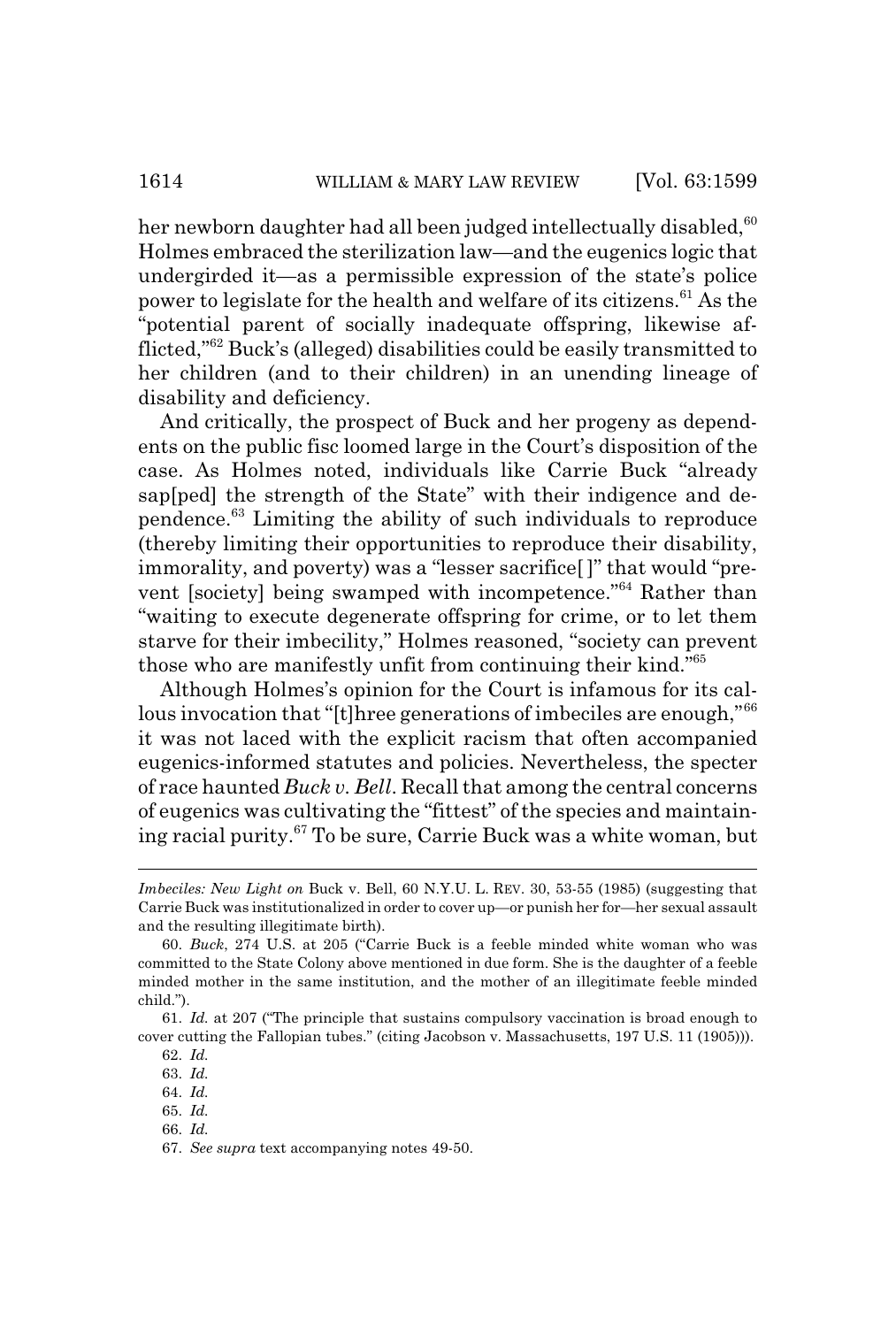her whiteness did not insulate her from the coercive forces of the state. Indeed, as Professor Khiara Bridges has noted, Buck's whiteness was likely *the reason* she was targeted for sterilization.<sup>68</sup> Eugenics-inflected sterilization laws were not simply aimed at preventing the transmission of undesirable traits, they aimed to cultivate the best of the race—the white race. $69$ 

On this account, Carrie Buck, who was poor, under-educated, and unchaste, was not performing whiteness in the manner prescribed by the eugenics logic of her time.<sup>70</sup> Given her circumstances, it was hardly surprising that Dr. Albert Priddy, the director of the Colony where Buck was institutionalized, categorized her as part of "the shiftless, ignorant, and worthless class of antisocial whites of the South"71 who posed, as much as people of color, a threat to the purity of the white race. $72$ 

If cultivating the fittest of the race was the ultimate goal, it could not be achieved by focusing exclusively on preventing racial heterogamy and stanching demographic change. The interest in racial purity demanded the cultivation of the most desirable traits, while simultaneously limiting those traits deemed deleterious and destructive. In this regard, *Buck v. Bell* was not simply about Virginia's antipathy for the cognitively disabled, but also about its investment in racial purity and betterment.

Fifteen years after the Court concluded that "[t]hree generations of imbeciles are enough,"73 it took up another compulsory

<sup>68.</sup> Bridges, *supra* note 46, at 831 (observing that it was "no accident" that Carrie Buck "was a white woman," as "eugenic sterilization was about *white* racial improvement. It was designed to protect and perfect *white* racial stock. As a result, white people were those who were in the crosshairs of pseudoscientists operating under the banner of eugenics."); Bridges, *supra* note 43, at 474 (speculating that if Carrie Buck had "not been white, she probably would not have been sterilized. Which is to say: *Her white privilege may be demonstrated by her being an object of eugenic interest in the first instance*.").

<sup>69.</sup> Bridges, *supra* note 43, at 465 ("[T]he eugenics movement was always about protecting the *white race* from degeneration."); Angela P. Harris, *Equality Trouble: Sameness and Difference in Twentieth-Century Race Law*, 88 CALIF. L. REV. 1923, 1975 (2000) ("The new science of eugenics seemed to place the perfection of the white race within reach if only whites could be persuaded to adopt its principles as guides for private life and public policy.").

<sup>70.</sup> Bridges, *supra* note 43, at 462-65.

<sup>71.</sup> LOMBARDO, *supra* note 59, at 134.

<sup>72.</sup> COHEN, *supra* note 59, at 58 ("Southern eugenicists were particularly concerned with the lowest economic class, people often disparagingly referred to as 'poor white trash,' who were seen as repositories of the worst of the white race's germplasm.").

<sup>73.</sup> Buck v. Bell, 274 U.S. 200, 207 (1927).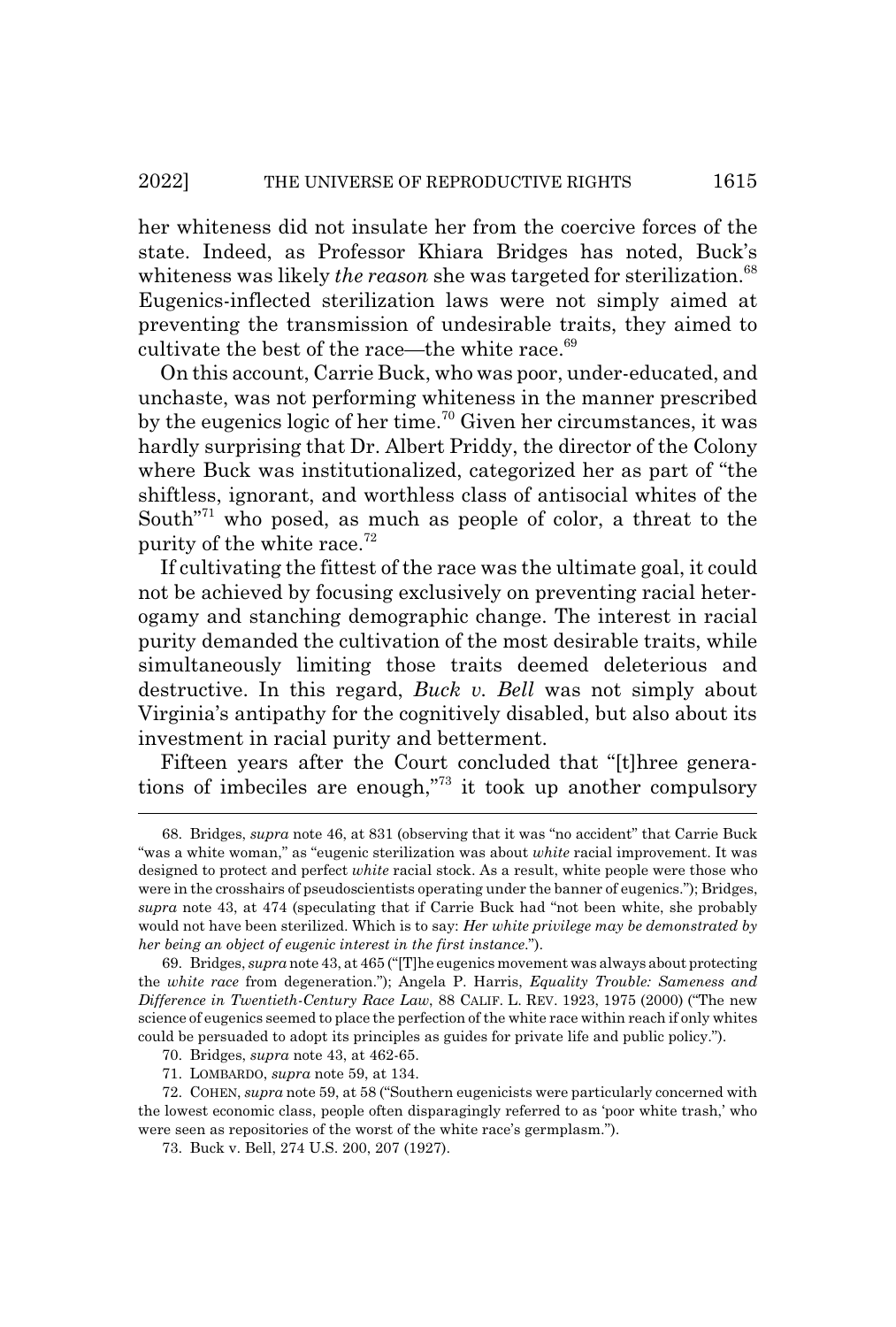sterilization case. *Skinner v. Oklahoma* was a challenge to Oklahoma's Habitual Criminal Sterilization Act, which authorized the sterilization of those thrice convicted of crimes of moral turpitude.74 Like the Virginia statute upheld in *Buck v. Bell*, the Oklahoma law was deeply informed by eugenics.75 However, by the time the Supreme Court took up the challenge to the Oklahoma law, eugenics thinking had lost some of its luster.76 As the *Skinner* Court acknowledged, "[i]n evil or reckless hands," the power to sterilize "can cause races or types which are inimical to the dominant group to wither and disappear."<sup>77</sup>

Yet, despite conceding that sterilization could easily lead to deracination, the *Skinner* Court did not completely disavow the state's authority to sterilize individuals in the name of social welfare. Noting that it did not wish "to reexamine the scope of the police power of the States,"78 the Court instead focused on the equality concerns that the challenged statute raised. Noting the punitive use of sterilization, its implications for "one of the basic civil rights of man,"79 and the fact that the Oklahoma law exempted those convicted of "offenses arising out of the violation of the prohibitory laws, revenue acts, embezzlement, or political offenses<sup>"80</sup> from its ambit, the Court struck down the statute as "a clear, pointed, unmistakable discrimination."81

By narrowly focusing on the punitive use of sterilization and the statute's impermissible distinction between "blue collar" and "white collar" crimes, the *Skinner* Court avoided the broader questions of whether the Due Process Clause imposed any limit on state police power to sterilize those with disabilities or whether *Buck v. Bell* was

<sup>74. 316</sup> U.S. 535, 536 (1942).

<sup>75.</sup> VICTORIA F. NOURSE, IN RECKLESS HANDS: *SKINNER V. OKLAHOMA* AND THE NEAR TRIUMPH OF AMERICAN EUGENICS 75-87 (2008) (discussing the political milieu in which the Habitual Criminal Sterilization Act was enacted).

<sup>76.</sup> Mary Ziegler, *Reinventing Eugenics: Reproductive Choice and Law Reform After World War II*, 14 CARDOZO J.L. & GENDER 319, 319-21 (2008) (noting scholars attribute shift in postwar eugenics rhetoric to "widespread revulsion" to Nazi sterilization policies).

<sup>77.</sup> *Skinner*, 316 U.S. at 541.

<sup>78.</sup> *Id.*

<sup>79.</sup> *Id.*

<sup>80.</sup> *Id.* at 537.

<sup>81.</sup> *Id.* at 541.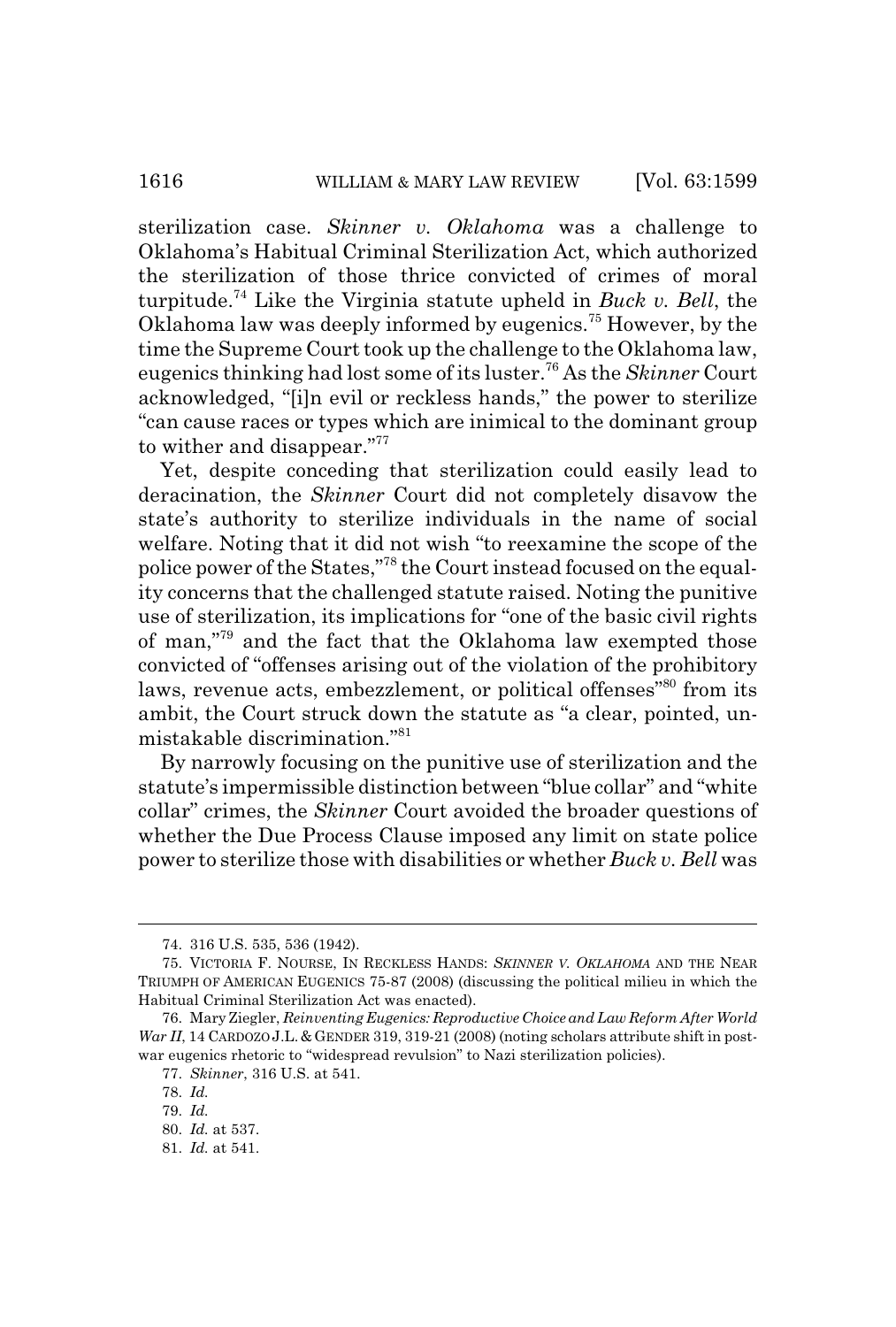improperly decided.<sup>82</sup> As a consequence, the states remained free to maintain compulsory sterilization programs.

The Court's announcement of its decision in *Skinner* roughly coincided with the decline of the eugenics movement in the United States. The *Skinner* Court's warning about the dangers of eugenic sterilization "[i]n evil or reckless hands"83 seemed eerily prescient as the horrors of the Third Reich came to light in the late 1940s. In addition to its associations with Nazism and the extermination of religious and ethnic minority groups, the eugenics movement was also discredited and diminished in the face of considerable skepticism and challenges from the scientific community. $84$  As a consequence, the rate of state-sponsored sterilizations abated in the 1950s and 1960s, and some jurisdictions repealed their sterilization statutes.<sup>85</sup>

Nevertheless, the threat of forced sterilization persisted under a different rationale. Rather than focusing explicitly on eugenics, proponents of involuntary sterilization touted it as a means of preventing excessive dependence on the state. Specifically, sterilization was lauded as a vehicle for preventing the births of children "whose parents could not adequately care for them."86 On this reasoning, sterilization continued to target the disabled, though the rationale subtly shifted away from "the nature-based genetic rationale for eugenics" toward a "nurture-based explanation" that centered on the privatization of dependency.87 But critically, the

83. *Skinner*, 316 U.S. at 541.

<sup>82.</sup> *See id.* at 542 (distinguishing the Virginia statute challenged in *Buck* from the Habitual Criminal Sterilization Act challenged in *Skinner*); *see also* Paul A. Lombardo, *Medicine, Eugenics, and the Supreme Court: From Coercive Sterilization to Reproductive Freedom*, 13 J. CONTEMP. HEALTH L. & POL'Y 1, 24 (1996) ("*Skinner* qualified, but did not overrule *Buck*."); Robert L. Burgdorf, Jr. & Marcia Pearce Burgdorf, *The Wicked Witch Is Almost Dead:* Buck v. Bell *and the Sterilization of Handicapped Persons*, 50 TEMP. L.Q. 995, 1011 (1977) (noting that *Skinner* "does not ... overrule" *Buck*); Murray, *supra* note 40, at 2059 ("Although *Buck v. Bell* has been discredited, it has never been formally overruled.").

<sup>84.</sup> PHILIP R. REILLY, THE SURGICAL SOLUTION:AHISTORY OF INVOLUNTARY STERILIZA-TION IN THE UNITED STATES 128 (1991); Michael G. Silver, Note, *Eugenics and Compulsory Sterilization Laws: Providing Redress for the Victims of a Shameful Era in United States History*, 72 GEO. WASH. L. REV. 862, 870 (2004) ("Around the same time, the scientific community began to debunk the theories behind eugenics.").

<sup>85.</sup> REILLY, *supra* note 84, at 148 (noting the repeal of state eugenics statutes in the postwar period).

<sup>86.</sup> Ikemoto, *supra* note 42, at 186.

<sup>87.</sup> *Id.*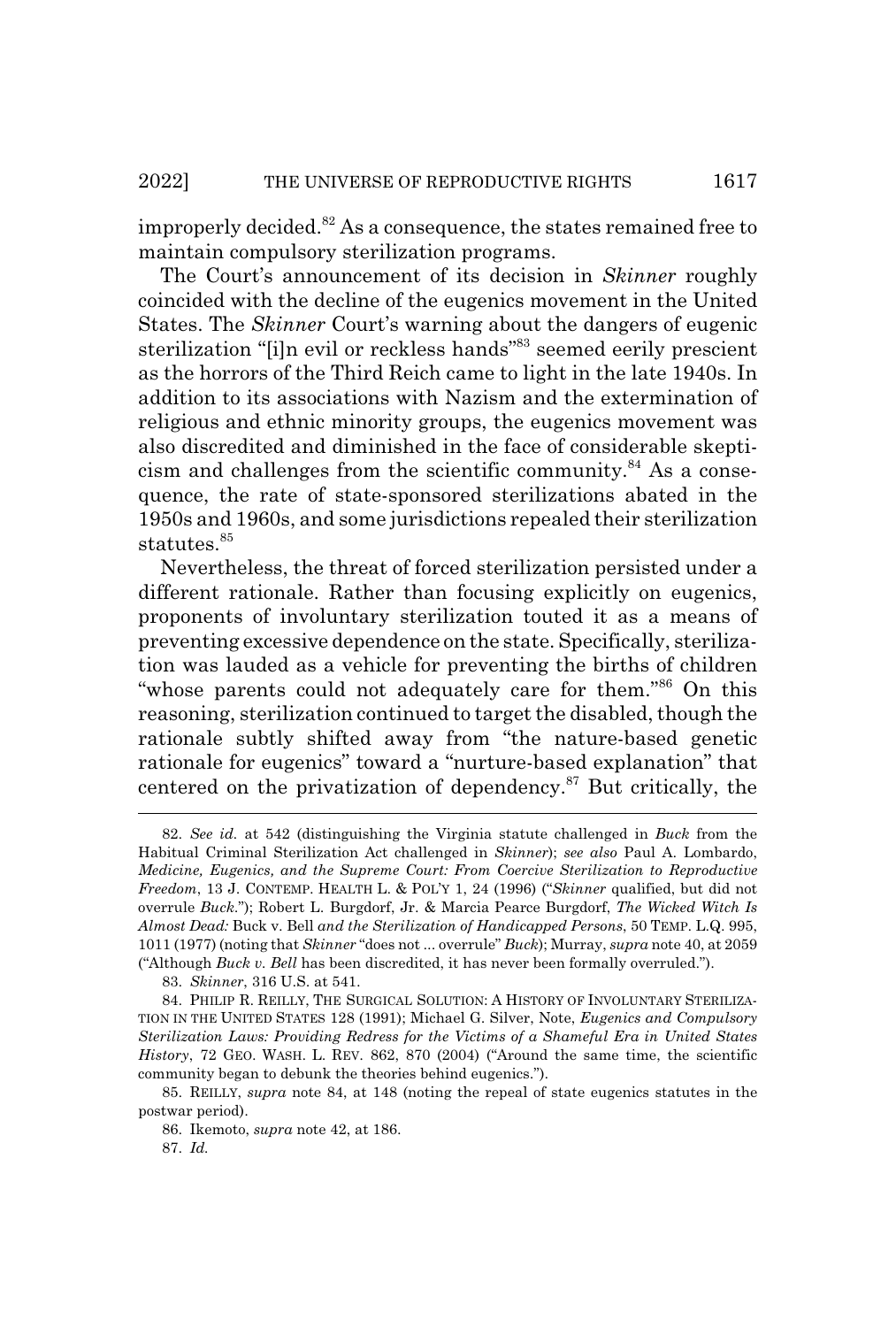interest in preventing the births of those whose families were unlikely or unable to provide adequate care also gave rise to a classoriented rendering of sterilization. Perhaps recalling *Buck v. Bell*'s admonition about those who "sap the strength of the State,"<sup>88</sup> sterilization was now viewed as a means of reducing demands on the public fisc and public resources.

# *B. Race, Dependence, and the Changing Character of State-Sponsored Sterilization*

In 1973, when *Roe v. Wade* announced a constitutional right to abortion,89 twenty-three states still had forced sterilization statutes on the books.90 But critically, the populations targeted for sterilization differed dramatically from those targeted in the heyday of eugenics. In the 1920s, Carrie Buck's whiteness (and her failure to comport with the norms of white middle class domesticity) made her the focus of the state's eugenic interest. $91$  During this period, communities of color were not likely to be the focus of the state's efforts to defend the white race from genetic debasement.<sup>92</sup> After all, according to eugenics logic, non-white races were *already* debased.<sup>93</sup> By the same token, the realities of segregation in the early twentieth century meant that non-whites were almost always excluded from state facilities for the cognitively disabled, where so many sterilizations were performed.<sup>94</sup>

But the landscape changed dramatically in the 1960s and 1970s. In the 1960s, as the Civil Rights Movement brought political and

<sup>88.</sup> Buck v. Bell, 274 U.S. 200, 207 (1927).

<sup>89. 410</sup> U.S. 113, 154 (1973).

<sup>90.</sup> Jack Slater, *Sterilization: Newest Threat to the Poor*, EBONY, Oct. 1973, at 154.

<sup>91.</sup> Bridges, *supra* note 46, at 831.

<sup>92.</sup> *Id.* ("For the most part, nonwhite people were not subjects of eugenic sterilization during this time. Nonwhite people were a concern to eugenicists only to the extent that they wanted to keep these patently inferior people, and their obviously substandard genes, away from white people. Thus, antimiscegenation laws evidenced the only site at which eugenicists were interested in nonwhite people. The other two points of eugenicists' program for racial improvement—immigration reform and coercive sterilization laws—were solely, and doggedly, about white people." (footnotes omitted)).

<sup>93.</sup> *Id.*

<sup>94.</sup> MATT WRAY, NOT QUITE WHITE: WHITE TRASH AND THE BOUNDARIES OF WHITENESS 168n.35(2006)("Southern institutions had overwhelmingly white populations because blacks were generally not considered worthy of the expense of welfare.").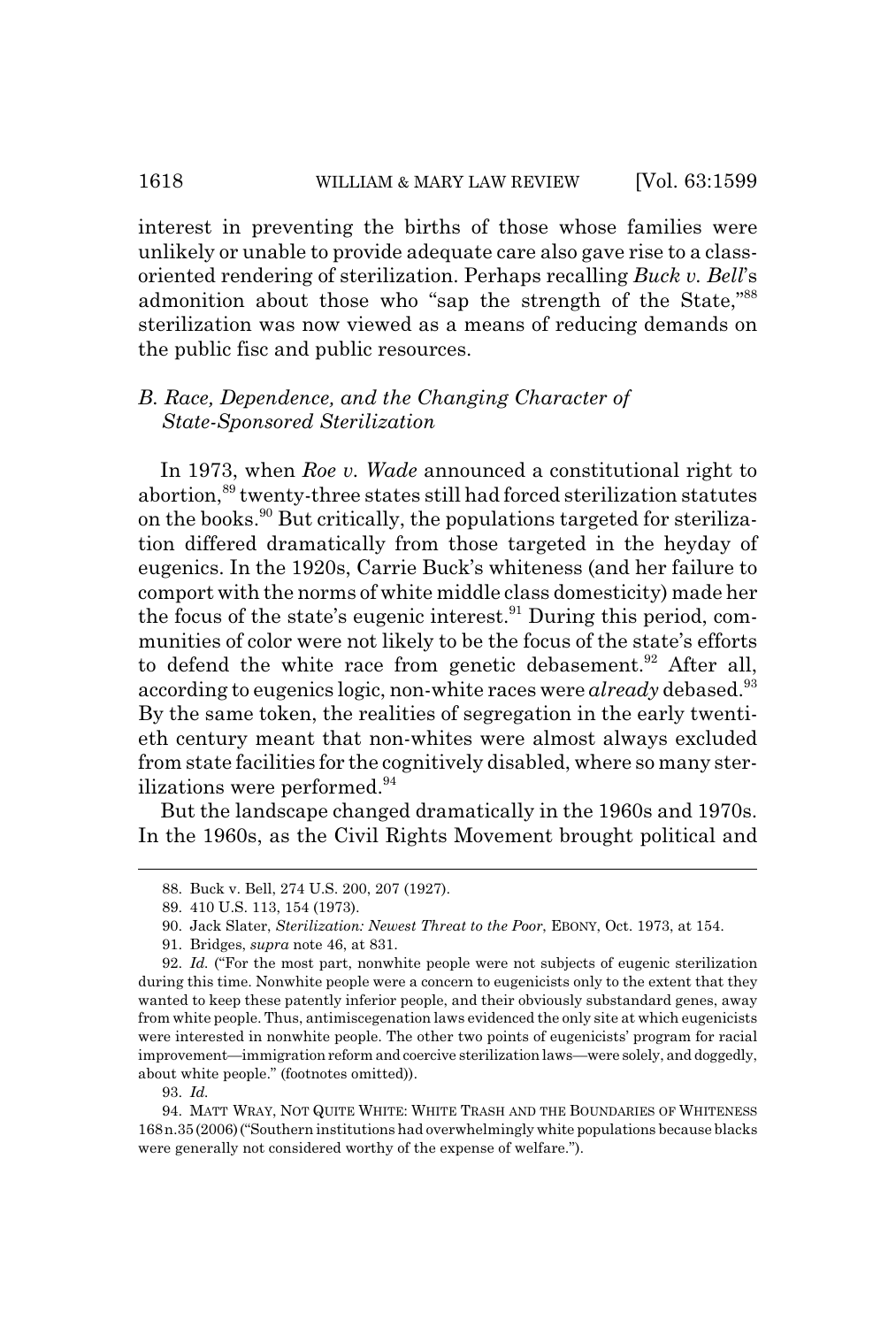social gains for Blacks, welfare rights groups lobbied successfully to expand public assistance programs to include non-white women.<sup>95</sup> Together, these developments suggested a shifting social landscape, particularly in the South.<sup>96</sup> As the welfare rolls swelled to include women of color, state officials began to use welfare benefits to coerce consent to sterilization.<sup>97</sup> Many states, like North Carolina, used extant sterilization statutes, which sought to sterilize those with cognitive disabilities, to target women on public assistance.<sup>98</sup> Reasoning that an out-of-wedlock child reflected immorality, which in turn reflected cognitive disability, these states demanded that unmarried mothers consent to sterilization as a condition of continued receipt of public benefits.<sup>99</sup>

North Carolina was not alone in its targeting of welfare recipients for sterilization. In the early 1970s, five states considered bills that would explicitly coerce welfare recipients to submit to sterilization as a condition of benefits.<sup>100</sup> For example, Tennessee considered a bill to offer "voluntary" sterilization to welfare recipients who had more than one child out of wedlock.101 If the mother refused to "volunteer" for sterilization, her benefits payments would be cut off and the State would have the right to take away any of her future children.102 Likewise, Ohio made sterilization a prerequisite for state aid for certain mothers.<sup>103</sup> In other states, welfare eligibility was accompanied by "family caps," which imposed financial disincentives to having additional children.104 In 1970, the Supreme

<sup>95.</sup> *See* Gene Demby, *The Mothers Who Fought to Radically Reimagine Welfare*, NPR (June 9, 2019, 9:49 AM), https://www.npr.org/sections/codeswitch/2019/06/09/730684320/themothers-who-fought-to-radically-reimagine-welfare [https://perma.cc/WK2Q-RVBU].

<sup>96.</sup> Indeed, as Professor Serena Mayeri notes, sterilization programs, in tandem with laws imposing legal impediments on illegitimacy, were widely understood as "thinly veiled attacks" on the prospects of desegregation and expanded civil rights for Blacks. Serena Mayeri, *Marital Supremacy and the Constitution of the Nonmarital Family*, 103 CALIF. L. REV. 1277, 1285 (2015).

<sup>97.</sup> Laura T. Kessler, *"A Sordid Case":* Stump v. Sparkman*, Judicial Immunity, and the Other Side of Reproductive Rights*, 74 MD. L. REV. 833, 893 (2015).

<sup>98.</sup> *See* Slater, *supra* note 90, at 150, 154.

<sup>99.</sup> Dorothy E. Roberts, *Crime, Race, and Reproduction*, 67 TUL.L.REV. 1945, 1971 (1993).

<sup>100.</sup> Evelyn Smith, *End Forced Sterilization!*, WONAAC, Summer 1973, at 2, 2-3.

<sup>101.</sup> *Sterilization—Another Part of the Plan of Black Genocide*, BLACK PANTHER, May 8, 1971, at 2.

<sup>102.</sup> *Sterilize Welfare Mothers?*, BLACK PANTHER, May 1, 1971, at 4.

<sup>103.</sup> Smith, *supra* note 100, at 3.

<sup>104.</sup> Kessler, *supra* note 97, at 876.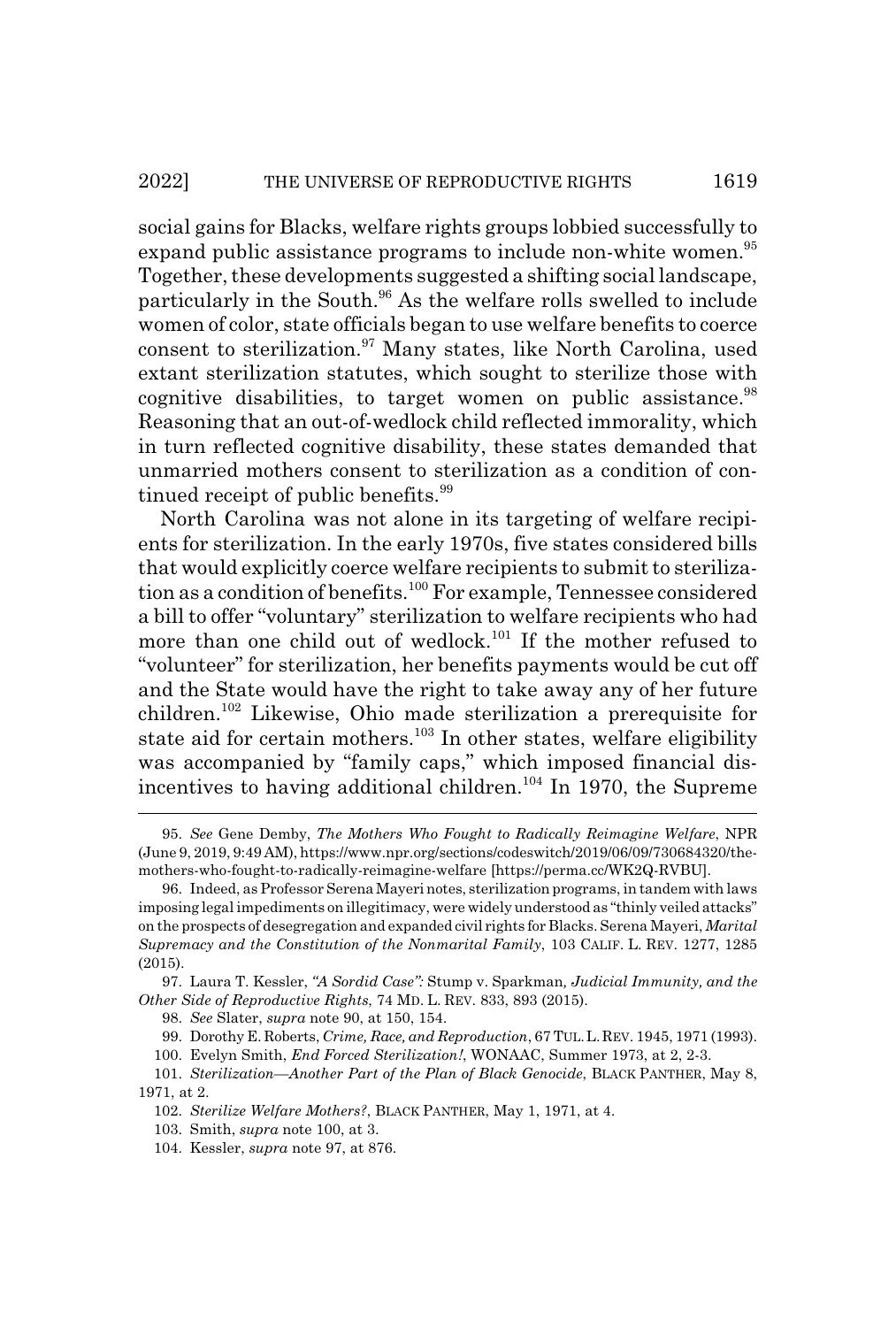Court, in *Dandridge v. Williams*, concluded that states could impose family cap laws as a permissible condition of welfare eligibility.<sup>105</sup>

In addition to the conditioning of welfare benefits and family caps, in 1968, the United States Department of Health, Education, and Welfare (HEW) began financing "voluntary" sterilization of minors.106 In 1974, on the heels of *Roe v. Wade*, HEW developed a funding scheme that provided states with more generous reimbursement for sterilizations than for abortions.<sup>107</sup> The federal program, in tandem with the conditions on welfare benefits, offered states strong incentives in favor of sterilizing poor women and their daughters.<sup>108</sup> Indeed, in the early 1970s, between 100,000 and 150,000 low-income people were sterilized annually under federally funded programs.109 Mothers who received welfare benefits were frequently pressured to consent to sterilization while undergoing the stress of childbirth.<sup>110</sup> Another common practice was to require "consent" to subsequent sterilization as a condition for receiving an abortion.<sup>111</sup> Indeed, a 1968 survey of over five-hundred teaching hospitals found that more than half of the hospitals used sterilization as a condition for approving an abortion request. $112$ 

To be sure, race played a significant role in coercive sterilizations. According to a 1970 national fertility study, 20 percent of married Black women who practiced contraception had been sterilized compared to just 8 percent of married white women who practiced contraception.113 North Carolina administered one of the most robust sterilization programs. During the 1960s, Black people accounted for about 25 percent of the state's population but comprised 60 percent of those subject to state sterilization.<sup>114</sup>

<sup>105. 397</sup> U.S. 471, 477-78 (1970).

<sup>106.</sup> Les Payne, *Forced Sterilization for the Poor?*, S.F. CHRON., Feb. 26, 1974, at 19.

<sup>107.</sup> Kessler, *supra* note 97, at 876.

<sup>108.</sup> *Id.* at 876-77.

<sup>109.</sup> *See* Relf v. Weinberger, 372 F. Supp. 1196, 1199 (D.D.C. 1974), *vacated as moot*, 565 F.2d 722 (D.C. Cir. 1977) (per curiam); *see also* Kessler, *supra* note 97, at 880 (discussing *Relf* and the association between welfare receipt and coercive sterilization practices).

<sup>110.</sup> Gail Kennard, *Sterilization Abuse*, ESSENCE, Oct. 1974, at 66, 66-67; Kessler, *supra* note 97, at 883.

<sup>111.</sup> *See* Kessler, *supra* note 97, at 883.

<sup>112.</sup> Smith, *supra* note 100, at 2.

<sup>113.</sup> Kennard, *supra* note 110, at 66.

<sup>114.</sup> Lutz Kaelber, Assoc. Professor Socio., Univ. Vt., Presentation at 37th Ann. Soc. Sci. Hist. Ass'n Meeting: Histories of Capitalism (Nov. 1-4, 2012), http://www.uvm.edu/~lkaelber/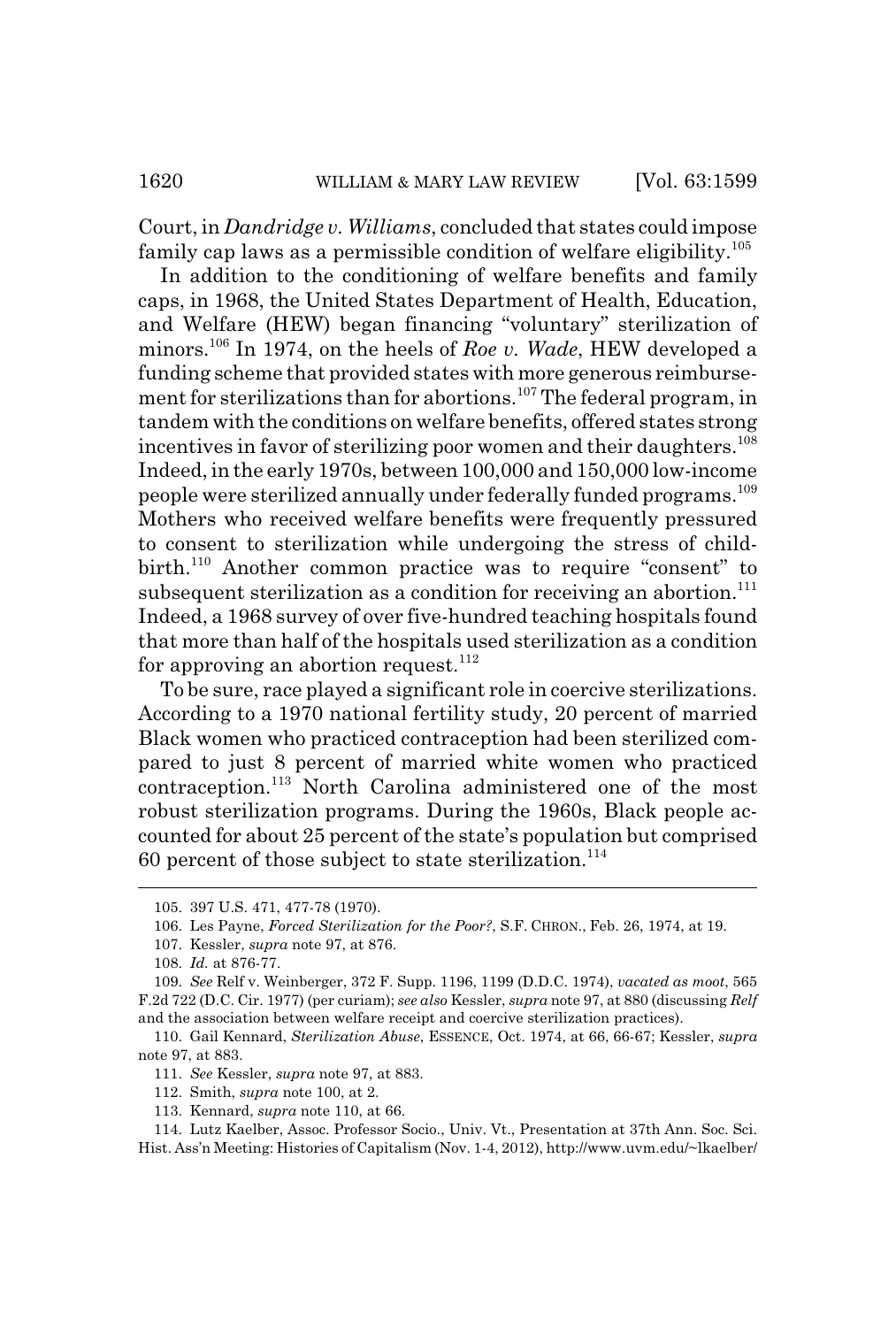The following Part concretizes the realities and harms of coercive sterilization during this period. Using a little-known sterilization case, *Cox v. Stanton*, as a point of entry, it provides a glimpse of the consequences and implications of coercive sterilizations for poor women of color.

### II. *COX V. STANTON* IN CONTEXT

In 1964, Shelton Owens Howland, a welfare case worker, made a routine visit to the Cox family in Plymouth, North Carolina.<sup>115</sup> Charged by the state of North Carolina with ensuring that public assistance benefits were properly distributed and that recipients were conducting themselves appropriately, Howland took a particular interest in the Coxes.<sup>116</sup> Headed by Devora, a single mother of nine, the family was desperately poor, living in mean conditions without access to running water, a stove, or a refrigerator. $117$ Howland's particular interest in the family did not center on their living conditions, but rather on Devora's eldest daughter, seventeenyear-old Nial Ruth Cox, who was then unmarried and pregnant.<sup>118</sup>

Howland disapproved of Nial's pregnancy. In the caseworker's view, the teenager's pregnancy reflected both loose morals and an inevitability that, eventually, Nial herself would be forced to apply for public assistance, perpetuating the family's legacy of poverty and dependence.119 With all this in mind, Howland moved quickly to take command of the situation. Once Nial had given birth, Howland informed Devora and Nial that the family would lose their welfare benefits unless Nial underwent a procedure to prevent any future pregnancies.120 Years later, Nial recounted the experience: "They

eugenics/ [https://perma.cc/ED7E-HBJR]; *see also* Brenda Onyango, State Facilitated Violence Against Black Women in North Carolina Through the Lens of Eugenic Sterilization 34 (Apr. 20, 2016) (undergraduate thesis, Duke University), https://dukespace.lib.duke.edu/dspace/ bitstream/handle/10161/11955/BrendaOnyangoFinalDraft2016Version2.pdf [https:// perma.cc/5ST4-R6YC].

<sup>115.</sup> Complaint at 3-4, 6, Cox v. Stanton, 381 F. Supp. 349 (E.D.N.C. 1974) (Civil Action No. 800).

<sup>116.</sup> *Id.*

<sup>117.</sup> Kessler, *supra* note 97, at 878.

<sup>118.</sup> *Id.*

<sup>119.</sup> *See* Complaint, *supra* note 115, at 7.

<sup>120.</sup> *Id.* at 19.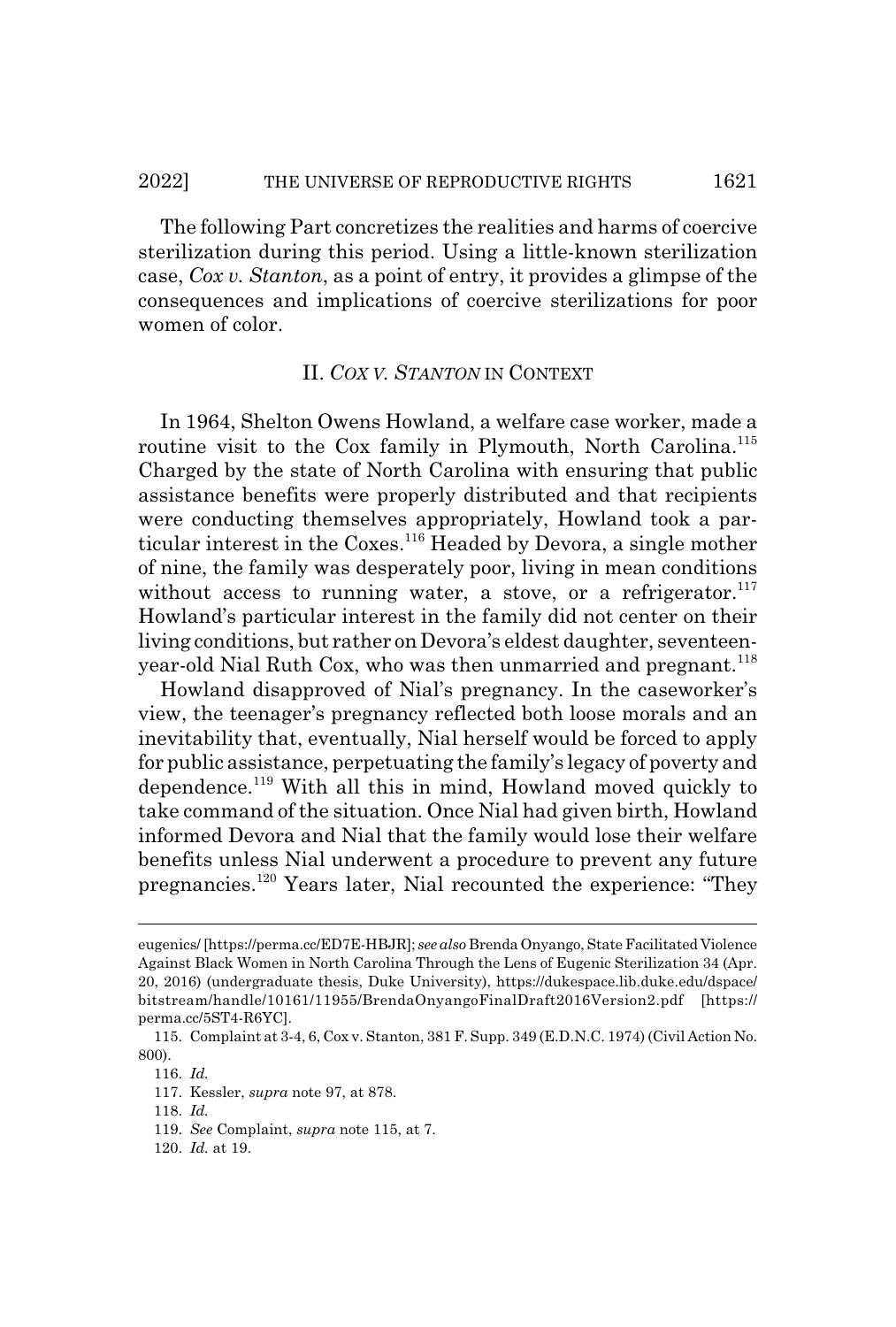told me that my brothers and sisters were going to be in the streets all because of [me]."121

The withdrawal of welfare benefits was a significant threat—one that Devora took seriously. In order to maintain the benefits for herself and her eight minor children, Devora agreed to allow Nial to undergo the proposed surgery.<sup>122</sup> According to Devora, she was told that the procedure was reversible and Nial later claimed that the doctor reassured her both before and after the operation that she would be able to have more children.<sup>123</sup> These assurances, however, were unavailing. Instead of performing a tubal ligation, which is potentially reversible, Dr. A.M. Stanton performed a bilateral partial salpingectomy, an irreversible sterilization procedure.<sup>124</sup> Although Stanton insisted that he explained to Nial and Devora that the procedure would result in permanent sterilization, he conceded that welfare officials often employed coercive tactics to convince women to consent to sterilization—a practice Stanton appeared to endorse.<sup>125</sup> As he explained to a journalist, "[w]e have a lot of mentally deficient people who should be sterilized. The people have to pay the welfare for these children."126

Because North Carolina's sterilization law permitted the sterilization of cognitively impaired minors with their parents' consent, in documenting Nial's procedure, Stanton described the girl as "mentally deficient."<sup>127</sup> Meaningfully, Nial was not evaluated for, nor was there any evidence of, a cognitive disability.<sup>128</sup> Relatedly, it

<sup>121.</sup> Kim Severson, *Thousands Sterilized, a State Weighs Restitution*, N.Y. TIMES (Dec. 9, 2011), https://www.nytimes.com/2011/12/10/us/redress-weighed-for-forced-sterilizations-innorth-carolina.html [https://perma.cc/DS79-HFWA]. Howland's concerns were perhaps overstated. Because Nial was eighteen years old, Devora received no public assistance benefits for Nial and her infant daughter.

<sup>122.</sup> Complaint, *supra* note 115, at 7.

<sup>123.</sup> Ria Tabacco Mar, *The Forgotten Time Ruth Bader Ginsburg Fought Against Forced Sterilization*, WASH. POST (Sept. 19, 2020), https://www.washingtonpost.com/outlook/2020/ 09/19/sterilization-ruth-bader-ginsburg/ [https://perma.cc/4H34-BM8T].

<sup>124.</sup> Complaint, *supra* note 115, at 8.

<sup>125.</sup> See JOHN RAILEY, RAGE TO REDEMPTION IN THE STERILIZATION AGE: A CONFRONTA-TION WITH AMERICAN GENOCIDE 57 (2015); *Sterilization Suit Entered by Former New Bern Woman*, BURLINGTON DAILY TIMES-NEWS, July 13, 1973, at 10A, https://newscomwc.news papers.com/image/53594450/ [https://perma.cc/8F78-F32T].

<sup>126.</sup> *Sterilization Suit Entered by Former New Bern Woman*, *supra* note 125, at 10A.

<sup>127.</sup> Complaint, *supra* note 115, at 9.

<sup>128.</sup> *Id.* at 7.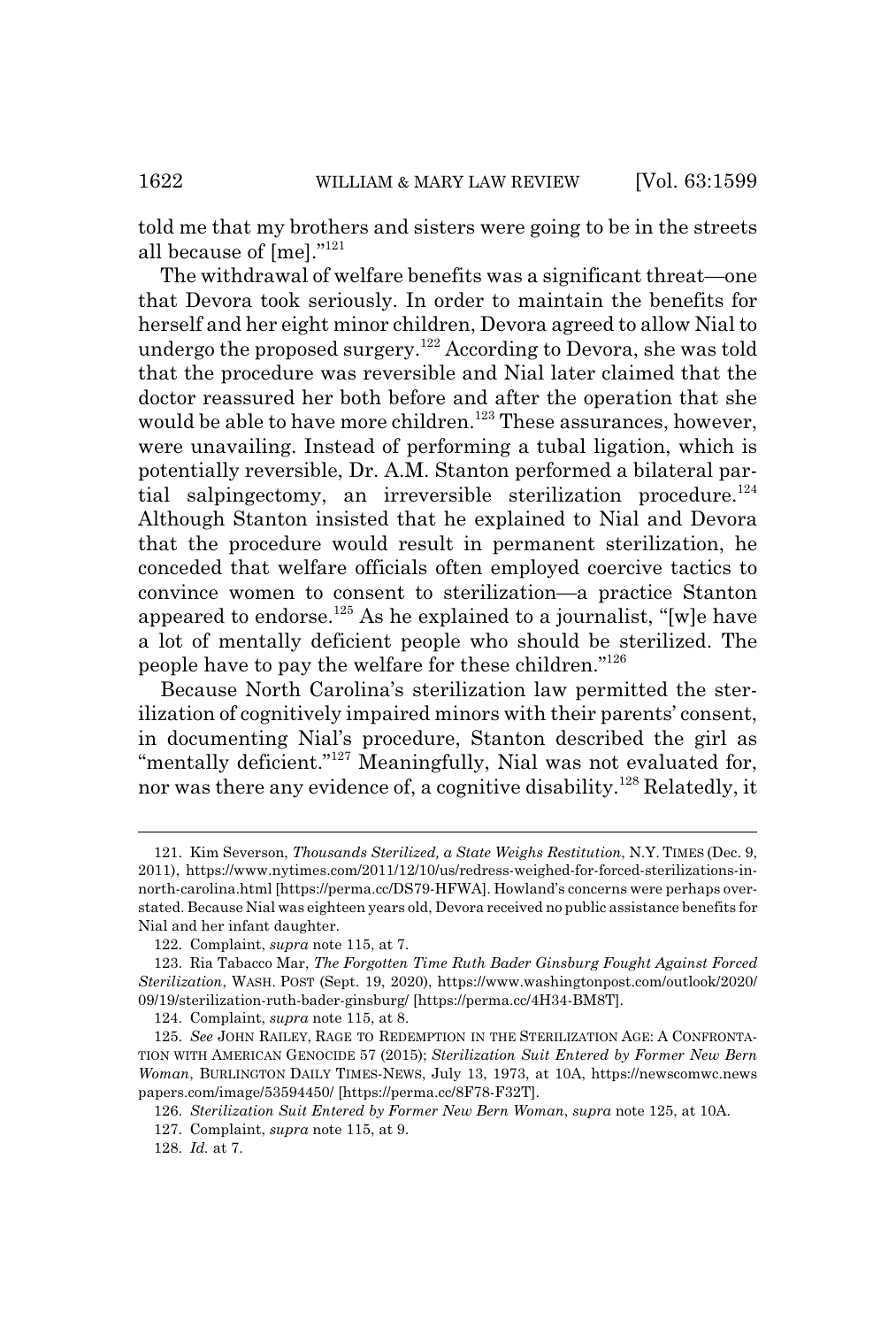appears that the North Carolina Eugenics Board, which administered the state's sterilization program, never held a hearing to determine Nial's cognitive capacity.<sup>129</sup> If a hearing had been conducted, neither Cox nor her mother were given notice or any kind of opportunity to be heard or to dispute any claims of incapacity.130 Further, at no time was Devora Cox given the opportunity to contest or dispute the prospect of Nial's sterilization as a condition of her continued receipt of welfare benefits.<sup>131</sup>

The situation came to a head five years later when Nial, who was then living in New York City and working as a nurse's assistant, became engaged.132 Eager to start a family with her fiancé, she went to her gynecologist to discuss reversing the earlier sterilization procedure.133 Only then did she learn that the operation had left her permanently infertile.<sup>134</sup>

In 1973, only a few months after the Supreme Court issued its decision in *Roe v. Wade* legalizing abortion, Nial Cox filed suit against Howland, Stanton, Washington County Hospital, and other officials who authorized and facilitated her sterilization.135 The lawsuit, in which she was represented by Ruth Bader Ginsburg and Brenda Feigen Fasteau of the ACLU Women's Rights Project, sought damages and a declaratory judgment that North Carolina's forced sterilization law was unconstitutional.<sup>136</sup> Critically, the lawsuit sought to locate coerced and forced sterilization in the landscape of reproductive rights that *Roe* had so recently highlighted, while also going beyond *Roe*'s narrow emphasis on the unenumerated right to privacy. The complaint maintained that Nial Cox "ha[d] been deprived of substantive and procedural due process and equal protection of the laws, that her privacy ha[d] been invaded, that the statute is impermissibly vague and that she ha[d] been the victim of cruel and unusual punishment."137 Echoing one

<sup>129.</sup> *Id.* at 7-8.

<sup>130.</sup> *Id.*

<sup>131.</sup> *See id.*

<sup>132.</sup> *Id.* at 10.

<sup>133.</sup> *Id.* at 9-10.

<sup>134.</sup> *Id.* at 10.

<sup>135.</sup> *Id.* at 3-5; Brief for Appellant at 5, Cox v. Stanton, 529 F.2d 47 (4th Cir. 1975) (No. 74- 2218).

<sup>136.</sup> Complaint, *supra* note 115, at 1.

<sup>137.</sup> *Id.* at 2.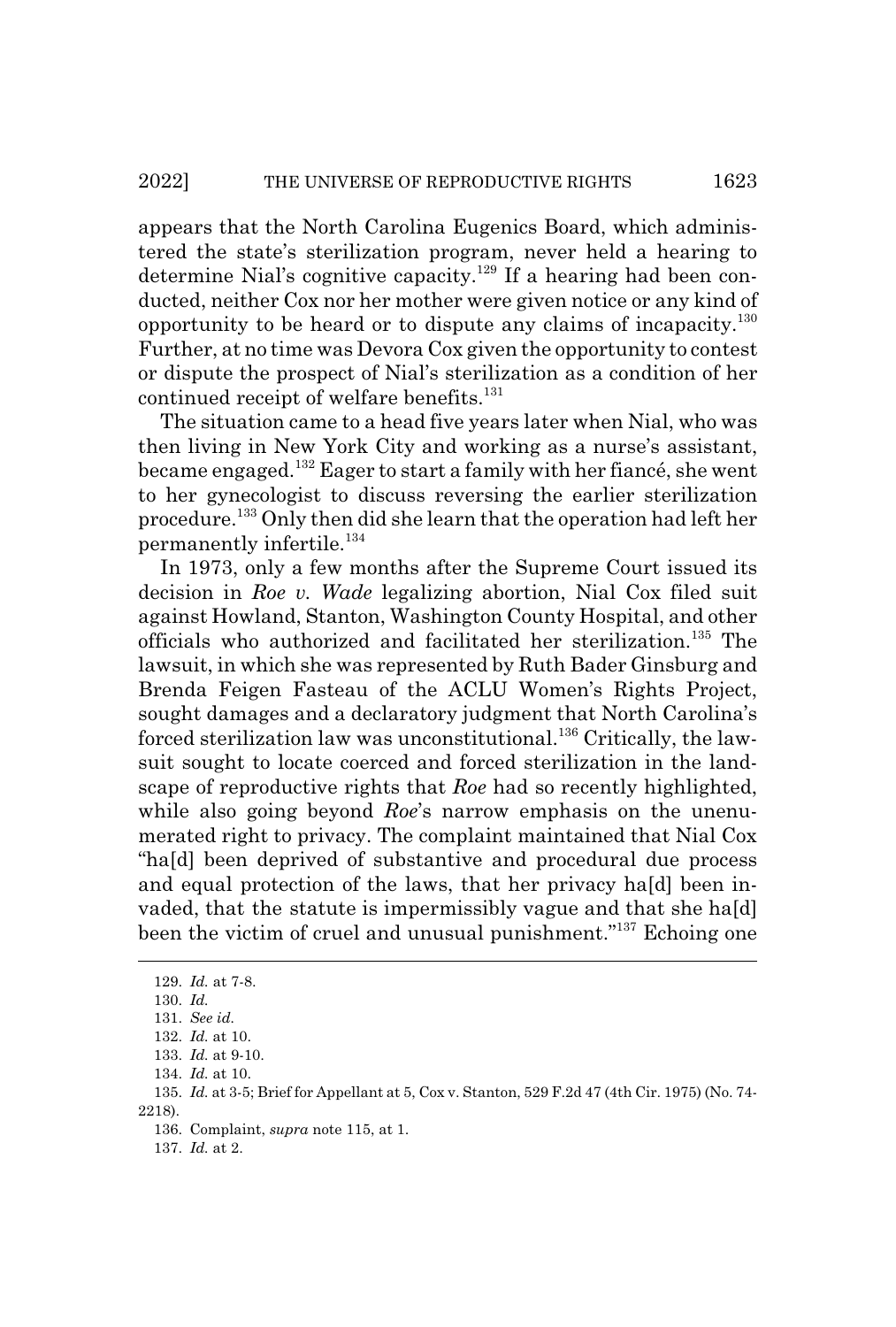of Ginsburg's earlier lawsuits, *Struck v. Secretary of Defense*, which challenged an Air Force regulation that required pregnant servicewomen to either terminate the pregnancy or leave military service,138 the *Cox* lawsuit pointed toward a more robust vision of reproductive rights—one that was not limited to the decision to *avoid* childbearing, but that also included the right to *bear* children free from state interference and coercion.<sup>139</sup>

As importantly, the complaint emphasized that reproductive freedom, or lack thereof, was deeply informed—and indeed, exacerbated—by race, class, and status. Cox's circumstances—from the birth of her daughter out of wedlock to her coerced sterilization resulted from an interlocking system of reproductive injustices. As the complaint averred, "[a]t the time her daughter was conceived, [Cox] had neither knowledge of, access to nor money for birth control devices."140 Upon learning that she was pregnant, Cox was obliged to continue her pregnancy, as "an abortion would have been illegal under North Carolina law," and would contradict her own "personal moral and philosophical beliefs."<sup>141</sup> Even if Cox had no moral qualms about terminating her pregnancy, the complaint noted the economic circumstances that constrained her choices neither she nor her family had the "resources to travel to a jurisdiction where abortions were legal."142

In this desert of reproductive choices, Nial Cox had gotten pregnant out of wedlock, and in choosing to maintain her pregnancy and raise her daughter, she had attracted the state's interest, making herself a target for sterilization. Her situation was a testament to the degree to which race, class, and gender all intersected to limit the reproductive choices and freedom of poor women of color. As Ginsburg and Feigen put it in the complaint, "over the years, the Sterilization Statute has been applied discriminatorily on the basis of sex, race, age, marital status, class or welfare status, and the 'legitimacy' of children of the person to be sterilized."143 The complaint underscored that Nial Cox was "sterilized solely or preponderantly

<sup>138. 460</sup> F.2d 1372, 1373-74 (9th Cir. 1971), *vacated*, 409 U.S. 1071 (1972).

<sup>139.</sup> *See* Complaint, *supra* note 115, at 2.

<sup>140.</sup> *Id.* at 6.

<sup>141.</sup> *Id.*

<sup>142.</sup> *Id.*

<sup>143.</sup> *Id.* at 11.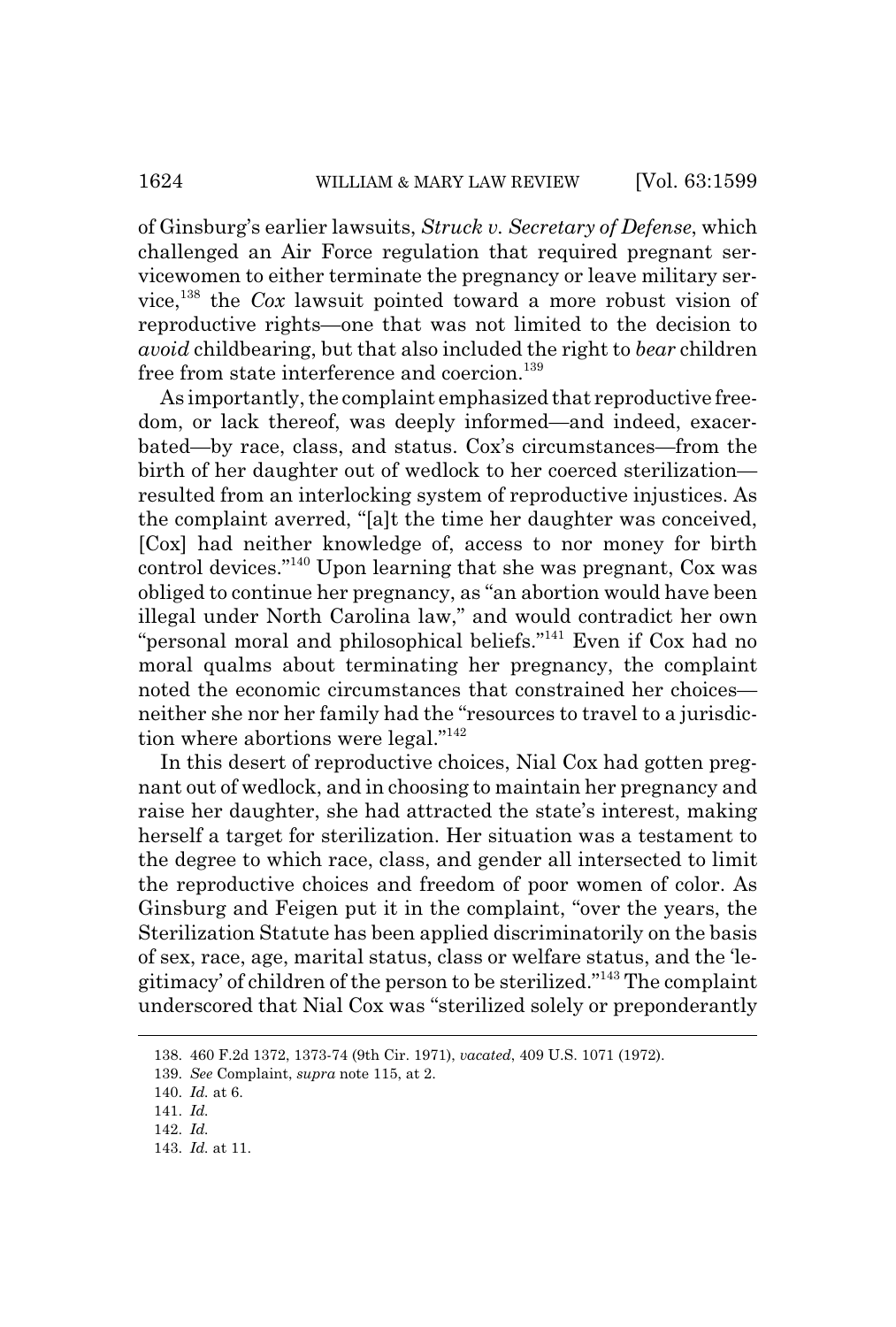because she is a woman, because she is black ... because she was poor and a member of a family receiving welfare payments, and because she was an unwed mother."144

And while race, sex, class, and status intersected to effectively target Nial Cox and others like her for coerced sterilization, these intersectionalities further exacerbated the injuries related to her sterilization. In addition to the physical ailments that Cox faced as a result of her sterilization, societal expectations and Cox's own circumstances amplified the mental anguish of her sterility. In a society where marriage and children were a norm of adult life, and womanhood was inextricably intertwined with motherhood, Cox's sterilization effectively foreclosed the prospect of traditional family life.<sup>145</sup> Cox's fiance broke their engagement when he learned she was unable to bear children, $146$  and as the complaint acknowledged, "[t]he reluctance of men to marry women who are unable to bear children makes it unlikely that plaintiff can anticipate marrying" in the future.<sup>147</sup> And indeed, in the absence of marriage, even alternative conduits to family formation were out of range. Eager to give her daughter a sibling, Cox sought to adopt a two-year-old boy, "but was discouraged from formally applying on the ground that her unmarried status would be viewed in an unfavorable light."148

Although the *Cox v. Stanton* complaint painted a searing portrait of North Carolina's efforts to permanently limit the reproductive freedom of poor Black women, Ginsburg and Feigen's efforts proved only partly successful. A federal district court dismissed the suit as untimely.149 Although the Fourth Circuit reversed in part, allowing Cox to sue for damages, it also concluded that Cox lacked standing to challenge the constitutionality of the statute because the forced sterilization program had been effectively shuttered years earlier.<sup>150</sup> On remand and after a brief trial on the damages issue, a jury

<sup>144.</sup> *Id.* at 11-12.

<sup>145.</sup> *See* Onyango, *supra* note 114, at 24.

<sup>146.</sup> Complaint, *supra* note 115, at 10; Tabacco Mar, *supra* note 123; Onyango, *supra* note 114, at 24 (recounting that, according to Cox, her fiancé "did not want half a woman").

<sup>147.</sup> Complaint, *supra* note 115, at 10-11.

<sup>148.</sup> *Id.* at 11.

<sup>149.</sup> Cox v. Stanton, 381 F. Supp. 349, 352–53, 355 (E.D.N.C. 1974), *aff'd and rev'd in part*, 529 F.2d 47 (4th Cir. 1975).

<sup>150.</sup> *Cox*, 529 F.2d at 48-49.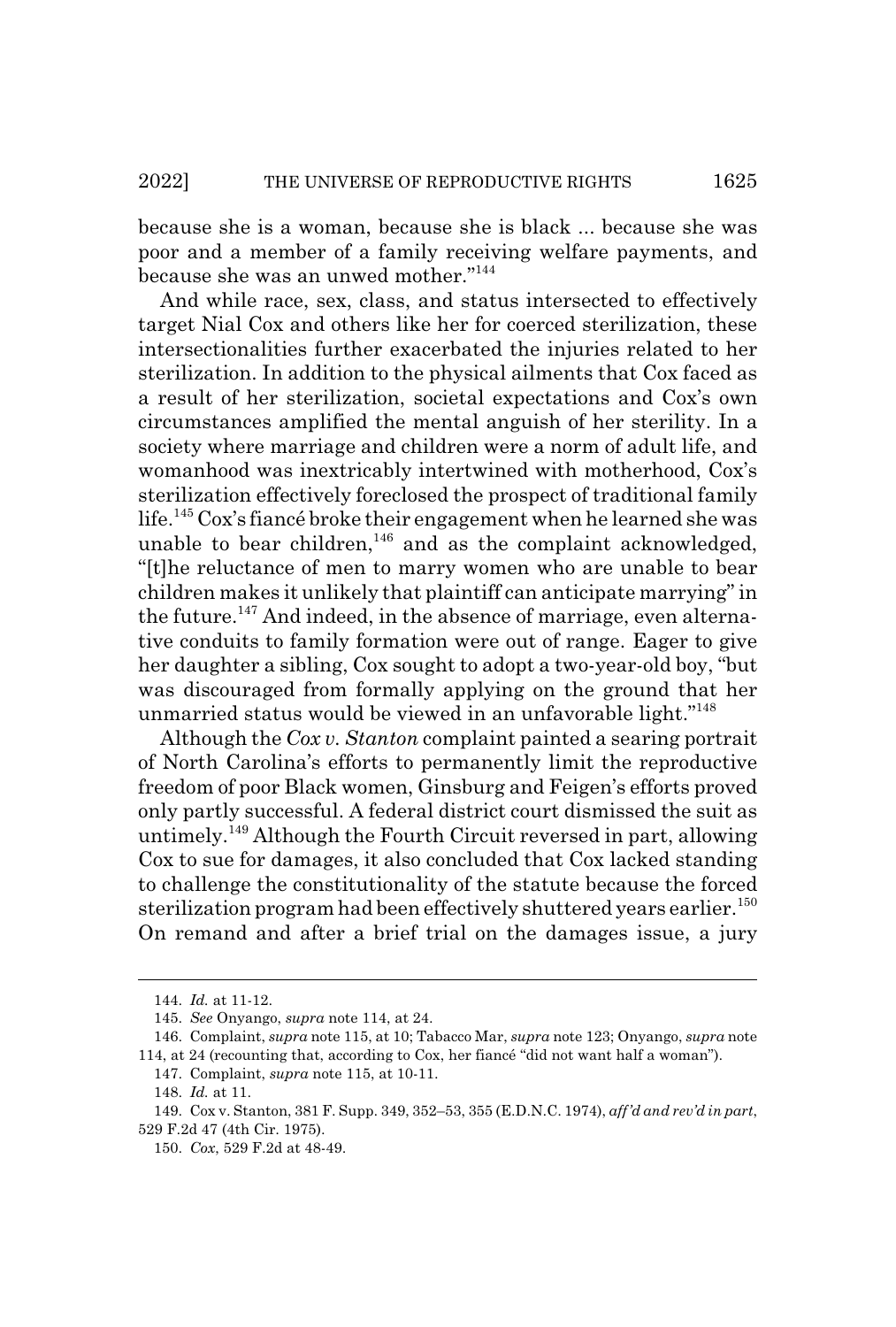eventually ruled against  $\text{Cox}.^{151}$  In the end,  $\text{Cox}$  settled for \$7,000 from Dr. Stanton in exchange for abandoning an appeal—a fraction of the damages sought in the initial complaint.<sup>152</sup>

Nial Cox's coerced sterilization was shocking, but it was not anomalous. In an unrelated case, civil rights leader Fannie Lou Hamer testified in court that, during a surgery for the removal of a uterine tumor, she had been permanently sterilized without her consent.153 Indeed, Hamer reported that 60 percent of Black women admitted to Sunflower City Hospital in her Mississippi hometown had been sterilized—prompting Hamer to colloquially tag these sterilization procedures as "Mississippi appendectom[ies]."154 The Student Nonviolent Coordinating Committee (SNCC) elaborated on Hamer's account in a pamphlet titled "Genocide in Mississippi," which documented the incidence of sterilization among Mississippi's Black women and analyzed a proposed Mississippi law that would make giving birth to a second or subsequent illegitimate child a felony punishable by sterilization.155 And while SNCC focused on the sterilization laws in Mississippi, the Mississippi legislature was not alone in its endorsement of forced sterilization. Indeed, throughout the 1960s and 1970s, punitive sterilization laws were proposed throughout the country as a means of reducing the numbers of illegitimate and poor children.<sup>156</sup>

The state interest in forced or coercive sterilization flourished in the administration of public assistance programs. Critically, in the 1960s and 1970s, public assistance became a flashpoint of racial and economic unrest and critique. In 1965, the Moynihan Report condemned the "matriarchal structure" of the Black family as a key factor in the poverty and "deteriorat[ion]" of the Black community.<sup>157</sup>

<sup>151.</sup> RAILEY, *supra* note 125, at 71.

<sup>152.</sup> *Id.*

<sup>153.</sup> JENNIFER NELSON, WOMEN OF COLOR AND THE REPRODUCTIVE RIGHTS MOVEMENT 68 (2003).

<sup>154.</sup> *Id.*

<sup>155.</sup> STUDENT NONVIOLENT COORDINATING COMM., GENOCIDE IN MISSISSIPPI 3-4 (1964); NELSON, *supra* note 153, at 68.

<sup>156.</sup> NELSON, *supra* note 153, at 68-69; Mayeri, *supra* note 96, at 1286 n.30 (documenting the rash of sterilization bills and illegitimacy restrictions introduced in various state legislatures during this period).

<sup>157.</sup> U.S. DEP'T OF LAB. OFF. POL'Y PLAN.&RSCH., THE NEGRO FAMILY: THE CASE FOR NATIONAL ACTION 29 (1965).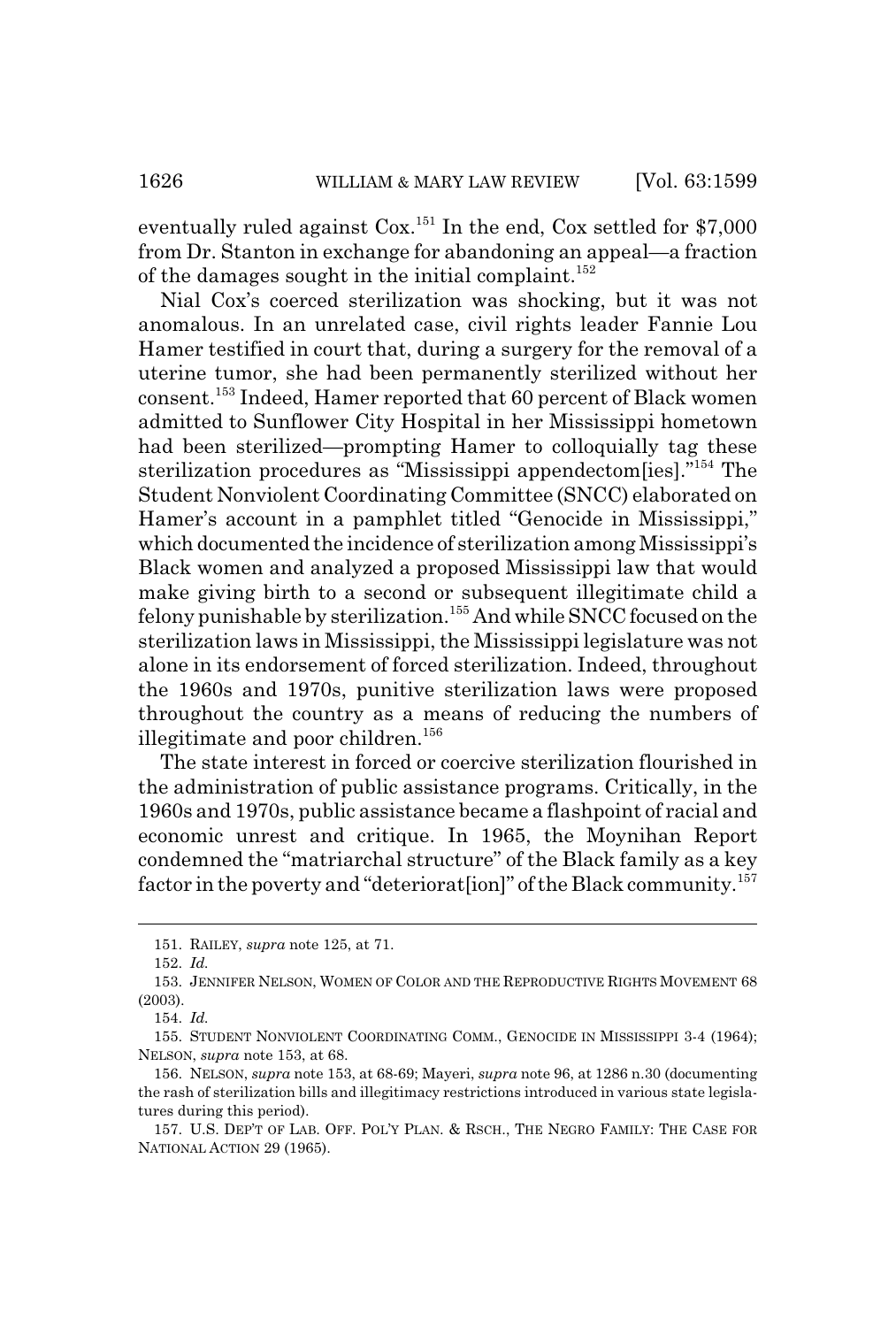Others argued that family structure, in tandem with dependence on welfare and other forms of public assistance, fostered an unhealthy cycle of poverty and dependence in minority communities.<sup>158</sup> These discourses informed a broader claim that low-income Black women avoided marriage, while embracing motherhood, in order to maximize their eligibility for welfare benefits.159 As these critiques took root—and coalesced around a narrative of poor Black women's hyperfecundity—sterilization again emerged as a means of controlling the unintended consequences of excessive reproduction.<sup>160</sup>

In this regard, *Cox v. Stanton* was one of a series of coerced sterilization cases involving welfare recipients that received significant media attention and inspired a backlash to forced and coercive sterilization practices.161 In Montgomery, Alabama, state welfare officials, acting in conjunction with the federal Office of Equal Opportunity (OEO), sterilized Minnie Lee and Mary Alice Relf on the ground that the sisters were attracting the attention of local boys.<sup>162</sup> Arguing that the girls were mentally incapable of understanding the moral and economic consequences of their budding sexuality, welfare officials demanded that the Relf parents consent to interventions aimed at limiting their minor daughters' reproductive capacities.<sup>163</sup>

Initially, the Relf sisters received injections of Depo-Provera, an experimental, long-acting, reversible contraceptive.<sup>164</sup> It was, in effect, a temporary, though reversible, sterilization. Still, as Mr. and Mrs. Relf later explained, they would not have consented to an experimental treatment if they had known that Depo-Provera was

<sup>158.</sup> *See* ROBERTS, *supra* note 31, at 204–05, 207–08.

<sup>159.</sup> *See id.*

<sup>160.</sup> NELSON, *supra* note 153, at 68-69.

<sup>161.</sup> *See, e.g.*, Smith, *supra* note 100, at 2-3.

<sup>162.</sup> *Center Brings Suit to Ban Imposed Sterilization and Medical Experimentation on Poor People*, POVERTY L. REP., Sept. 1973, at 4 [hereinafter *Center Brings Suit*], https://digital. archives.alabama.gov/digital/collection/splc/id/0/rec/4 [https://perma.cc/SB4Y-ACBP]; Slater, *supra* note 90, at 150.

<sup>163.</sup> *Relf v. Weinberger*, S.POVERTY L.CTR., https://www.splcenter.org/seeking-justice/casedocket/relf-v-weinberger [https://perma.cc/H3TV-ZXF4].

<sup>164.</sup> *Center Brings Suit*, *supra* note 162, at 4.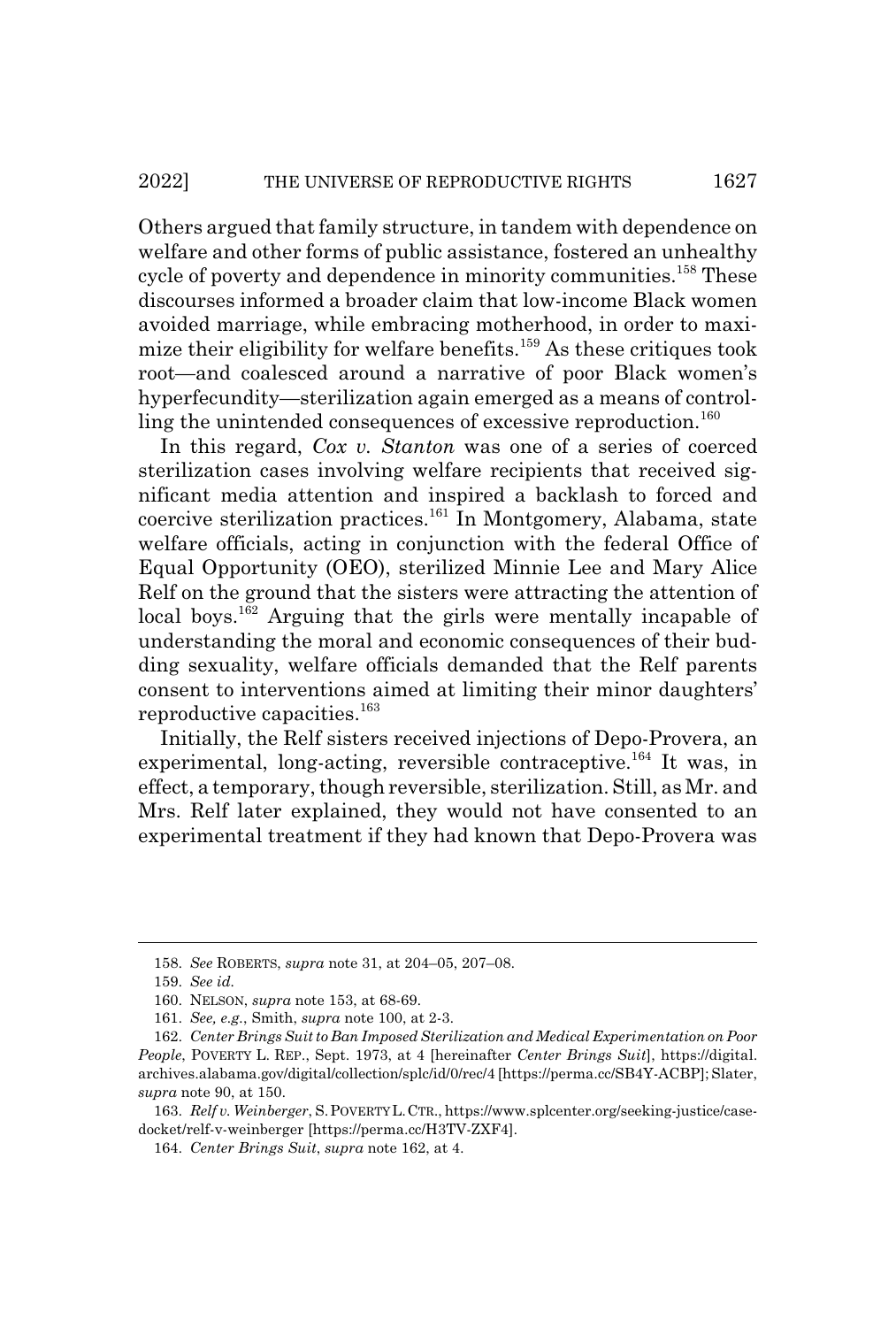not FDA-approved for broad distribution.<sup>165</sup> The drug was later discontinued after studies indicated it caused cancer in lab animals.<sup>166</sup>

With Depo-Provera no longer available as a contraceptive measure, local welfare authorities determined that the Relf daughters should be permanently sterilized to avoid the prospect of future pregnancies.167 As with the administration of Depo-Provera, the Relfs maintained that they had no knowledge that their daughters were to be permanently sterilized.<sup>168</sup> According to their account, they were told that their daughters were going to receive contraceptive injections similar to the Depo-Provera shots that they had previously received.169 Under these conditions, when presented with the form consenting to the sterilization, Mrs. Relf, who was illiterate, indicated her consent with an "X."<sup>170</sup>

Minnie Lee and Mary Alice's plight made national headlines when the Southern Poverty Law Center filed a lawsuit on behalf of their sister Katie, who managed to avoid sterilization by locking herself in her bedroom when the officials from the OEO arrived to take the Relf daughters to the hospital for the sterilization procedure.171 Meaningfully, Katie was selected to front the lawsuit because, unlike her sisters, she was "still a member of the class of persons subject to federally funded sterilization."172 Critically, the case, *Relf v. Weinberger*, did not challenge the underlying sterilization law, but rather, challenged the federal regulations that

<sup>165.</sup> *Id.* Critically, the use of Depo-Provera on the Relf sisters is consistent with reports of widespread, experimental use of such shots on poor women and disabled women during this time period. *See, e.g.*, *Quality of Health Care—Human Experimentation, 1973: Hearings on S. 2071, S. 2072, and H.R. 7724 Before the S. Subcomm. on Health of the S. Comm. On Lab. & Pub. Welfare*, 93d Cong. 1444 (1973) (opening remarks of Sen. Edward Kennedy) ("Our hearings demonstrated, to the alarm of the then FDA Commissioner Edwards, that Depo-Provera was used widely in the routine practice of medicine throughout the State of Tennessee.... As a result of these hearings, its manufacturer, Upjohn, voluntarily ceased shipping the drug to the Arlington [S]chool [and Hospital for the Mentally Retarded] and to the State family planning units in Tennessee. Upjohn agreed that the use of the drug in Tennessee was inappropriate.").

<sup>166.</sup> *Center Brings Suit*, *supra* note 162, at 4.

<sup>167.</sup> *Id.*

<sup>168.</sup> *Id.*

<sup>169.</sup> *Id.* at 1.

<sup>170.</sup> Kessler, *supra* note 97, at 879-80.

<sup>171.</sup> Ikemoto, *supra* note 42, at 179.

<sup>172.</sup> Relf v. Weinberger, 372 F. Supp. 1196, 1200 (D.D.C. 1974), *vacated*, 565 F.2d 722 (D.C. Cir. 1977).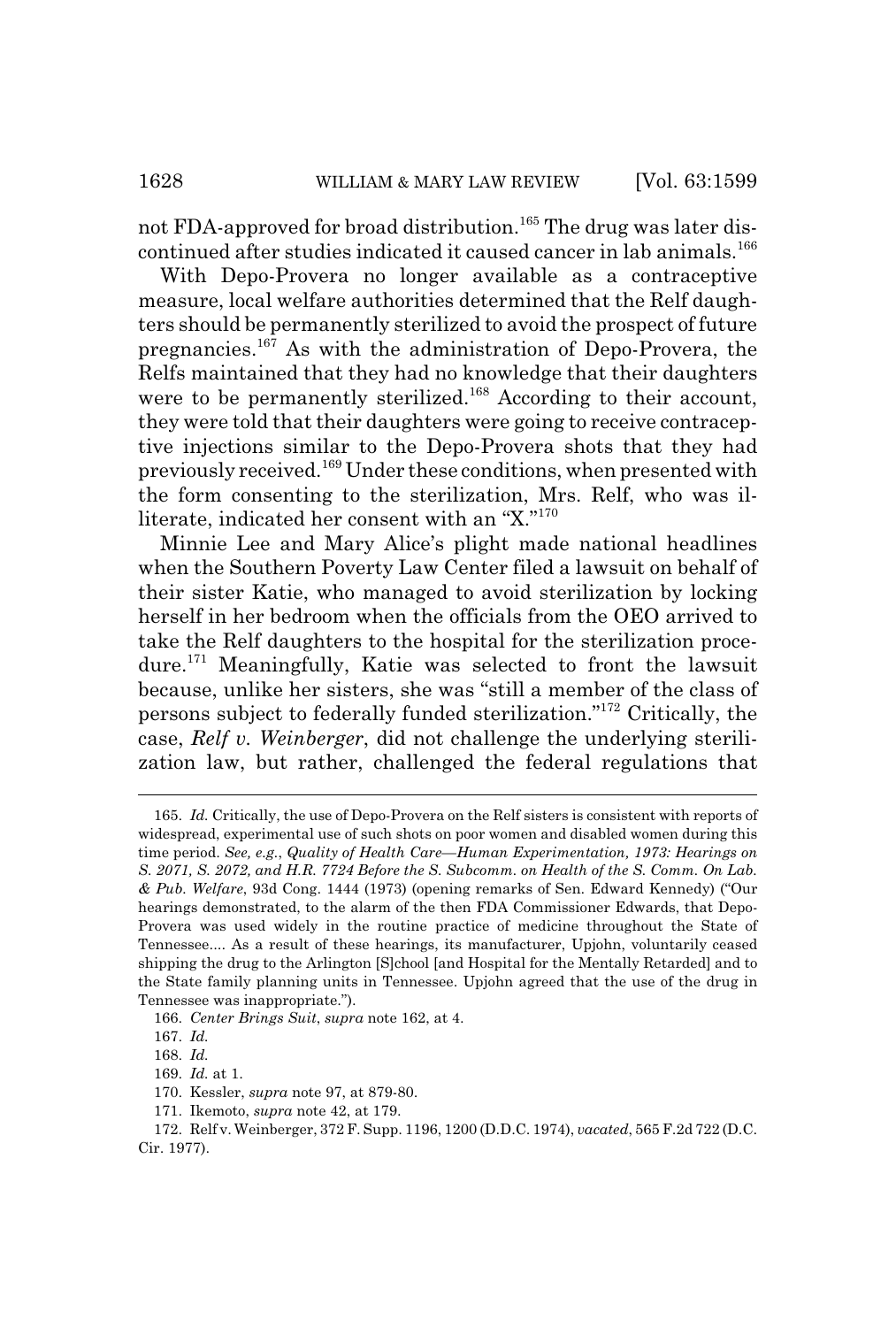funded sterilization as a family planning measure.<sup>173</sup> Thus, while the lawsuit succeeded in establishing that the extant federal programs had failed to implement protocols to ensure that sterilizations were indeed voluntary, it did not challenge—or disrupt—the view that sterilization could be used as a means of regulating reproduction among the poor. $174$ 

*Relf* and *Cox* made clear the pervasive use of sterilization abuse against poor women of color. In Aiken, South Carolina, twenty-yearold Marietta Williams, a young Black woman on public assistance, was sterilized after giving birth to her third child.<sup>175</sup> The operation was performed by Dr. Clovis H. Pierce, who routinely refused to treat welfare recipients who had three or more children unless they agreed to be sterilized.176 Pierce also threatened expectant welfare recipients with the termination of their benefits unless they consented to sterilization.<sup>177</sup> "I work hard to pay my taxes," explained Pierce, "I'm tired of having people come to me to have babies that will have to be supported with tax dollars."<sup>178</sup>

Pierce's views on welfare dependency and the need for sterilization were broadly shared.<sup>179</sup> In the early 1970s, doctors and public health officials across the country turned to sterilization as an effective tool in the effort to combat a wide range of perceived social ills, from welfare dependency and poverty to overpopulation.<sup>180</sup> Critically, however, these efforts were not limited to women in receipt of public assistance; the scourge of coerced sterilization

177. *Right Not to Be Sterilized*, CIV. LIBERTIES, July 1974, at 8.

178. *Id.*

<sup>173.</sup> *Id.* at 1198.

<sup>174.</sup> *Id.* at 1200.

<sup>175.</sup> *More Forced Sterilization Cases Unveiled Nationwide*, AFRICAN WORLD, Aug. 25, 1973, at 14.

<sup>176.</sup> Nancy Hicks, *Sterilization of Black Mother of 3 Stirs Aiken, S.C.*, N.Y. TIMES (Aug. 1, 1973), https://www.nytimes.com/1973/08/01/archives/sterilization-of-black-mother-of-3-stirsaiken-sc-residents-angered.html [https://perma.cc/SQ8Q-WG84].

<sup>179.</sup> Maya Manian, *Coerced Sterilization of Mexican-American Women: The Story of* Madrigal v. Quilligan, *in* REPRODUCTIVE RIGHTS AND JUSTICE STORIES 97, 98–99 (Melissa Murray et al. eds., 2019).

<sup>180.</sup> *See* Alexandra Minna Stern, *Sterilized in the Name of Public Health: Race, Immigration, and Reproductive Control in Modern California*, 95 AM. J. PUB. HEALTH 1128, 1129-33 (2005); Marcela Valdes, *When Doctors Took 'Family Planning' into Their Own Hands*, N.Y.TIMES (Feb. 1, 2016), https://www.nytimes.com/2016/02/01/magazine/when-doctors-tookfamily-planning-into-their-own-hands.html [https://perma.cc/2WMC-QNSQ].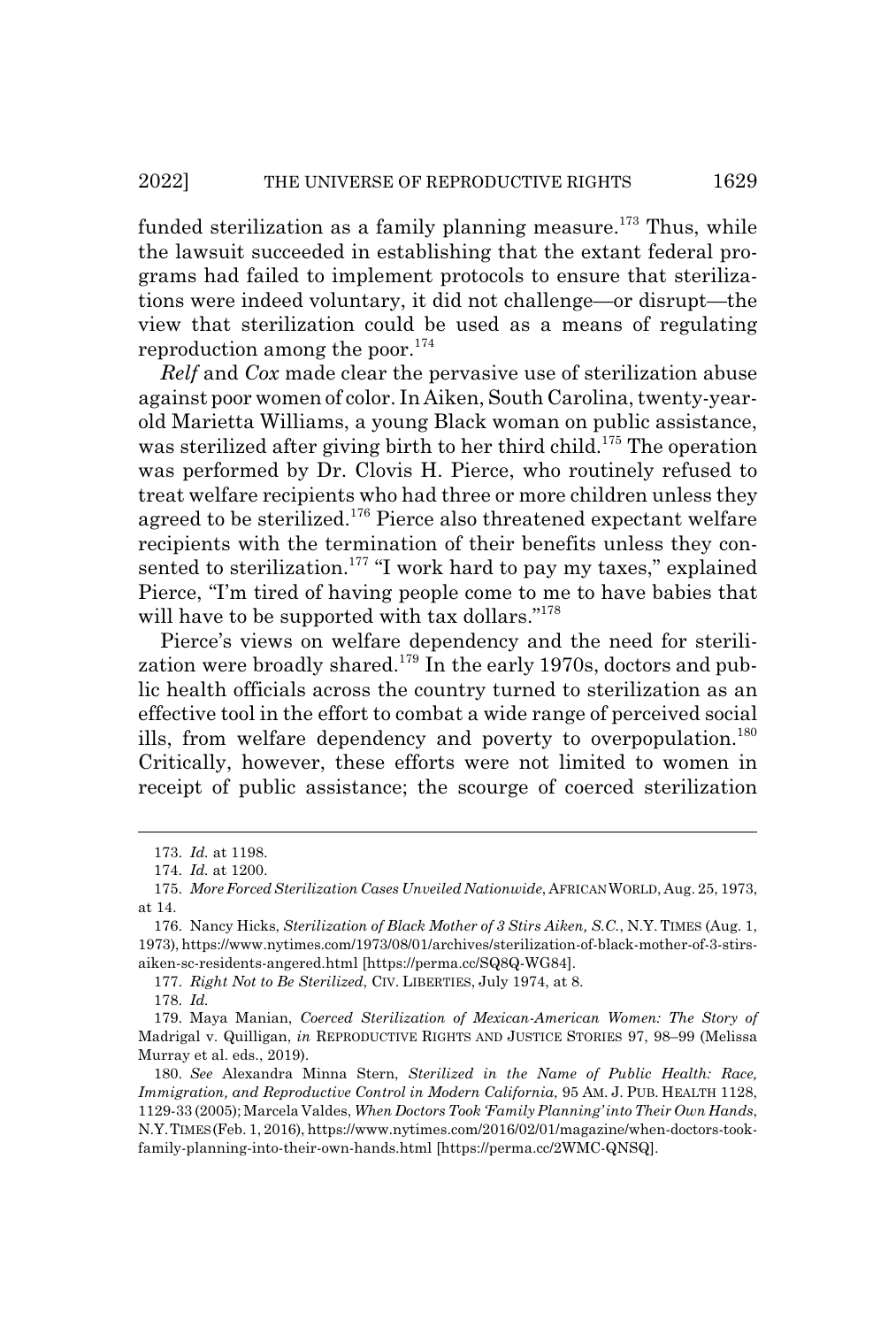targeted a range of women whose fertility was viewed as excessive or likely to lead to public dependence.

In Los Angeles, for example, hundreds of working-class Latinas were forcibly and coercively sterilized in the late 1960s and the early 1970s.<sup>181</sup> In 1975, ten immigrant women filed suit against the Los Angeles County General Hospital and various physicians.<sup>182</sup> Their complaint, which sought injunctive and monetary relief, alleged that they had been coercively and forcibly sterilized at County General.<sup>183</sup> Known as the Madrigal Ten, the women were Mexican and Central American immigrants who neither read nor spoke English.<sup>184</sup> Although none of the women were welfare recipients when they were sterilized,<sup>185</sup> they maintained that they had been targeted for sterilization because of stereotypes about immigrant women's hyper-fecundity and the view that poor immigrants were inclined toward large families for which they could not provide adequate care.<sup>186</sup>

And while cases like *Cox v. Stanton* and *Madrigal v. Quilligan* underscored the role of state and local entities in forced or coercive sterilization, such policies were not confined to state and municipal actors. Through the administration of state-level public benefits programs, HEW, the federal agency charged with administering block grants to the states, underwrote the coercive sterilization practices challenged in cases like *Cox v. Stanton* and *Relf v. Weinberger*. But the federal government's involvement in forced and coercive sterilization went even further. Under the auspices of the Indian Health Service (IHS), the federal government oversaw the sterilizations of significant numbers of Native American women, often under circumstances in which informed consent was dubious.187 Indeed, the U.S. Governmental Accountability Office (GAO) found that, between 1973 and 1976, at just four IHS regions, 3,406 Native women were sterilized in conjunction with childbirth or other

<sup>181.</sup> Stern, *supra* note 180, at 1134-35.

<sup>182.</sup> *See* Valdes, *supra* note 180.

<sup>183.</sup> *Id.*

<sup>184.</sup> Stern, *supra* note 180, at 1134-35.

<sup>185.</sup> *Id.* at 1134.

<sup>186.</sup> *Id.* at 1135.

<sup>187.</sup> Jane Lawrence, *The Indian Health Service and the Sterilization of Native American Women*, 24 AM. INDIAN Q. 400, 404 408 (2000).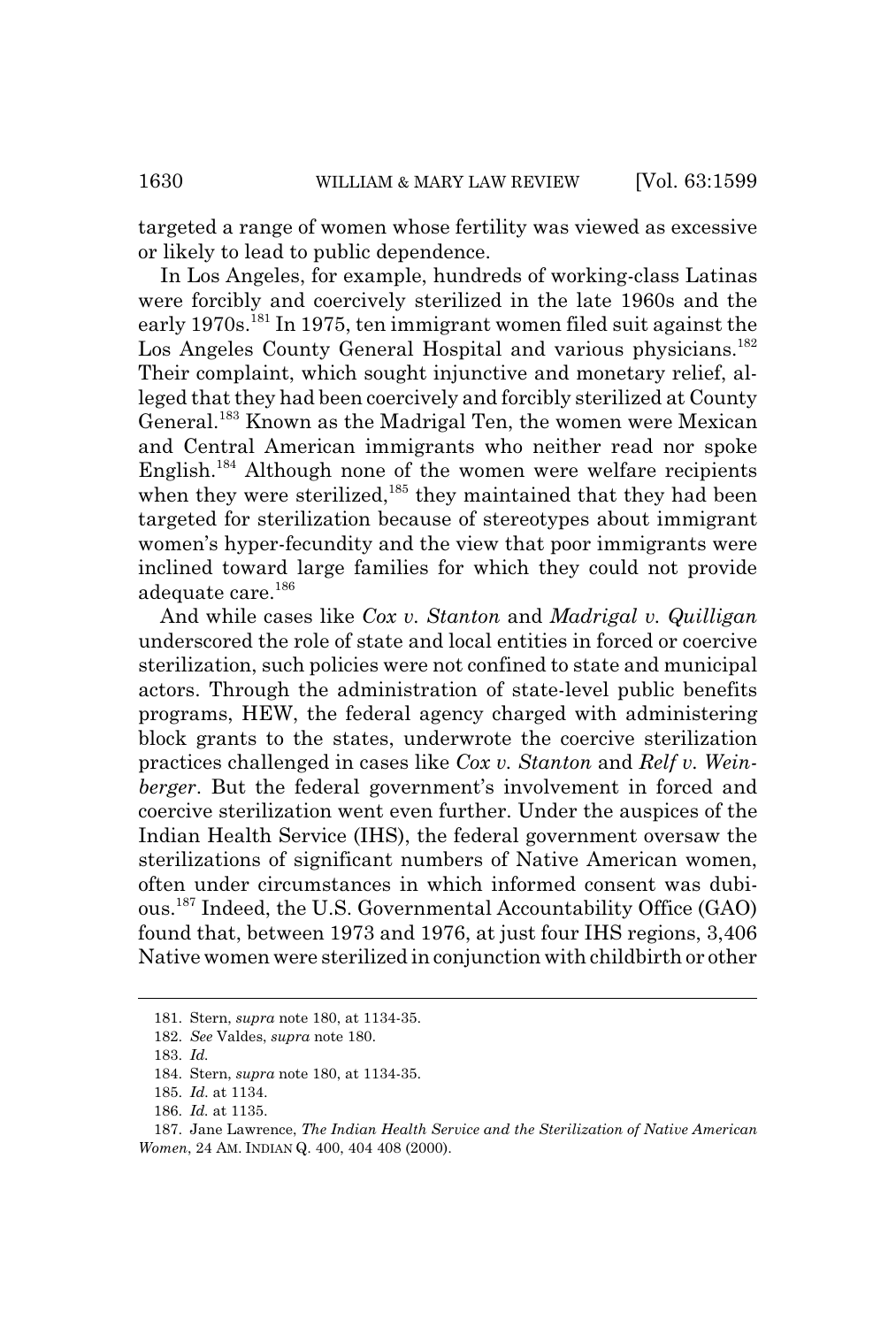gynecological procedures.188 Of the 3,406 sterilizations performed,  $3,001$  were performed on women of reproductive age.<sup>189</sup> The impetus for targeting Native women for family planning measures was the high birthrate among Native women.<sup>190</sup>

The federal government's involvement in forced and coercive sterilizations was not limited to Indian Country. In U.S. territories like Puerto Rico, concerns about overpopulation and poverty fueled the interest in sterilization. Indeed, from 1937-1980, compulsory sterilization was legal under the Puerto Rico's territorial laws,  $191$ and "la operación," a government-sponsored sterilization campaign, resulted in the sterilization of one-third of Puerto Rican women of childbearing age.<sup>192</sup>

\* \* \*

*Cox v. Stanton* was one of twenty-one challenges that the ACLU brought challenging coercive and forced sterilization statutes.<sup>193</sup> Although the ACLU did not succeed in invalidating sterilization statutes and overruling *Buck v. Bell*, and no court ever reached the merits of Cox's constitutional claims, the lawsuit, in tandem with suits filed on behalf of the Relf sisters and the Madrigal Ten, prompted a public backlash against, and a critical reappraisal of, coercive sterilization practices across the country.194

<sup>188.</sup> U.S. GOV'T ACCOUNTABILITY OFFICE, HRD-77-3, INVESTIGATION OF ALLEGATIONS CONCERNING INDIAN HEALTH SERVICE 18 (1976).

<sup>189.</sup> *Id.*

<sup>190.</sup> According to the 1970 census, Native women bore 3.79 children, in stark contrast to the 1.79 children, which was the median for all groups in the United States. Lawrence, *supra* note 187, at 402.

<sup>191.</sup> HARRIET B. PRESSER, STERILIZATION AND FERTILITY DECLINE IN PUERTO RICO 6 & n.2 (1973).

<sup>192.</sup> Dorothy E. Roberts, *BlackCrit Theory and the Problem of Essentialism*, 53 U. MIA. L. REV. 855, 855 (1999); *see also* BETSY HARTMANN, REPRODUCTIVE RIGHTS AND WRONGS: THE GLOBAL POLITICS OF POPULATION CONTROL 247-48 (1995) (discussing sterilization in Puerto Rico).

<sup>193.</sup> Kessler, *supra* note 97, at 878.

<sup>194.</sup> *See* Smith, *supra* note 100, at 2-3; Tina Vasquez, *'State of Eugenics' Film Sheds Light on North Carolina's Sterilization Abuse Program*, REWIRE NEWS GRP. (Jan. 30, 2017, 3:23 PM), https://rewirenewsgroup.com/article/2017/01/30/state-eugenics-sheds-light-northcarolinas-sterilization-abuse/ [https://perma.cc/TV93-EJ89].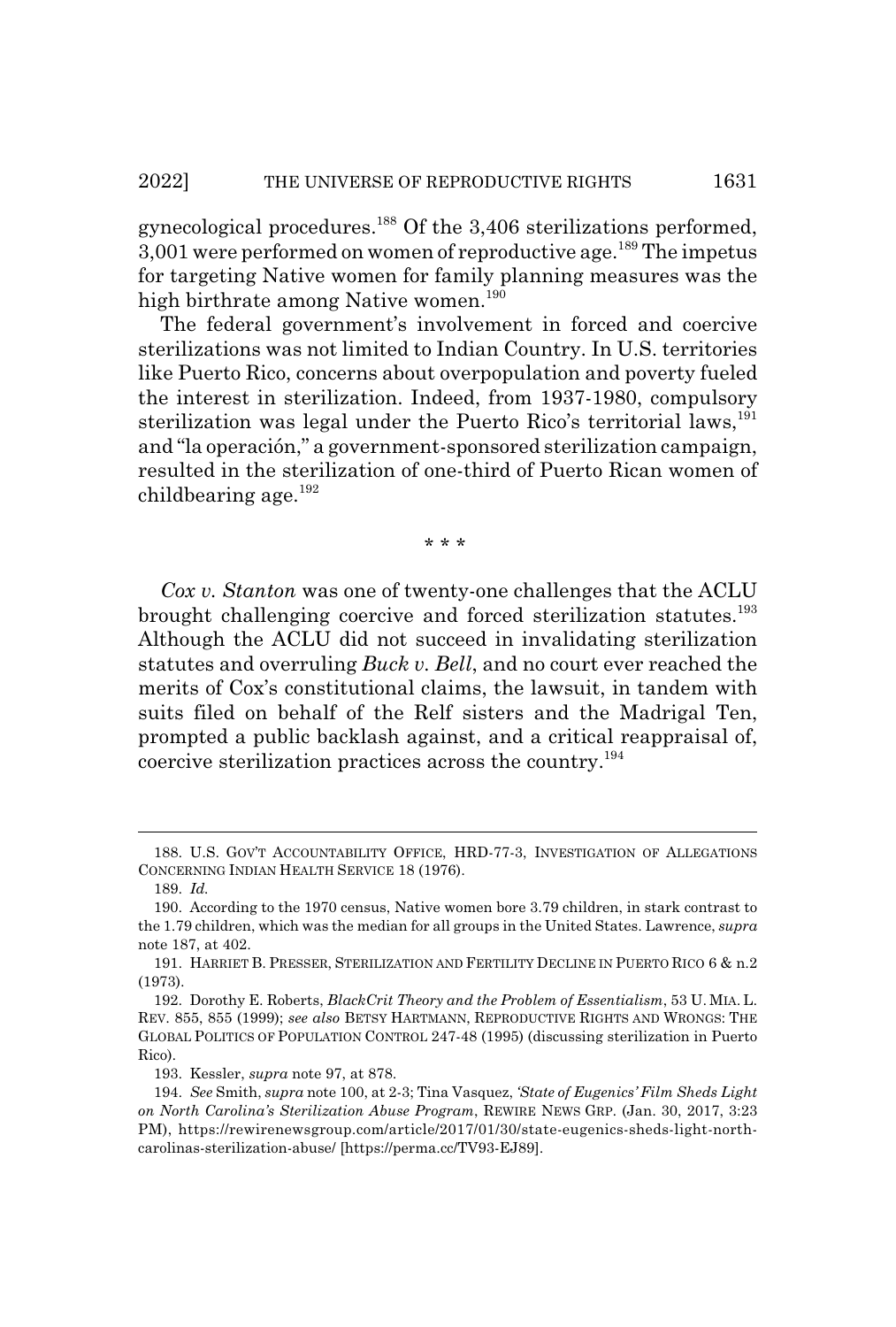# 1632 WILLIAM & MARY LAW REVIEW [Vol. 63:1599]

However, the legacy of these challenges in our understanding of reproductive rights—and the jurisprudence related to reproductive rights—is more muted. As I explain in the following Part, despite these earlier legal challenges, coercive and forced sterilization has not been a focus of the campaign to secure reproductive rights. Instead, reproductive rights activism and agitation has centered on broadening access to abortion and contraception. In this vein, it is not surprising that Justice Thomas's recent interest in the history of reproductive control attempts to associate eugenics with the histories of abortion and contraception, rather than with the lengthy history of eugenics-informed sterilization laws and policies. But, as the following Part maintains, the sidelining of sterilization in reproductive rights jurisprudence comes at a cost.

# III. STERILIZATION AND THE UNIVERSE OF REPRODUCTIVE RIGHTS

In the *Box* concurrence, Justice Thomas conflates the history of abortion with the history of birth control to make the case that "abortion is an act rife with the potential for eugenic manipulation."195 Although abortion and contraception have distinct histories,196 Justice Thomas's attempt to blur these distinctions is perhaps unsurprising. After all, abortion and birth control stand as the twin pillars of reproductive rights, and ensuring and protecting access to both technologies has been the singular focus of the reproductive rights movement.197

But Justice Thomas's effort to blend the histories of abortion and contraception—and to paint both with the brush of racial injustice—misses the mark in two important ways. First, although the eugenics movement traded in racism, its efforts to control reproduction were aimed at optimizing the genetic composition of the

<sup>195.</sup> Box v. Planned Parenthood of Ind. & Ky., Inc., 139 S. Ct. 1780, 1787 (2019) (Thomas, J., concurring).

<sup>196.</sup> For discussion of these distinctions, see generally Murray, *supra* note 40.

<sup>197.</sup> *See* Seema Mohapatra, *Law in the Time of Zika: Disability Rights and Reproductive Justice Collide*, 84 BROOK. L. REV. 325, 339 (2019) ("The reproductive rights movement focused primarily on the need for 'increased access to contraception and abortion.'"); Angela Hooton, *A Broader Vision of the Reproductive Rights Movement: Fusing Mainstream and Latina Feminism*, 13 AM. U. J. GENDER, SOC. POL'Y & L. 59, 61 (2005).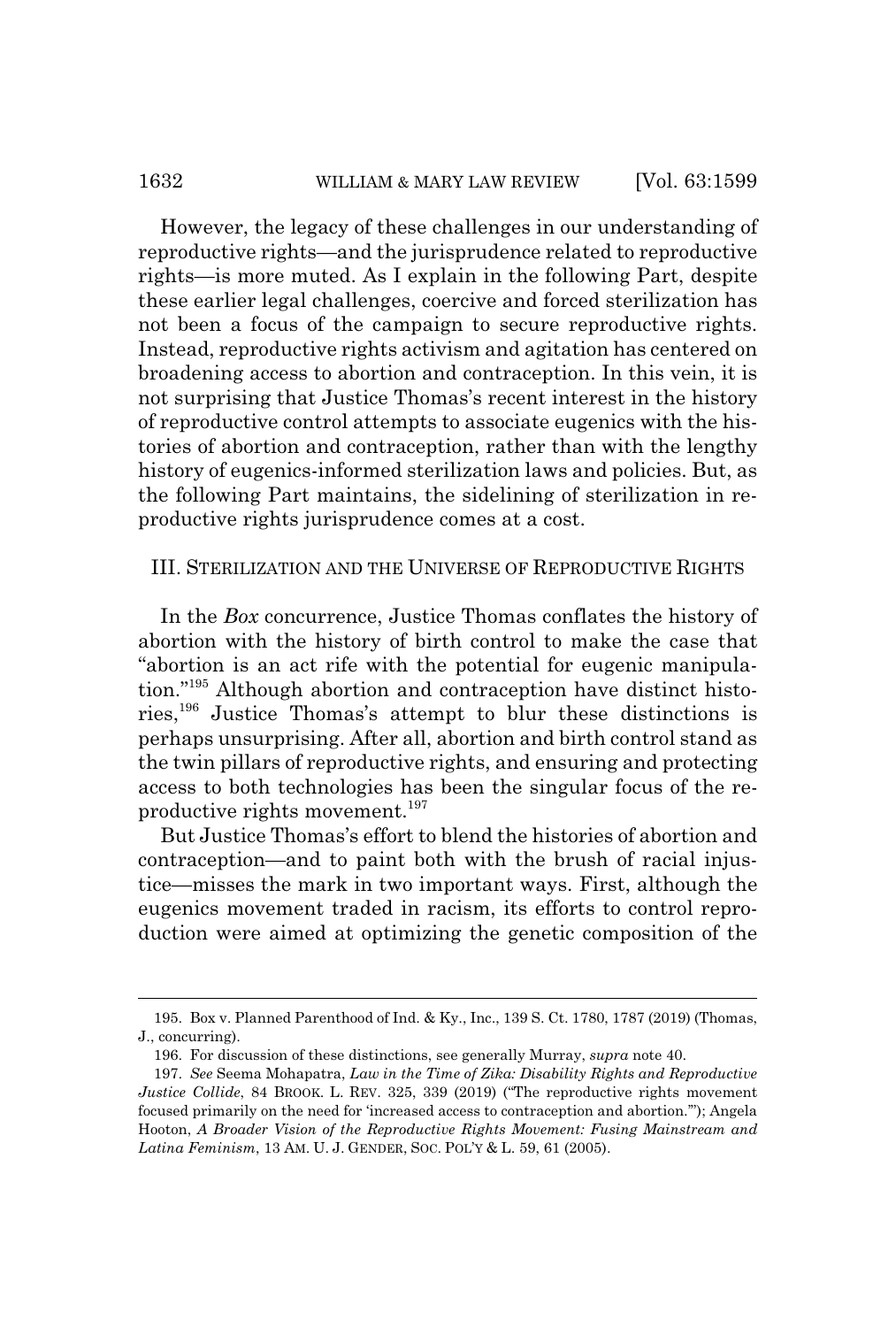white race.<sup>198</sup> Because the eugenics movement was preoccupied with ensuring white purity and supremacy, its interest in non-white communities was focused on preventing miscegenation and limiting the entry of non-whites and less desirable whites into the country.<sup>199</sup> To the extent the eugenics movement focused directly on controlling reproduction, its efforts were explicitly aimed at controlling *white* women's reproduction.<sup>200</sup> Specifically, the eugenics movement sought to encourage middle-class white women's reproduction by limiting access to abortion and contraception, while simultaneously preventing "unfit" whites—the "feeble minded," the disabled, and those with criminal proclivities—from reproducing through compulsory sterilization programs.<sup>201</sup>

To be sure, some might argue this clarification does not diminish contemporary concerns that abortion may be deployed in a discriminatory fashion to eliminate marginalized groups. But this too risks dangerously conflating two distinct concepts: the state-endorsed eugenics programs of the early twentieth century and contemporary women's individual exercise of reproductive rights. Justice Thomas's argument blurs the distinction between these two concepts by suggesting that constitutional recognition of reproductive rights is consistent with the state's endorsement of eugenics in the early twentieth century. As he notes in the *Box* concurrence, "[t]his Court threw its prestige behind the eugenics movement in its 1927 decision upholding the constitutionality of Virginia's forced-sterilization law."<sup>202</sup> The unstated inference is that, in recognizing individual rights to terminate a pregnancy and use contraception, the Court has bestowed its imprimatur on the modern iteration of eugenic sterilization. And in so doing, the Court has allowed reproductive rights to serve as a "disturbingly effective tool for implementing the discriminatory preferences that undergird eugenics."203

<sup>198.</sup> *See supra* Part I.

<sup>199.</sup> *See supra* notes 45-48 and accompanying text.

<sup>200.</sup> *See supra* notes 44-48 and accompanying text.

<sup>201.</sup> *See supra* notes 50-55 and accompanying text.

<sup>202.</sup> *See* Box v. Planned Parenthood of Ind. & Ky., Inc., 139 S. Ct. 1780, 1786 (2019) (Thomas, J., concurring).

<sup>203.</sup> *Id.* at 1790.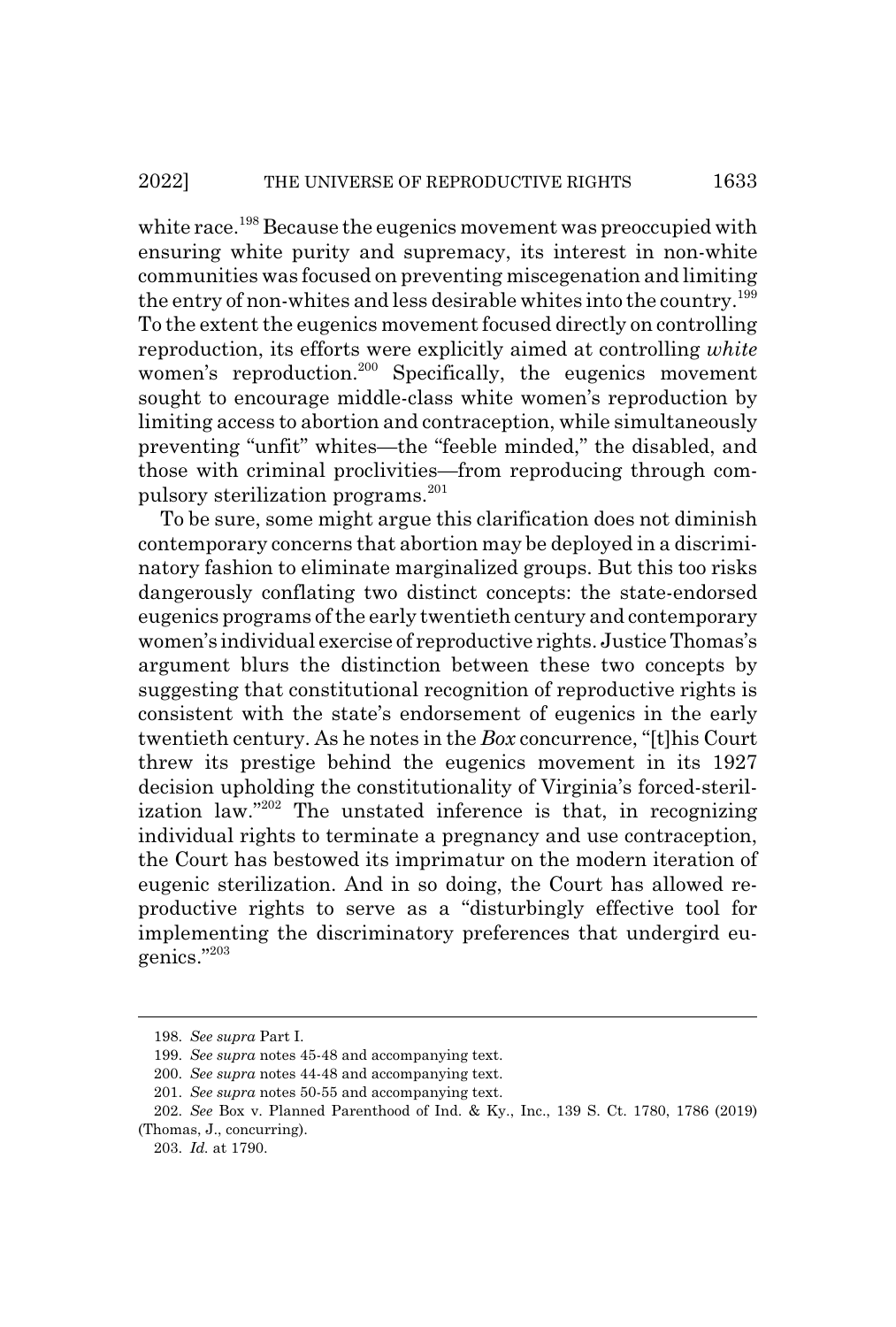But such a position obscures the considerable difference between the imposition of state-mandated eugenic sterilization and the individual decision to terminate or avoid a pregnancy. As Adam Cohen notes, there are "crucial differences" between eugenic sterilization of the sort credited in *Buck v. Bell* and the decision to choose an abortion, as recognized in *Roe v. Wade*—and the differences lie in "who is making the decision, and why they are making it."204 Eugenic sterilization reflects both the state's determination about who may or may not reproduce, and the underlying "goal of 'improving' the population."205 By contrast, in the context of abortion, "a woman decides not to reproduce, for personal reasons related to a specific pregnancy."206

Beyond its neglect of these crucial differences, Justice Thomas's effort to paint contraception and abortion as tools of racial injustice misses the mark in its willful blindness to the very real history of state-sponsored sterilization of marginalized groups and communities of color. Although Justice Thomas's concurrence briefly mentions *Buck v. Bell* and forced sterilization, it is only to forge a connection between the Court's embrace of eugenics in 1927 and its embrace of reproductive rights in  $1973$ <sup>207</sup> Otherwise, Justice Thomas's narrative suggests that the state's interest in eugenics (and compulsory sterilization programs) crested in the 1930s and eventually abated as the pseudo-science lost favor among the American public.<sup>208</sup>

But, as the foregoing discussion makes clear, the interest in statesponsored sterilization programs did not abate in the 1940s.<sup>209</sup> Most states maintained their sterilization programs during this period.<sup>210</sup> Moreover, in the 1960s and 1970s, as the Civil Rights Movement offered communities of color widened access to the public sphere and

<sup>204.</sup> Adam Cohen, *Clarence Thomas Knows Nothing of My Work*, THE ATLANTIC (May 29, 2019), https://www.theatlantic.com/ideas/archive/2019/05/clarence-thomas-used-my-bookargue-against-abortion/590455/ [https://perma.cc/7QYK-7WK3].

<sup>205.</sup> *Id.*

<sup>206.</sup> *Id.*

<sup>207.</sup> *See Box*, 139 S. Ct. at 1786 (Thomas, J., concurring).

<sup>208.</sup> *See id.* ("Support for eugenics waned considerably by the 1940s as Americans became familiar with the eugenics of the Nazis and scientific literature undermined the assumptions on which the eugenics movement was built.").

<sup>209.</sup> *See supra* Part II.

<sup>210.</sup> *See supra* Part II.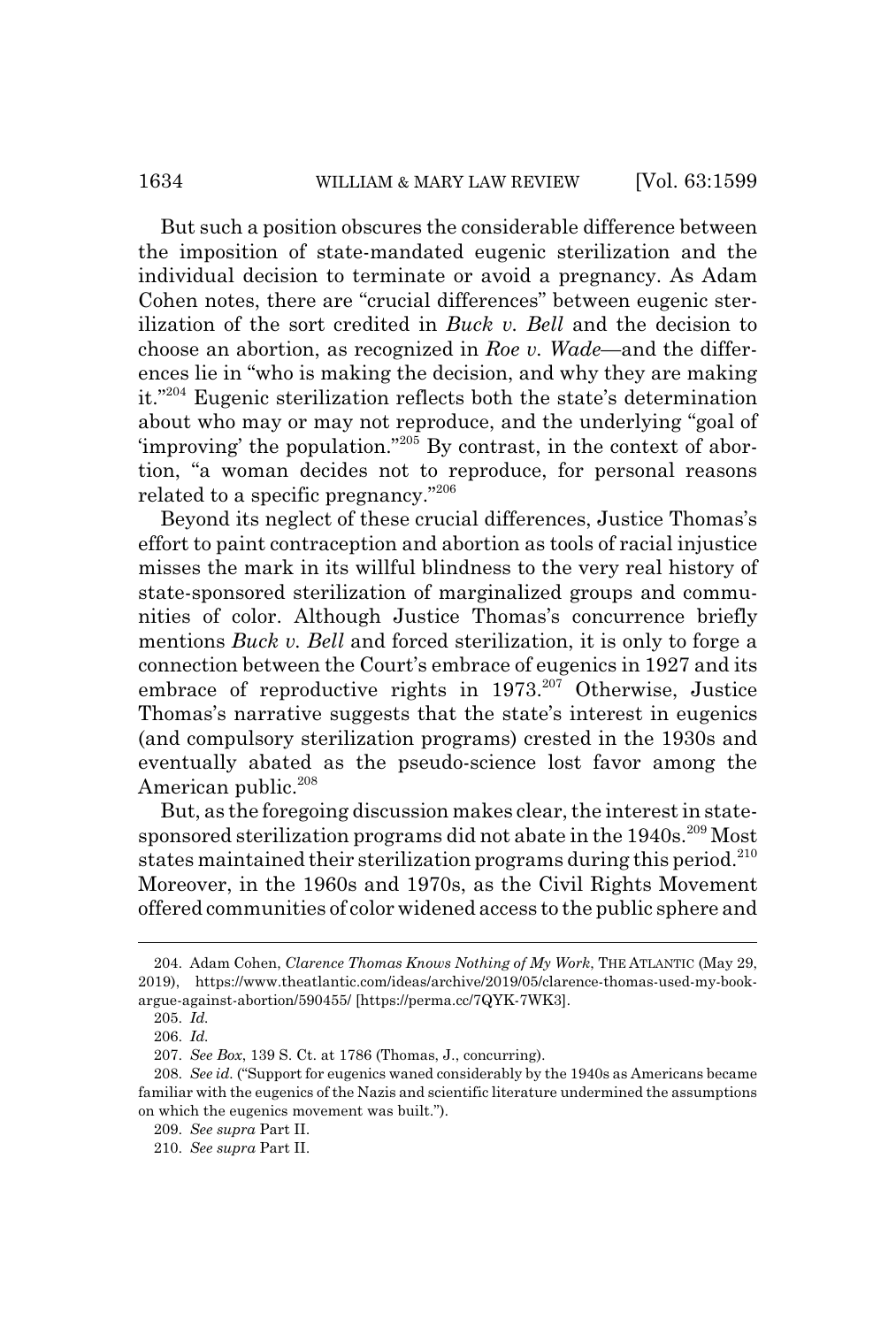public benefits, state-sponsored sterilization programs were repurposed as a means of reproductive control.<sup>211</sup>

But it is not just that Justice Thomas's narrative offers a misleading history of abortion and eugenics, while overlooking the more recent history of racialized sterilization abuse; it is that in so doing, Justice Thomas further marginalizes sterilization abuse in the universe of reproductive rights concerns. On Justice Thomas's telling, the entire universe of reproductive rights begins and ends with abortion (principally) and contraception (secondarily). Other forms of reproductive control are utterly absent and as such, escape scrutiny. To be sure, the omission is not solely Justice Thomas's doing. Indeed, the Court's extant reproductive rights jurisprudence, as it is understood by both the Court and advocates, is stubbornly oriented around abortion and contraception.<sup>212</sup> Even where they implicate the same privacy rights as the abortion and contraception cases, cases involving sterilization laws are viewed as distinct from these traditional reproductive rights concerns.<sup>213</sup> This is likely because, unlike abortion and contraception, which are presumed to be individualized and elective, sterilization is often associated with state-endorsed coercion and abuse.<sup>214</sup> And, unlike abortion and contraception, the abusive or coercive imposition of sterilization has, historically, been deployed against marginalized communities.<sup>215</sup>

To fully understand the association of sterilization with marginalized communities, one need only consider the experience of middle-class women seeking access to contraceptive sterilization. Long after the demise of eugenics, and even as they enjoyed access to abortion and contraception, privileged white women have struggled to access contraceptive sterilization.216 Until the 1970s, private

<sup>211.</sup> *See supra* Part III.

<sup>212.</sup> Sonia M. Suter, *The "Repugnance" Lens of* Gonzales v. Carhart *and Other Theories of Reproductive Rights: Evaluating Advanced Reproductive Technologies*, 76 GEO. WASH. L. REV. 1514, 1517 (2008) ("Although the Supreme Court has developed a substantial body of law that defines reproductive rights, this jurisprudence has focused principally on decisions regarding contraception and abortion.").

<sup>213.</sup> *See* Kessler, *supra* note 97, at 873 (noting the acoustic separation of the Court's jurisprudence on eugenics and sterilization and its reproductive rights jurisprudence).

<sup>214.</sup> *See* Cohen, *supra* note 204.

<sup>215.</sup> *See supra* Part III.

<sup>216.</sup> *See* Khiara M. Bridges, *Pregnancy and the Carceral State*, 119 MICH. L. REV. 1187, 1199 (2021).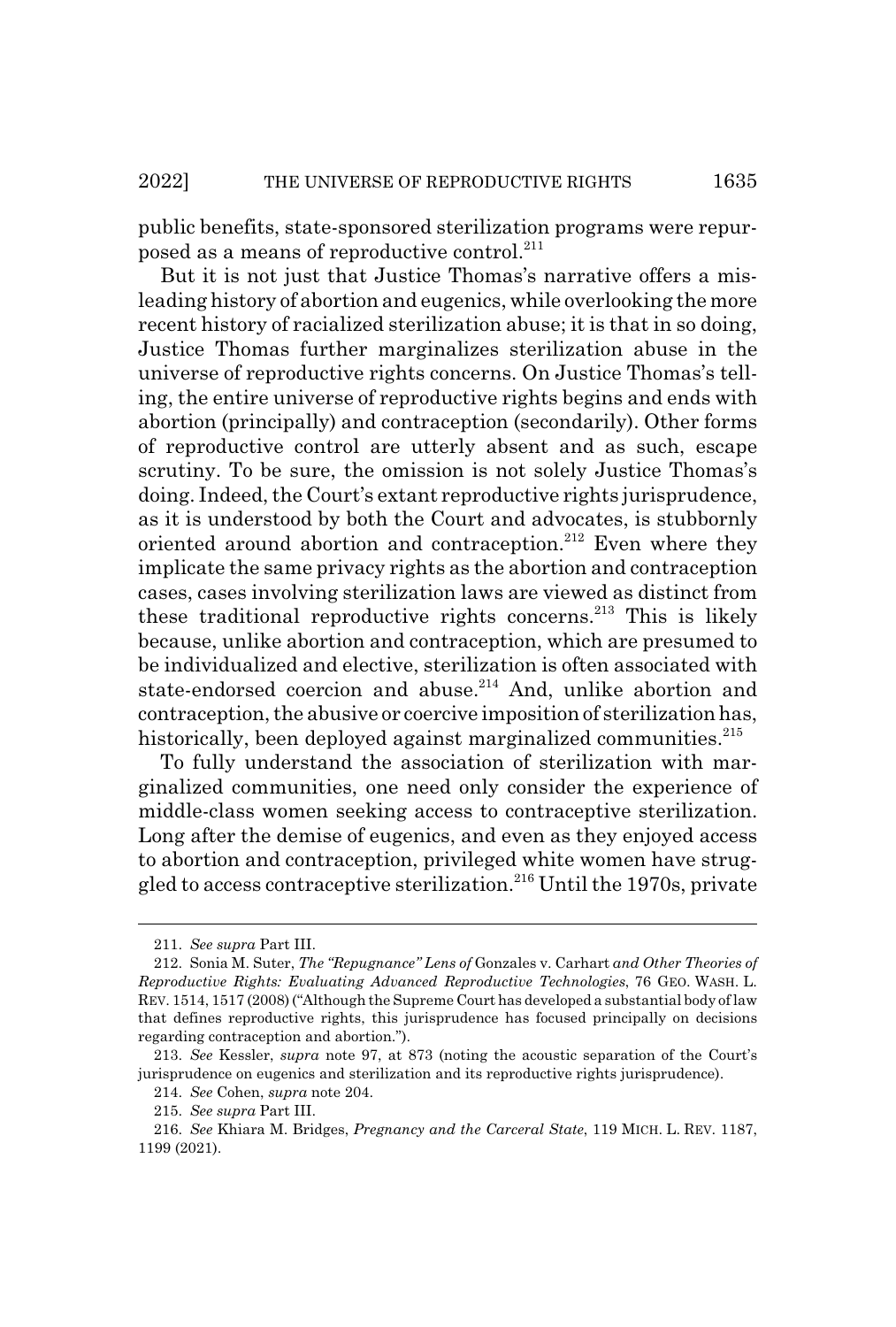hospitals often invoked the "120 rule" in dealing with their privileged white patients' requests for contraceptive sterilization. $217$ Under the rule, sterilization was prohibited unless the woman's age multiplied by the number of children that she had equaled or exceeded 120.218 The inaccessibility of contraceptive sterilization for affluent white women of childbearing age suggests the degree to which their maternity was favored—indeed, compelled. By contrast, the targeting of Black and Brown women for sterilization in the 1960s and 1970s reflects the devaluation—and indeed, active discouragement—of their maternity. In this way, despite his professed concern about the impact of reproductive rights on marginalized communities, Justice Thomas's understanding of reproductive rights is, perhaps ironically, focused on a subset of rights that are associated with—and likely to be exercised by—women vested with race and class privilege. By contrast, sterilization abuse, and its devastating impact on minority communities, goes largely unremarked upon in Justice Thomas's zeal to paint abortion and contraception with the brush of racism.

Taken together, these insights suggest the degree to which Justice Thomas's narrow (and misleading) focus on abortion, contraception, and eugenics exacerbates the impoverished state of reproductive rights discourse. Not only does the *Box* concurrence's focus on abortion and contraception undersell the eugenic interest in sterilization, in doing so, it also relinquishes an important opportunity to explore the race and class dynamics of reproductive control and to acknowledge the implications of these dynamics for how we value women and their reproductive capacities.

## **CONCLUSION**

In September 2020, a consortium of advocacy groups filed a complaint with the Inspector General of the Department of Homeland Security, condemning the treatment of Immigration and Customs

<sup>217.</sup> AM. COLL. OF OBSTETRICIANS & GYNECOLOGISTS COMM. ON ETHICS, COMMITTEE OP. No. 695 3 (2017), https://www.acog.org/-/media/project/acog/acogorg/clinical/files/committeeopinion/articles/2017/04/sterilization-of-women-ethical-issues-and-considerations.pdf [https://perma.cc/2E78-HFLU] (noting that white middle-class women under the care of private physicians were particularly likely to be denied desired sterilization).

<sup>218.</sup> *Id.*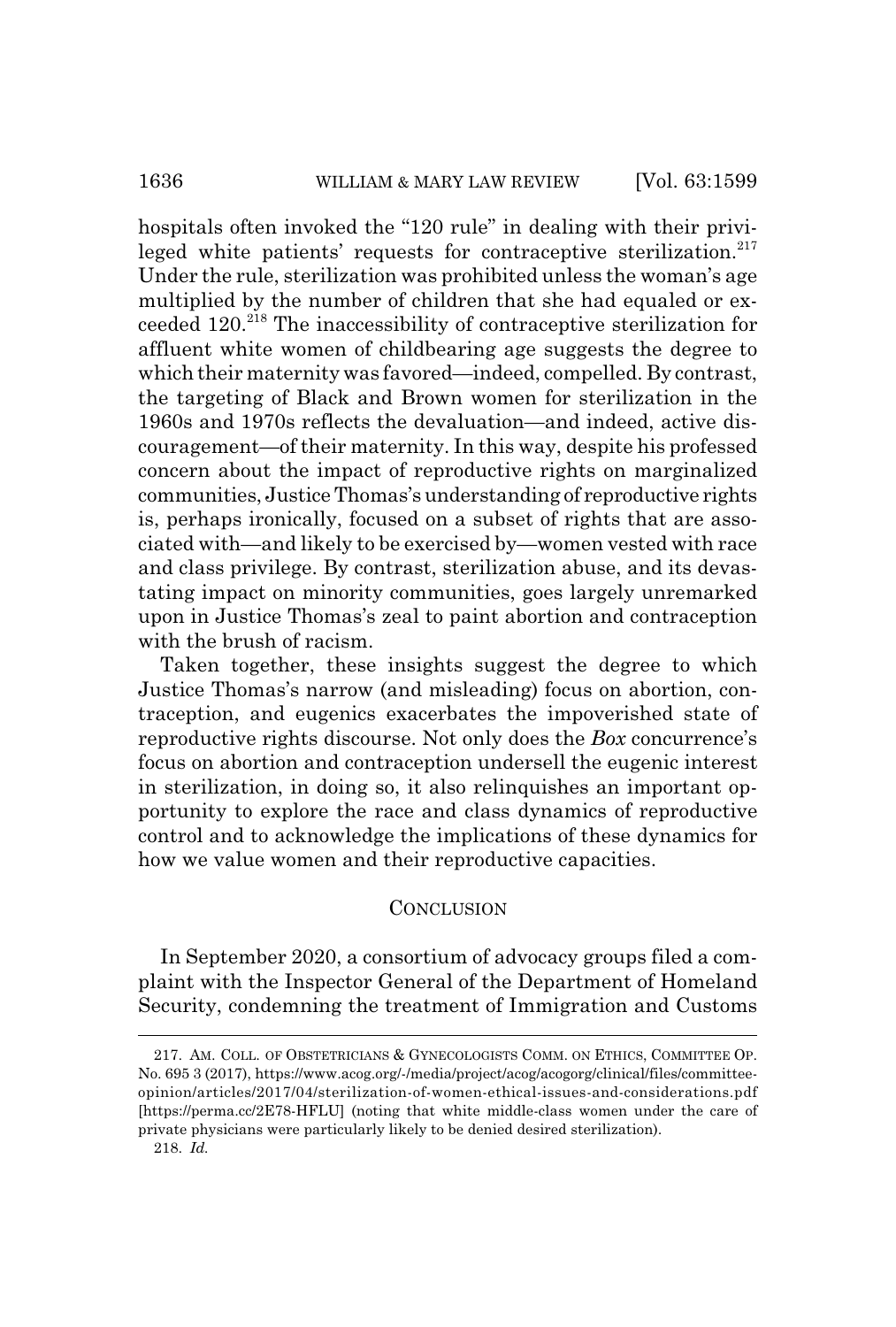Enforcement (ICE) detainees at the Irwin County Detention Center  $(ICDC)$  in Georgia.<sup>219</sup> According to the complaint, one of the facility's nurses, Dawn Wooten, had raised concerns "regarding the rate at which hysterectomies are performed on immigrant women under ICE custody at ICDC."220 According to Wooten, "a lot of women [at ICDC] go through a hysterectomy."221 Although Wooten acknowledged that some conditions might be severe enough to warrant a hysterectomy or tubal ligation, the sheer number of women who were sterilized at ICDC was alarming—"everybody's uterus cannot be that bad."222

And critically, it was not simply the high rates of hysterectomies that concerned Wooten; it was also that basic protocols around informed consent were not being followed. As Wooten explained, "[t]hese immigrant women, I don't think they really, totally, all the way understand [sterilization] is what's going to happen depending on who explains it to them."223

The prospect of the mass sterilization of immigrant women in federal custody sparked outrage across the country—at least for a moment.<sup>224</sup> Barely a week after the story of the ICE sterilizations broke, Justice Ginsburg passed away, $^{225}$  and eight days later, Seventh Circuit Judge Barrett was nominated to take Justice Ginsburg's place at the high court.<sup>226</sup>

<sup>219.</sup> Letter from Inst. for the Elimination of Poverty & Genocide to Joseph V. Cuffari, Inspector General, Dep't Homeland Sec. (Sept. 14, 2020), https://projectsouth.org/wp-content/ uploads/2020/09/OIG-ICDC-Complaint-1.pdf [https://perma.cc/5XKP-E3H3] ("Re: Lack of Medical Care, Unsafe Work Practices, and Absence of Adequate Protection Against COVID-19 for Detained Immigrants and Employees Alike at the Irwin County Detention Center.").

<sup>220.</sup> *Id.* at 2.

<sup>221.</sup> *Id.* at 18.

<sup>222.</sup> *Id.* at 19.

<sup>223.</sup> *Id.*

<sup>224.</sup> *See, e.g.*, Steven Moore, *ICE Is Accused of Sterilizing Detainees. That Echoes the U.S.'s Long History of Forced Sterilization.*, WASH. POST (Sept. 25, 2020), https://www.washington post.com/politics/2020/09/25/ice-is-accused-sterilizing-detainees-that-echoes-uss-long-historyforced-sterilization/ [https://perma.cc/E4J9-NCA6].

<sup>225.</sup> Nina Totenberg, *Justice Ruth Bader Ginsburg, Champion of Gender Equality, Dies at 87*, NPR (Sept. 18, 2020, 7:28 PM), https://www.npr.org/2020/09/18/100306972/justice-ruthbader-ginsburg-champion-of-gender-equality-dies-at-87 [https://perma.cc/JS4M-9XCX].

<sup>226.</sup> Nina Totenberg, *Amy Coney Barrett: A Dream for the Right, Nightmare for the Left*, NPR (Sept. 28, 2020, 5:00 AM), https://www.npr.org/2020/09/28/917554001/amy-coney-barretta-dream-for-the-right-nightmare-for-the-left [https://perma.cc/LRU7-38SW].